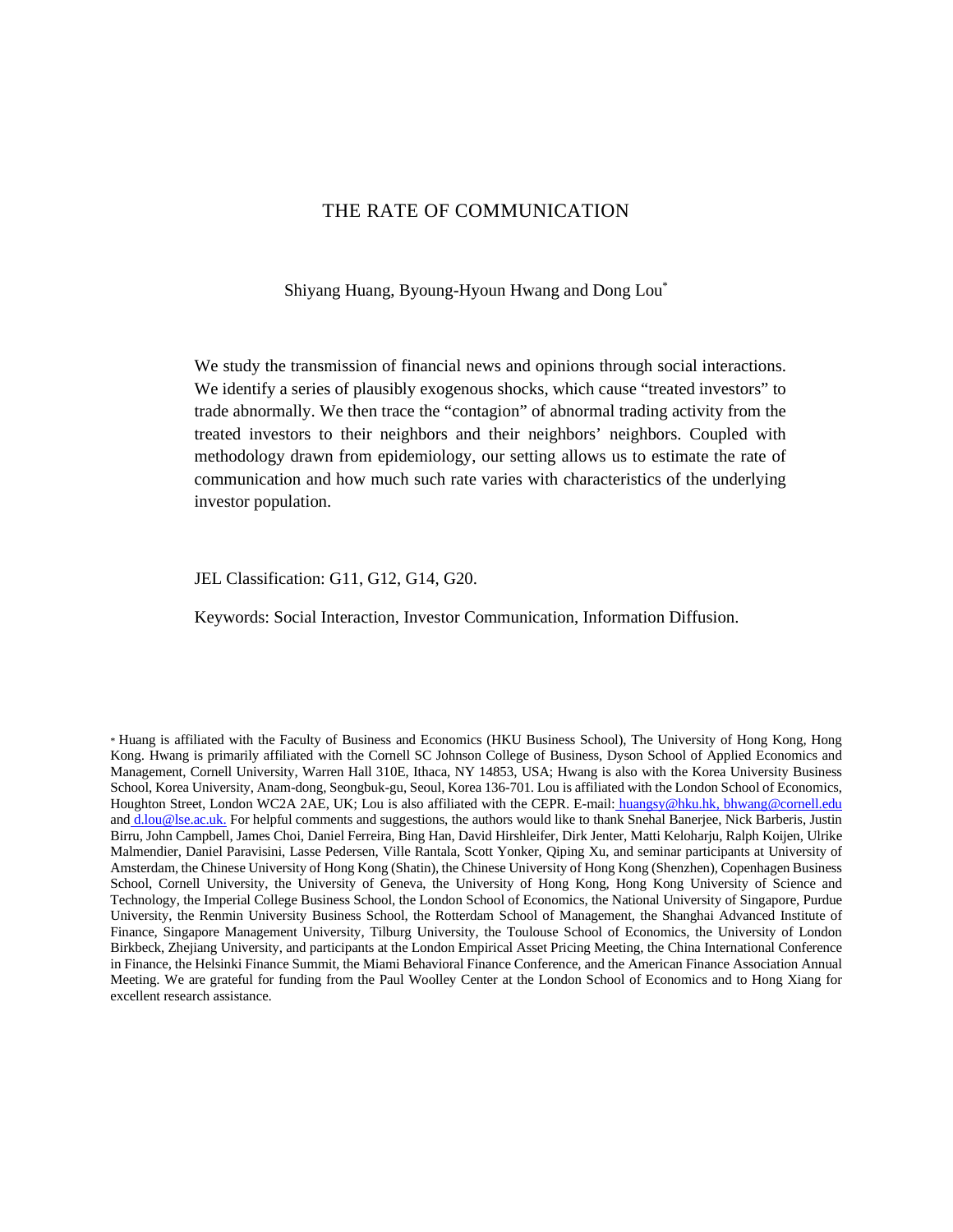#### **1. Introduction**

People do not operate in a vacuum; instead, they interact with one another constantly. On the upside, such social interactions ensure that we are privy to the latest news, ideas, and opinions. On the downside, they expose us to the spread of noise or even misinformation. While the theme of contagion and diffusion has been examined by many disciplines (e.g., Berger, 2014, 2016; Jackson, 2014, 2019), there is likely no field that has looked at this subject more extensively than the field of epidemiology.<sup>1</sup> The goal of this study is to draw from the epidemiology literature and to estimate the "effective transmission rate" of financial news and opinion and to assess how much such rate varies with investor characteristics.

The ideal experiment with which to address our research question would be to randomly seed pieces of information among investors and then track their diffusion through the investors' respective networks. Our empirical design draws inspiration from this ideal. In particular, we consider a series of cross-industry stock-financed mergers and acquisitions (M&As). At the completion of each cross-industry stock-financed M&A, investors in the target firm, residing in some industry x, receive shares of the acquirer firm, residing in some industry *y*. We conjecture that the endowment of shares from the acquirer industry leads at least some of the affected investors to form opinions about the acquirer industry and to start trading firms in the acquirer industry (aside from the acquirer firm itself). If such "target investors" communicate their newly gained industry perspectives to other investors in their neighborhood, we may observe abnormal trading activity in the acquirer industry not only by target investors but also by their neighbors and their neighbors' neighbors. Tracing the contagion of abnormal trading activity in the acquirer industry thus enables us to estimate the degree to which financial information spreads through social interactions and the extent to which such "effective transmission rate" varies with characteristics of the sender of financial information and her receivers.

To implement our empirical tests, we combine detailed trading records of about 70,000 US households from a discount brokerage from 1991 through 1996 with data on all cross-industry M&As that

<sup>1</sup> See, for example, Keeling and Grenfell (2000), Heesterbeek (2002), Heffernan, Smith, and Wahl (2005), and Delamater, Street, Leslie, Yang, and Jacobsen (2019).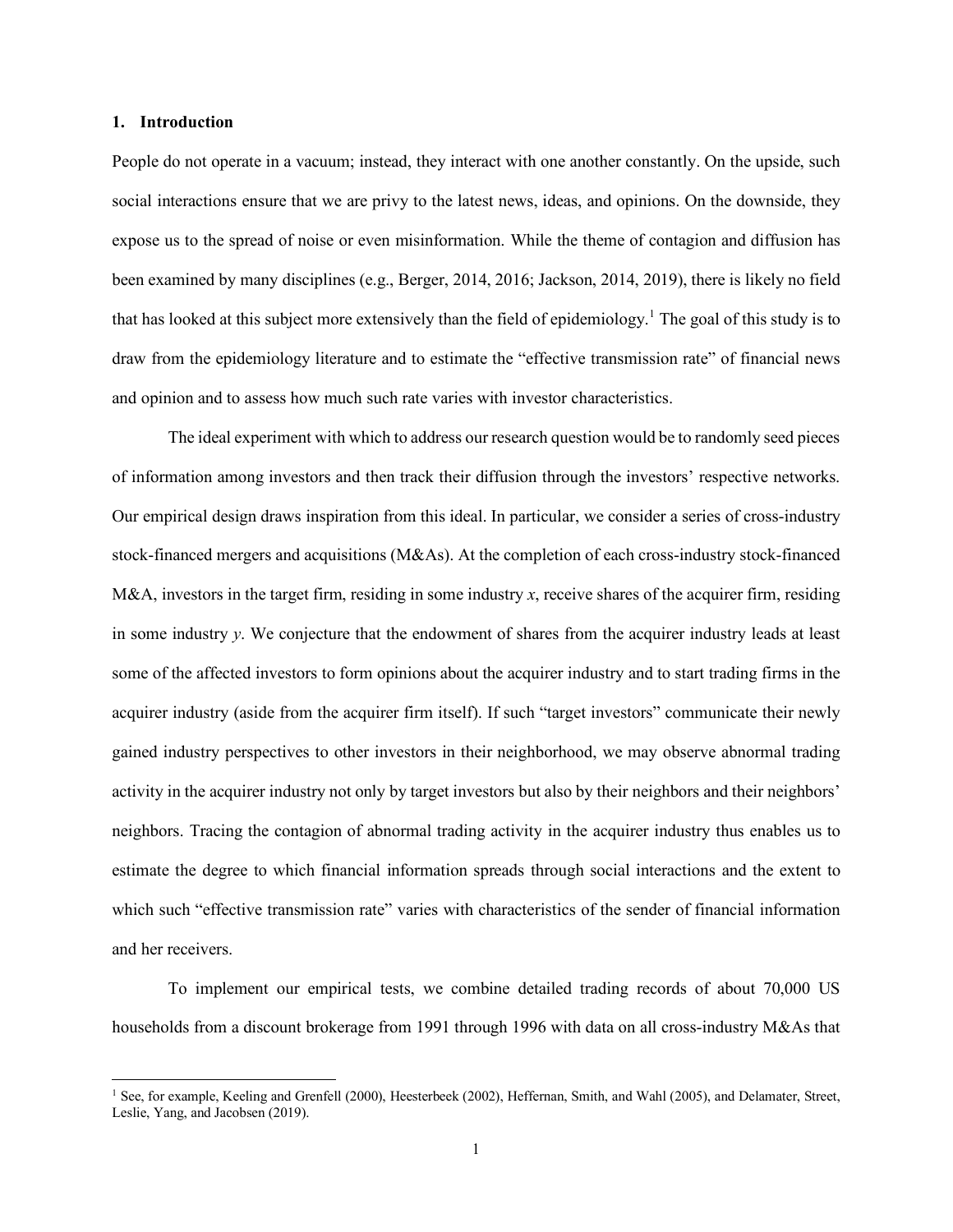occurred over the same time period. We separate cross-industry M&As into those that are stock-financed and those that are cash-financed: we define the former as deals that are at least partially equity-financed; the latter comprise deals that are 100% cash-financed. In cash-financed M&As, target investors receive cash as opposed to shares in the acquirer firm and, as such, are less incentivized to study the corresponding acquirer industry. Cash-financed M&As thus serve as our placebo.

To gauge the validity of our empirical design, we first conduct a simple difference-in-differences analysis to see how much more intensely target investors trade in the acquirer industry in the post-M&A period (excluding trading activity in the acquirer firm itself). We repeat the above difference-in-differences analysis for "target neighbors"; target neighbors are non-target retail investors who reside within three miles of a target investor.

Our results reveal that in the year following the completion of a cross-industry stock-financed M&A, target investors, compared with other investors, more than double the number of trades they execute in the corresponding acquirer industry. This abnormal trading activity in the acquirer industry dies out within two years.

Consistent with the presence of contagion, we find that target neighbors also trade substantially more actively in the acquirer industry compared with investors who do not live within three miles of a target investor. Target investors and target neighbors tend to trade in the same direction; that is, if a target investor is buying in the acquirer industry, so are her neighbors. Consistent with "word of mouth" playing a role in generating our results, our effect becomes statistically and economically weaker the further away an investor resides from a target investor.

In a placebo test to help rule out alternative interpretations, we find that our effect disappears when we consider cash-financed M&As. Moreover, inconsistent with a simple local attention story, we observe little abnormal trading activity when a stock-financed M&A is first announced. Instead, abnormal trading activity accrues only after target investors receive shares of the acquirer firm.

Our main analysis builds on the above findings and utilizes methodology drawn from the epidemiology literature to estimate an analog of the reproduction number; the reproduction number is the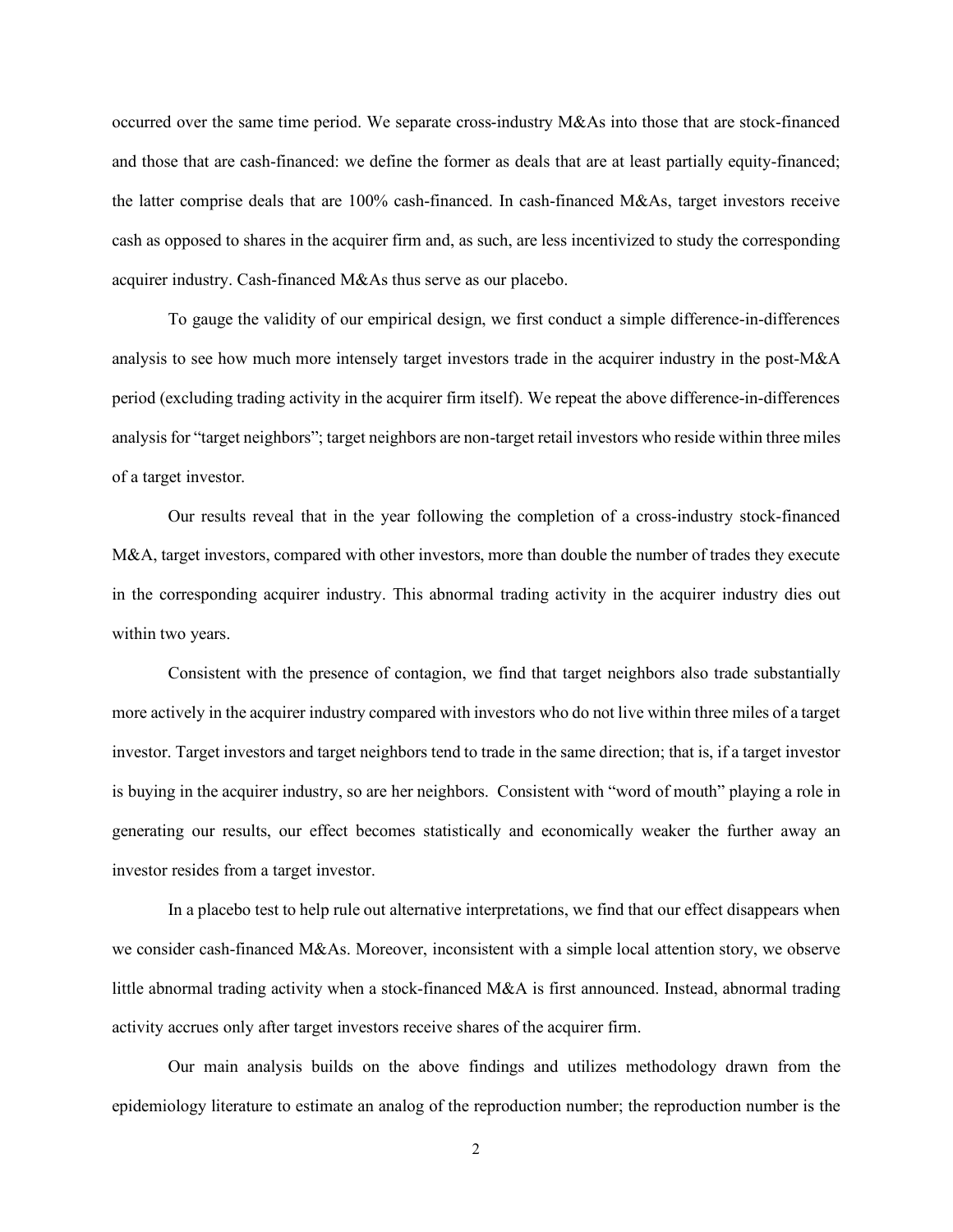average number of new infections generated by a single infective. We hereafter refer to this analog as the rate of communication, or, simply, the communication rate. We also estimate how much the communication rate varies with characteristics of the underlying investor population, including age, income, gender, past investment performances, and measures of lifestyle and state of residence.

Our estimate of the overall communication rate is 0.32 with a 95% confidence interval of 0.17 to 0.46. In other words, one "infected" investor, on average, "infects"  $0.32$  of her neighbors.<sup>2</sup> As we discuss in Section 2.1, an outbreak will fade if the reproduction number falls below one; a disease will continue to spread and grow if the number is above one. Our communication rate of 0.32 thus suggests that while the transmission of financial information through social interactions is significant, it eventually dies out on its own without intervention, at least in our setting. To put this number in perspective, Cao et al. (2020) estimate that the effective reproduction number of COVID-19 in China during the onset of its outbreak (December 2019–January 2020) was 4.08 with a 95% confidence interval of 3.37 to 4.77.

A key difference between the transmission of a pathogen and the transmission of an idea is that the latter occurs voluntarily. That is, for an idea to transmit, a mere interaction between two individuals is not sufficient. The sender of the information must be motivated to share the idea. The receiver must be willing to listen and consider the idea interesting and credible enough to absorb and act on such idea. This line of thinking forms the basis for our analysis of how much the communication rate varies with characteristics of the underlying investor population.

Our first set of determinants is motived by the homophily literature. The homophily literature notes that people prefer to interact with people of similar backgrounds. They are also more likely to trust information received from such individuals (Lazarsfeld and Merton, 1954; McPherson, Smith-Lovin, and Cook, 2001). Transmissions are thus substantially stronger between people with similar backgrounds (Jackson, 2019).

<sup>&</sup>lt;sup>2</sup> We obtain this estimate when measuring trading activity in the acquirer industry through the number of trades placed in the acquirer industry. All estimates reported in the introduction are based on the number of trades. As we discuss in the main body of the text, the estimates are similar when considering the dollar value of trades.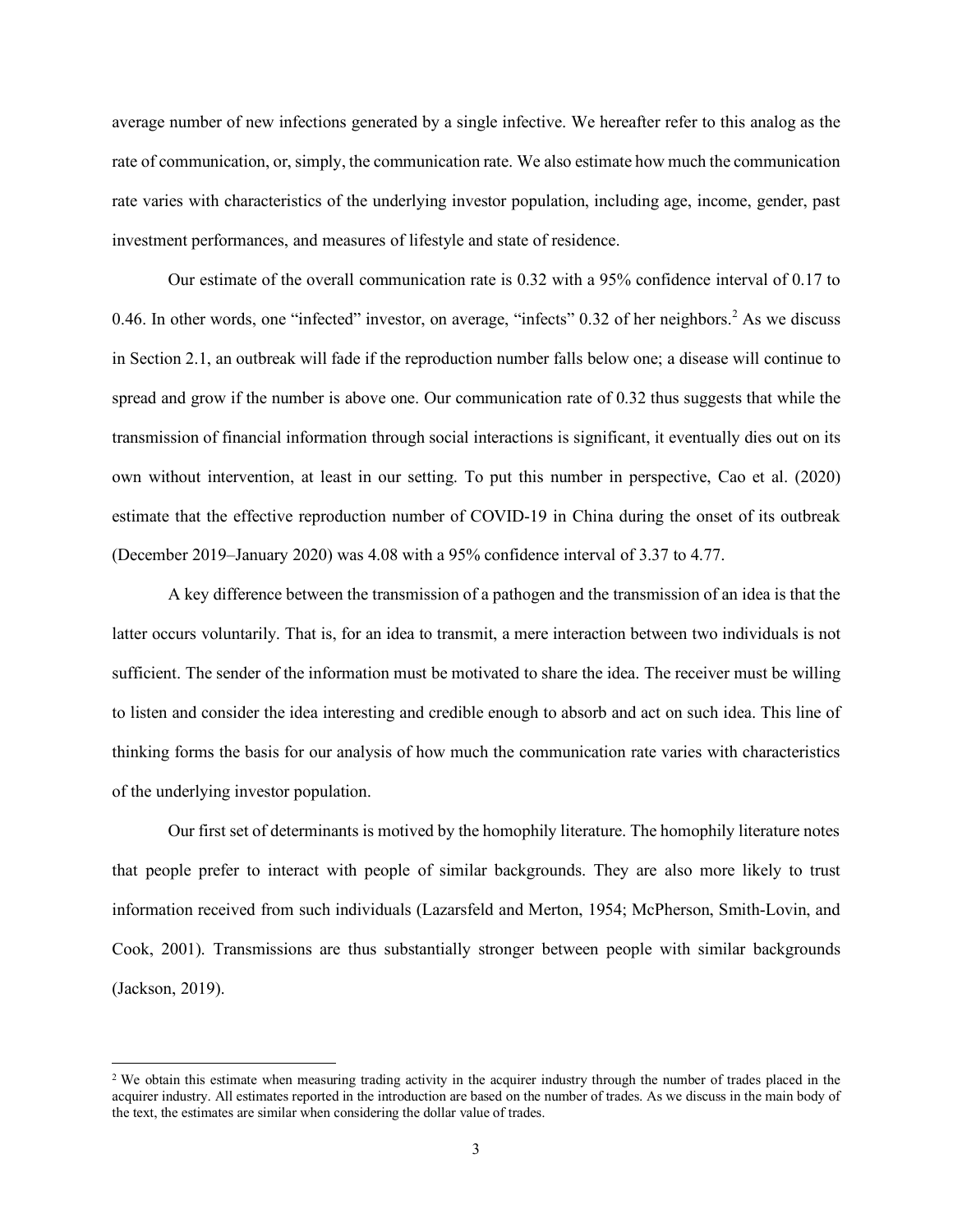Consistent with this perspective, we find that the transmission of an investment idea is strongest when there are few differences in age, income, or gender between the sender of financial information and her receiver. While our estimate of the overall communication rate is 0.32, we find that the communication rate between investors of the same age, the same income category, and the same gender rises to 0.47 with a 95% confidence interval of 0.29 to 0.65. When comparing the relative importance of differences in age, income, and gender in slowing down transmission, we find that a ten-year age gap, a one-category difference in income, and being of an alternate gender lowers the communication rate by 9%, 3%, and 12%, respectively. That is, in the investment context, differences in age and gender represent higher barriers to transmission than differences in income.<sup>3</sup>

A key strength of our setting is that we can pinpoint the sender of financial information and her corresponding receivers. We use this feature to uncover notable asymmetries. In particular, our results suggest that while transmissions are strongest among investors of similar age, gender and income, relatively speaking, transmission from older, high-income, female investors to younger, low-income, male investors is stronger than transmission in the reverse direction. One possible explanation for these asymmetries is that investors perceive information conveyed by older, wealthier, female investors as more credible and, thus, are more likely to act on any views transmitted by such investors.

Our second set of determinants relate to investors' past investment performances. The psychology literature finds that people are more likely to share a story and others are more likely to listen if such a story helps receivers re-access positive emotional experiences. That is, people are more likely to converse about a story if the story invokes pleasant memories (Lovett, Peres, and Shachar, 2013; Berger, 2014, 2016). Consistent with this view, Kaustia and Knüpfer (2012), Heimer and Simon (2015), and Escobar and Pedraza (2019) find evidence that investors more frequently share stories of investment success than stories of investment failure. Han, Hirshleifer, and Walden (2020) model the implications of agents' preference for sharing successes over failures.

<sup>&</sup>lt;sup>3</sup> Our data vendor uses nine income categories based on the following cutoffs: \$15,000; \$20,000; \$30,000; \$40,000; \$50,000; \$75,000; \$100,000; and \$125,000. A one-category difference in annual income therefore represents a sizeable income difference.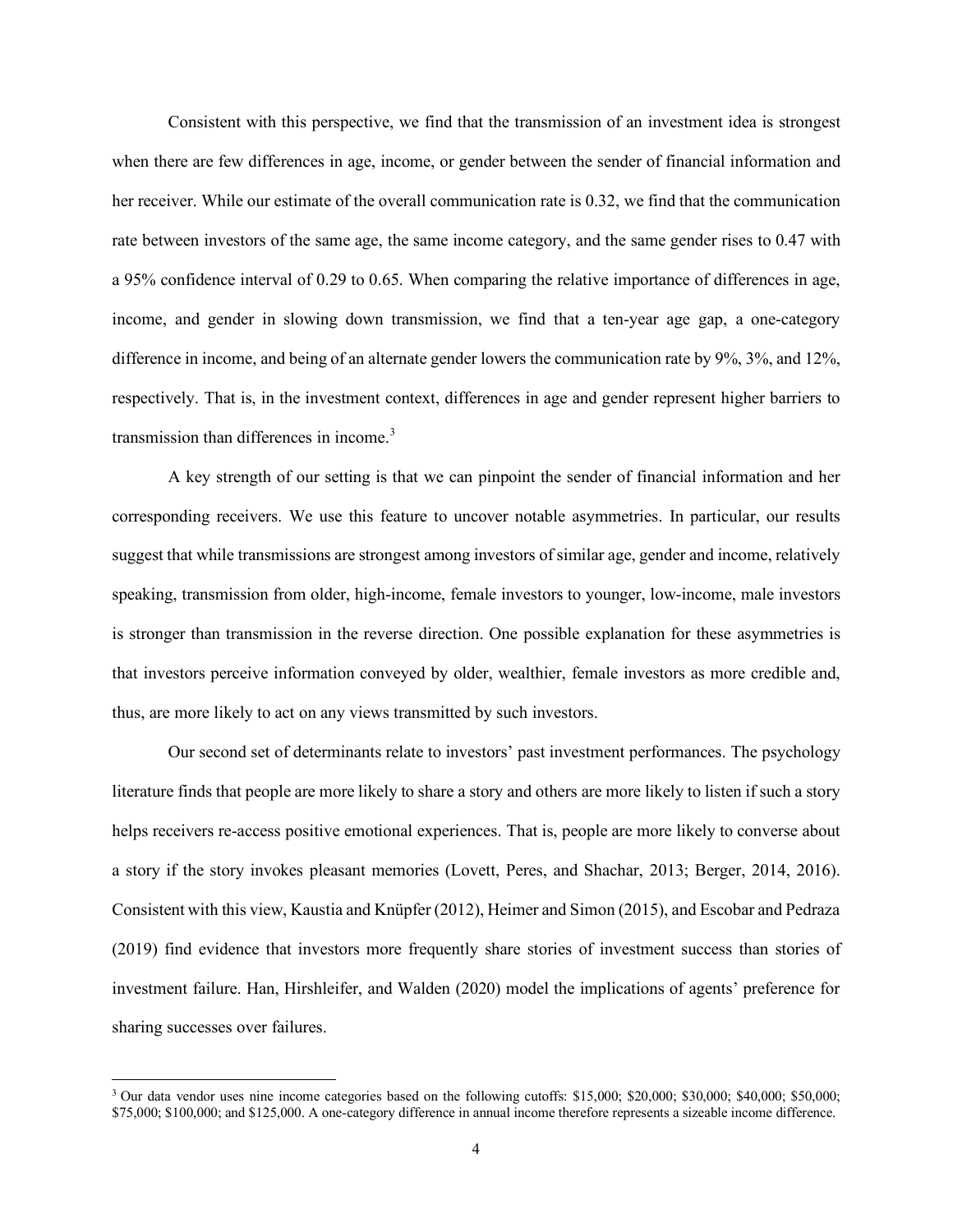In our particular setting, we conjecture that the communication rate is a function not only of the sender's past investment performance but also of that of the receiver. If receivers have suffered recent investment failures, they are unlikely to entertain a conversation about investment-related topics and, consequently, act on any ideas so transmitted.

In line with this view, we find that the communication rate is the highest, 0.44, when both the sender's and the receiver's recent portfolio performances are above the sample median. If the sender's recent portfolio performance is above the median, yet the receiver's performance is below the median, the communication rate drops by 16% to 0.37. The communication rate is the lowest, 0.29, when both the sender's and the receiver's portfolio performances are below the sample median. Comparing these figures with those based on differences in investors' socioeconomic backgrounds, we can infer that recent investment performances are a stronger determinant of the rate of communication than differences in socioeconomic backgrounds.

Our third and final set of determinants captures similarities (or differences) in lifestyle and state of residence. In short, we find that the communication rate is highest when the sender and the receiver lead a similar lifestyle as approximated through common ownership of unique vehicles (truck, recreational vehicle (RV), motorcycle). Moreover, the communication rate is highest in states for which survey evidence indicates that people spend more time visiting friends (Putnam, 2000).

# **2. Literature Review and Contribution**

Our paper builds on two streams of research: the medical science literature that studies the reproduction number of various diseases and the finance literature providing evidence of the presence of word-of-mouth effects in financial markets.

# **2.1 The Transmission of a Pathogen**

The reproduction number is one of the most fundamental and most frequently examined metrics in epidemiology (e.g., Keeling and Grenfell, 2000; Heesterbeek, 2002; Heffernan, Smith, and Wahl, 2005;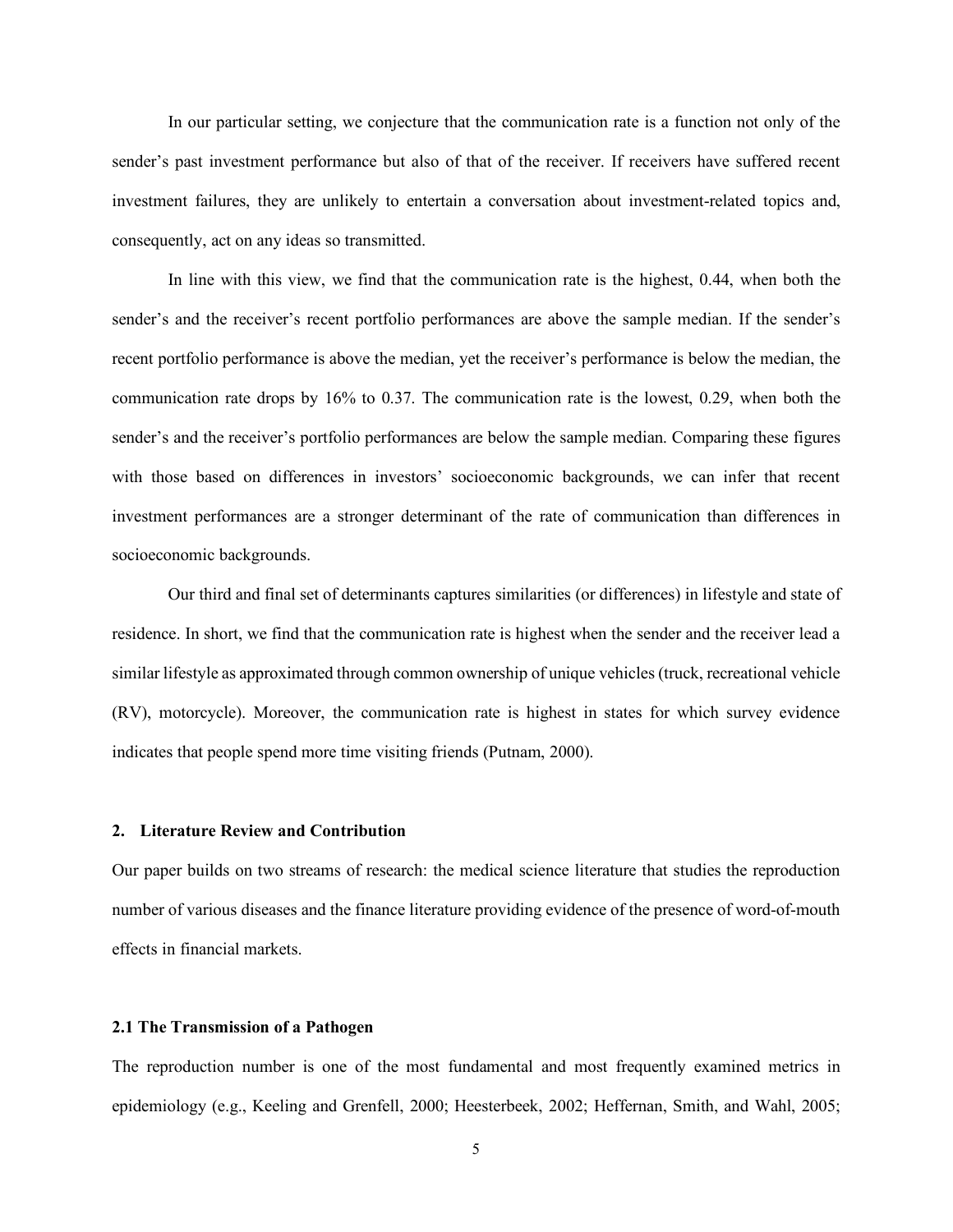Delamater, Street, Leslie, Yang, and Jacobsen, 2019). The reproduction number is the mean number of infections generated by a single infective. The *basic* reproduction number is the reproduction number when there is no immunity in the population; it describes the maximum epidemic potential of a disease. The *effective* reproduction number is the reproduction number when there is some immunity in the population through either prior exposure or vaccination.

The reproduction number is used to describe the intensity of an outbreak and to gauge its potential size (Heffernan, Smith, and Wahl, 2005). It is also used to estimate the proportion of the population that needs to be vaccinated to contain an epidemic (Anderson and May, 1982, 1985). When no vaccine exists, it is a crucial component in public health planning (Doucleff, 2014; Flaxman et al., 2020).

The reproduction number is naturally a function of the pathogen (e.g., how infectious it is). It is also a function of the host population and the environment (e.g., population density, age distribution, and overall level of hygiene). As a result, even for a given disease there is never a single reproduction number. By its very nature, the reproduction number varies with both time and locale. Such variation is exacerbated by the fact that any true reproduction number has to be estimated (Delamater, Street, Leslie, Yang, and Jacobsen, 2019).

Not surprisingly, even for a given disease, the estimated reproduction numbers reported in the literature vary widely. For instance, in a survey of the literature, Anderson (1982) finds that the reported basic reproduction numbers for measles range from 5.4 through 18. Guerra, Bolotin, Lim, Heffernan, Deeks, Li, and Crowcroft (2017) note an even wider range of feasible reproduction numbers, going from 3.7 through 203.3.

In spite of, or perhaps as a result of, the above challenges, and given the importance of reproduction numbers, a substantial body of work attempts to estimate the reproduction numbers of various pathogens and quantify how much they vary with characteristics of the host and the environment (e.g., Keeling and Grenfell, 2000; Heesterbeek, 2002; Heffernan, Smith, and Wahl, 2005; Guerra, Bolotin, Lim, Heffernan, Deeks, Li, and Crowcroft, 2017).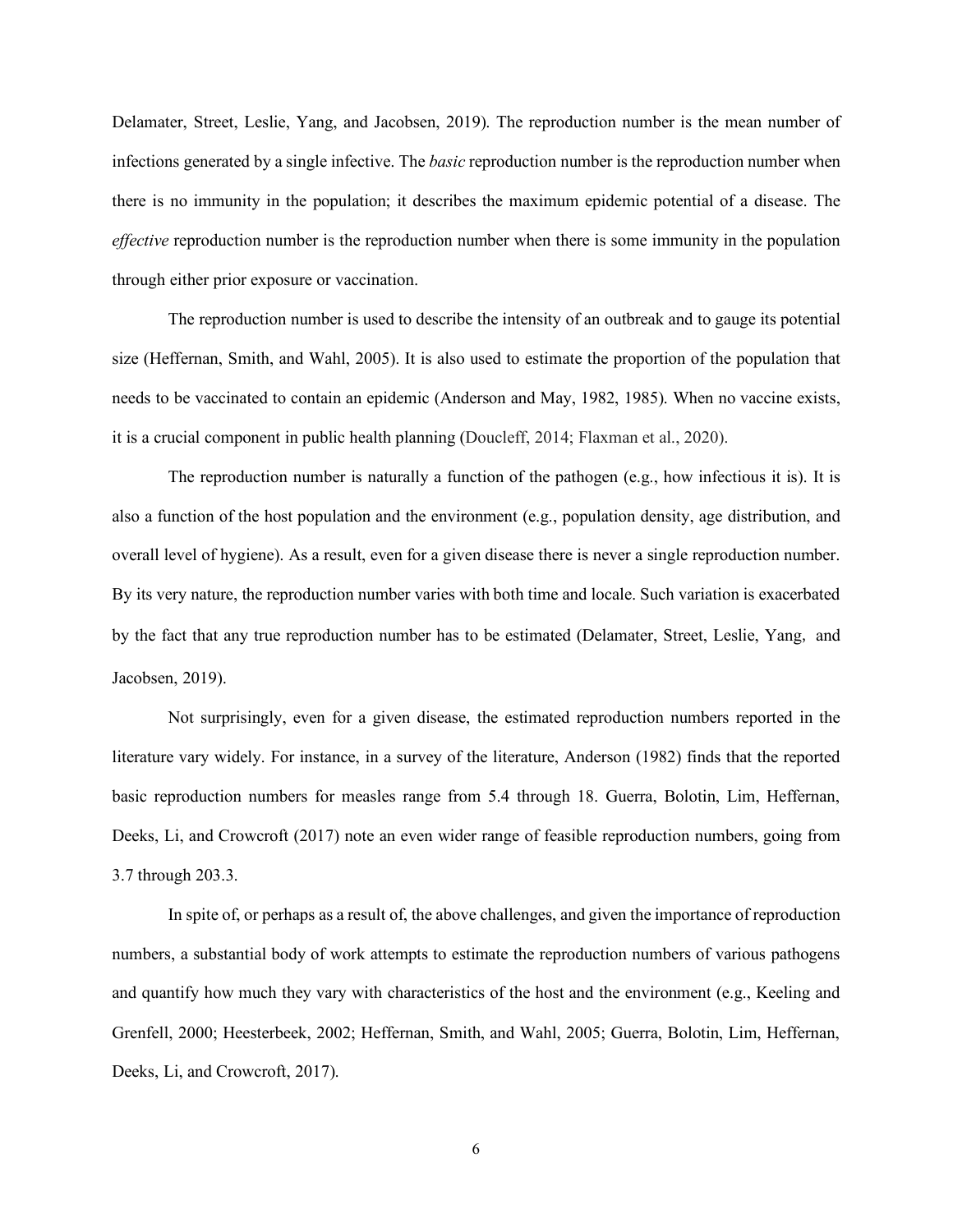## **2.2 Word-of-Mouth Effects in Financial Markets**

The concept of contagion has begun to also spark the curiosity of researchers in finance, accompanied by calls "to move from behavioral finance to social finance" (Hirshleifer, 2020 AFA Presidential Address) and to exert greater research effort toward better understanding "the epidemiology of narratives" (Shiller, 2017 AEA Presidential Address).

Shiller and Pound (1989) are perhaps the first to consider the transmission of financial information through social interactions. Shiller and Pound conduct surveys of both retail investors and institutional investors. They conclude that, in general, investors do not derive investment ideas by themselves. Rather, they are drawn to stocks through conversations with their peers.

Evidence in subsequent work supports the notion that transmission of investment ideas through social interactions is both frequent and important. Hong, Kubik, and Stein (2005) find that a fund manager purchases more of a stock when other managers from different fund families in the same city increase their purchases of the same stock. Ivković and Weisbenner (2007) find that the above positive correlation in trading behavior between neighbors extends to retail investors. Hvide and Östberg (2015) utilize micro data, which allow them to identify coworkers at the plant level, and they find that an increase in the fraction of coworkers who make a stock purchase in a given month increases the probability that a worker makes a stock purchase herself.

Our study builds on the above literature. The key distinction is that we identify a series of plausibly exogenous shocks that cause "treated investors" to trade abnormally. We then dynamically trace the percolation of abnormal trading activity through treated investors' social networks. Our approach allows us to provide an actual estimate of the rate of communication between investors. It also allows us to quantify how much this rate varies with investors' socioeconomic backgrounds, recent investment performances, and lifestyles. Metaphorically speaking, while prior literature provides evidence that "people can get sick from each other," to the best of our knowledge our paper is the first to actually provide an estimate of the "contagion rate" and for how much such rate varies with characteristics of the host population. Our estimates can help inform theory; they can also help guide the design of public policy and information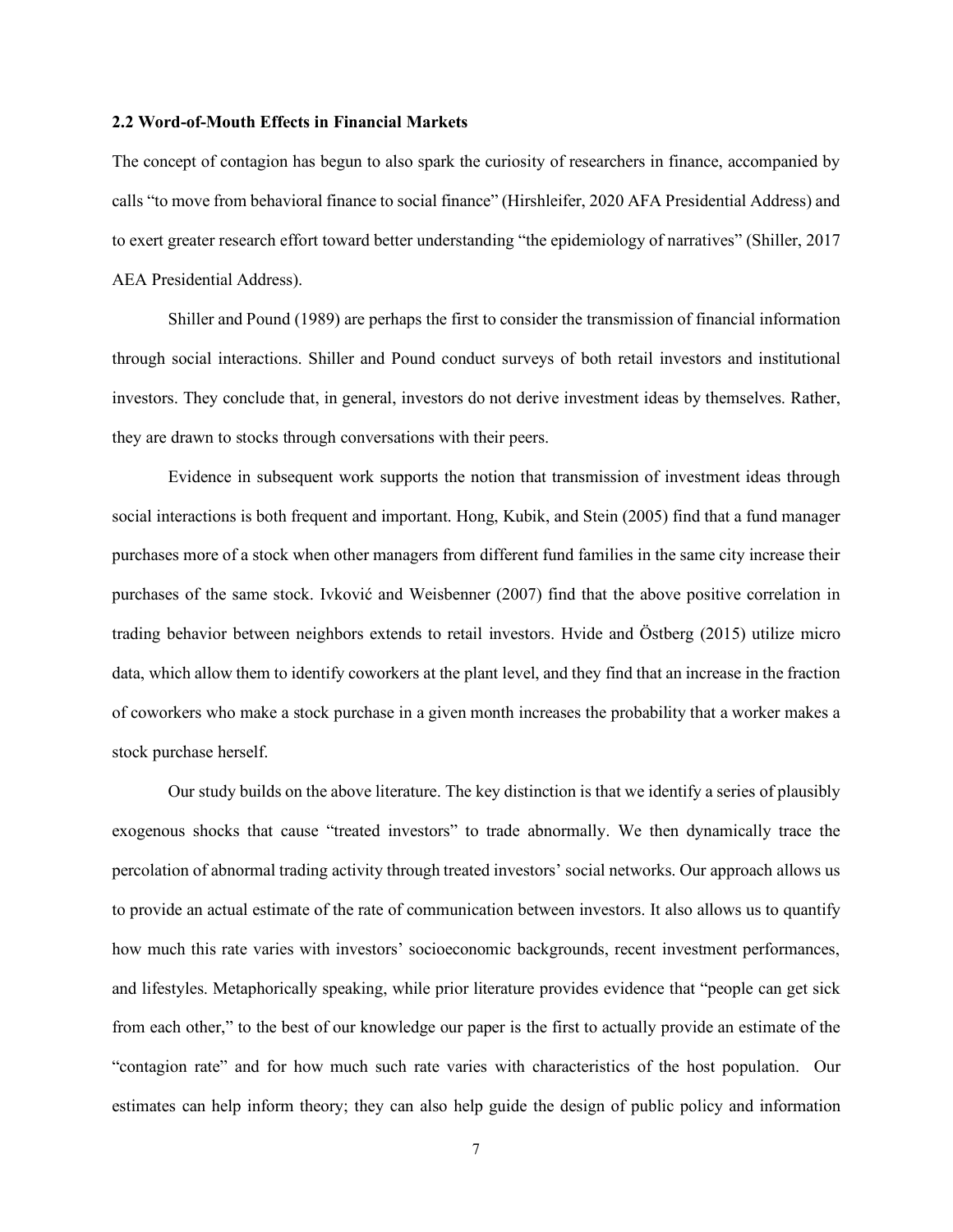campaigns. Of course, estimating the rate of communication is not without its challenges and is subject to various caveats. We discuss these challenges and caveats in Sections 3 and 5.

# **3. Data**

#### **3.1 Data Sources and Descriptive Statistics**

We obtain detailed investor-trading records for a subsample of US households for the 1991–1996 period from a discount brokerage firm. These are the same records used by Odean (1998) and Barber and Odean (2001), among others.<sup>4</sup> The brokerage database contains zip code information, which enables us to compute the distance between two investors using the longitude and latitude associated with each zip code, adjusted for curvature.<sup>5</sup> We augment our data with information from the US Census Bureau's zip code database, which, among other things, includes the population and average household income for each zip code.

We match our investor-trading records with data on all M&As that take place from 1991 through 1996. In constructing our M&A sample, we follow the procedure laid out in Mitchell and Pulvino (2001). We require that the acquirer and target firms reside in separate industries. Industries are defined based on the Fama-French 49-industry classification. Using alternative industry classifications, such as the Fama-French 38- or 30-industry classifications or the Global Industry Classification Standard Groups, does not change the main results of the paper (results available upon request). We exclude M&As for which we cannot identify the acquirer or the target industry. We separate M&A deals into those that are stock-financed and those that are cash-financed: we define the former as deals that are at least partially equity-financed; the latter are 100% cash-financed.

Our final sample contains 459 M&As executed from 1991 through 1996, of which 316 are stockfinanced and 143 are cash-financed. In Panel A of Table 1, we report summary statistics for these M&A deals. For stock-financed M&As, the median acquirer-market capitalization is \$952 million and the median

<sup>4</sup> In our data, one household can have multiple accounts. We conduct our analyses at the household level; that is, we aggregate all accounts held by the same household into one observation. Henceforth, we use the terms "households" and "investors" interchangeably.

<sup>&</sup>lt;sup>5</sup> The formula is: distance =  $\arccos(\cos(a_1)\cos(a_2)\cos(b_1)\cos(b_2) + \cos(a_1)\sin(a_2)\cos(b_1)\sin(b_2) + \sin(a_1)\sin(b_1))$  \* 3963, where a<sub>1</sub> and  $b_1$  (a<sub>2</sub> and  $b_2$ ) are the latitudes (longitudes) of the two zip codes and 3,963 miles is the Earth's radius.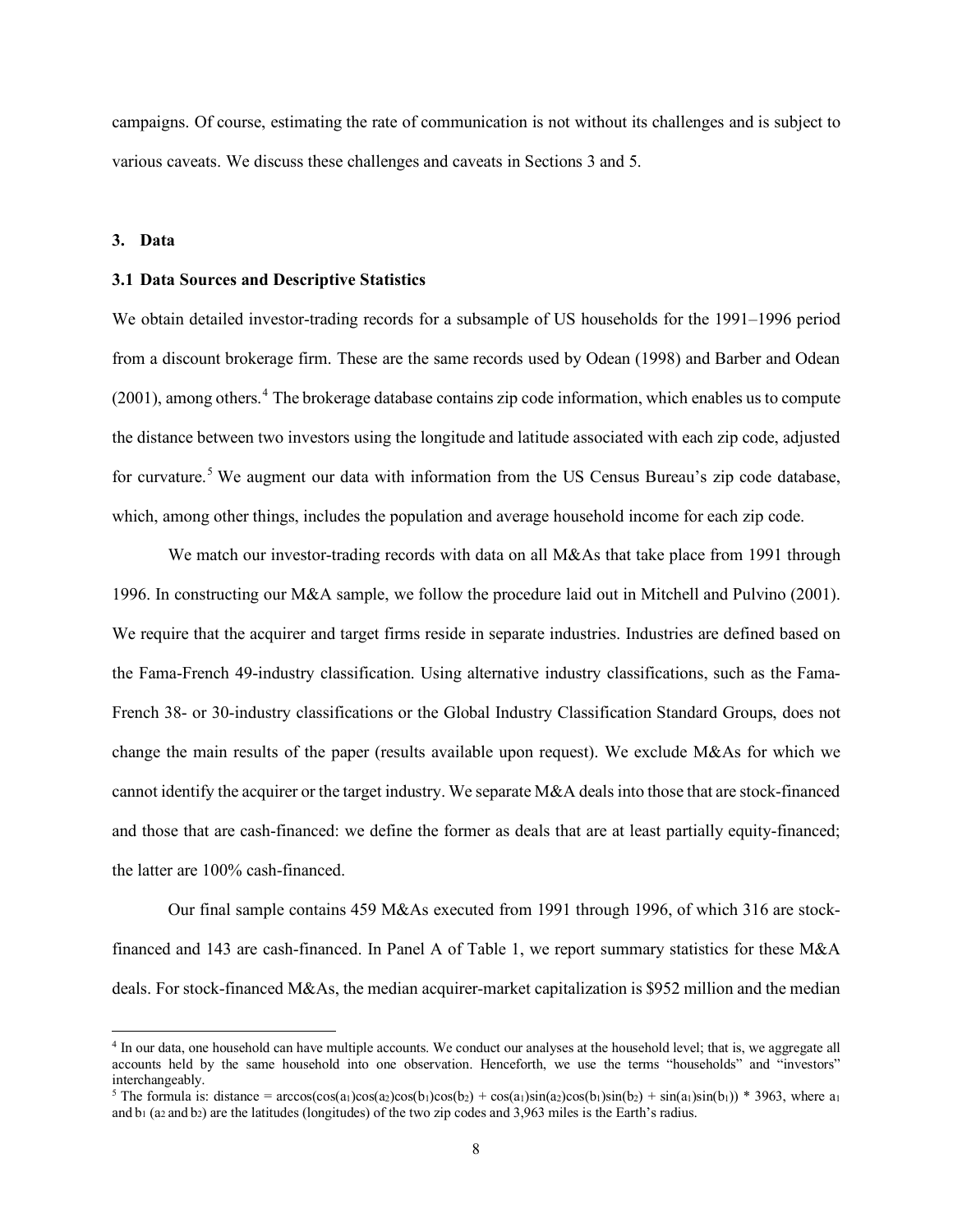target-market capitalization is \$72 million. For cash-financed M&As, the median acquirer-market capitalization is \$1,561 million and the median target-market capitalization is \$93 million.

We end up with a sample of around 70,000 investor accounts. As can be seen in Fig. 1, which shows a heat map of the number of investors in each state, the investors in our sample are disproportionately clustered on the East Coast and the West Coast. In Panel B of Table 1, we provide summary characteristics for these accounts. The median and mean portfolio sizes are \$13,141 and \$41,030, respectively. The average investor holds 3.88 stocks in her portfolio and places 0.47 trades a month, with an average monthly trade value of \$5,679. The average investor age in our sample is 42 and the average annual household income is \$69,500. Panel C provides summary statistics for households (residents) in each zip code.

## **3.2 Caveats**

Perhaps the most appealing feature of our data is that our trading records are highly detailed and the median retail investor in our sample holds (only) three stocks. As a result, substituting any one stock position with another stock from a different industry is likely to have a significant effect on investor attention.

Our data are also subject to several caveats. First, the set of retail investors in our sample is not randomly drawn as, by construction, they are all clients of the same discount brokerage firm. To the extent that having a common broker is an indication of belonging to the same "cluster," given that transmissions are stronger within a cluster than across clusters (Jackson, 2019), our estimate of the overall level of contagiousness of financial information is likely to be upwardly biased. We are less concerned about this particular bias as it merely reinforces our conclusion that, at least for our type of financial news and opinion, transmission dies out on its own without intervention.

We are more concerned about a second shortcoming. The landscape of the US equity market has changed dramatically over the past three decades. This change in landscape does not necessarily invalidate our exercise. After all, by their very nature, transmission rates vary with characteristics of the host and the environment and, thus, with time. However, it does raise questions about whether we can extrapolate our results to today's marketplace.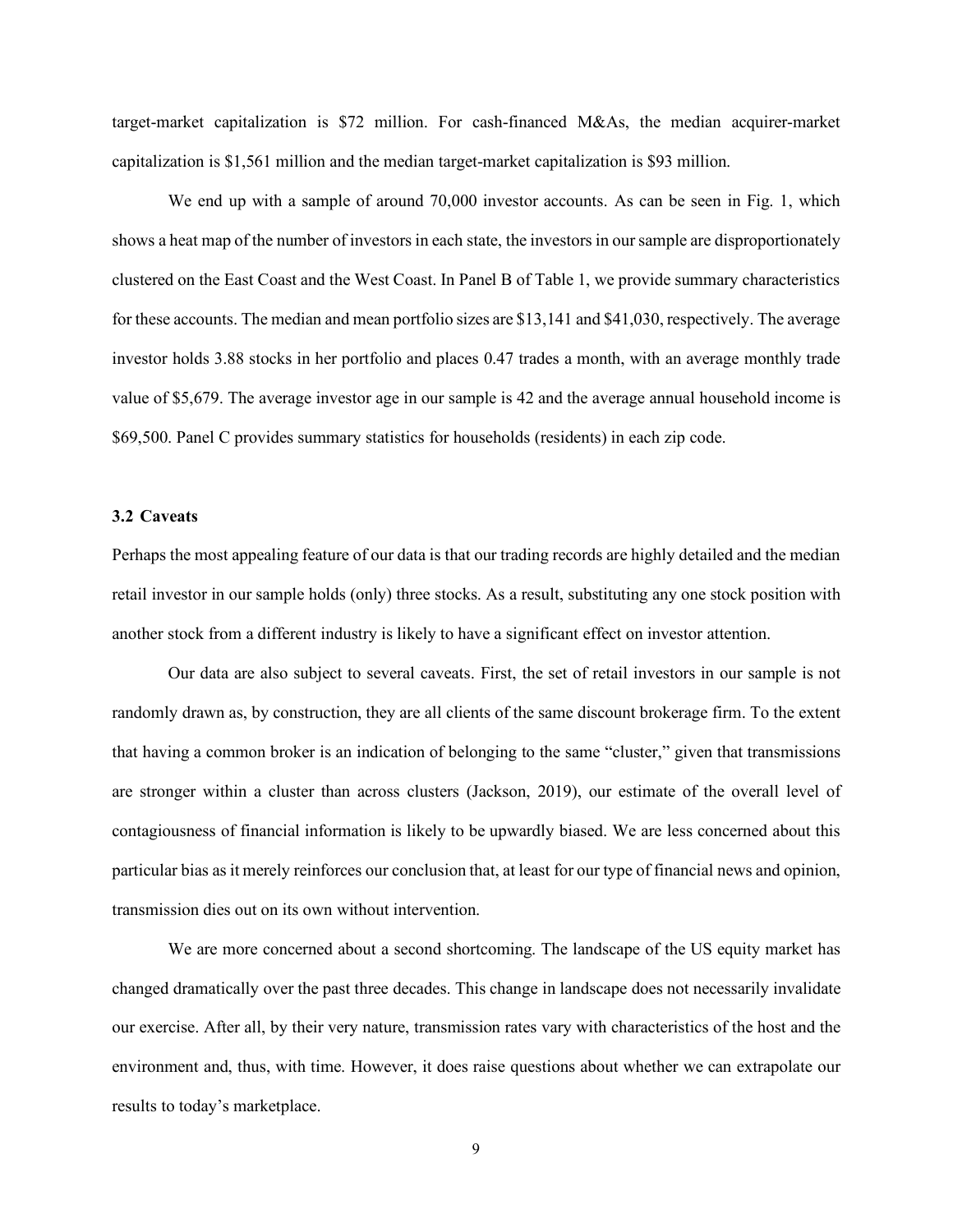We are mindful of this concern and, in fact, strongly suspect that today's level of contagiousness is different from its level in the 1990s. In particular, we suspect that, with the advent of modern communication technologies, information has become more contagious.<sup>6</sup> We believe that examining the extent to which the level of contagiousness has changed represents an interesting subject for future research. Relatedly, it would be interesting to explore how much contagiousness varies across distinct types of financial information.<sup>7</sup>

As much as we are mindful of the possibility that our estimate of the overall level of contagiousness does not describe today's marketplace, we suspect that our estimates of how much the level of contagiousness varies with investor characteristics (still) do. The reason is that there are inherent, persistent behavioral components in social structures and norms that likely do not vary dramatically through time or across discussion topics (e.g., the tendency to interact with people of similar age). We thus suspect that whatever variation in transmission we find in our setting applies more broadly. This result would be similar to findings in the epidemiology literature that while the reproduction number varies dramatically across diseases (Doucleff, 2014), there is consistency across diseases in the extent to which reproduction numbers vary with characteristics of the host and the environment, such as population density and the general level of hygiene (Keeling and Grenfell, 2000; Heesterbeek, 2002; Heffernan, Smith, and Wahl, 2005).

## **4. Our Empirical Setting**

A major challenge facing empirical, non-experimental research on diffusion and contagion is the presence of common shocks that affect everyone. To illustrate by example, prior work generally infers the transmission of financial information through positive correlations in trading patterns between investors residing in the same locale. Yet, if two investors in the same locale exhibit correlated trading patterns, how

<sup>&</sup>lt;sup>6</sup> At the same time, we caution that there is also research suggesting that, even in recent years, a mere seven percent of word of mouth happens online (Berger 2016).

 $7$  Chen and Hwang (2020) provide some evidence in this regard.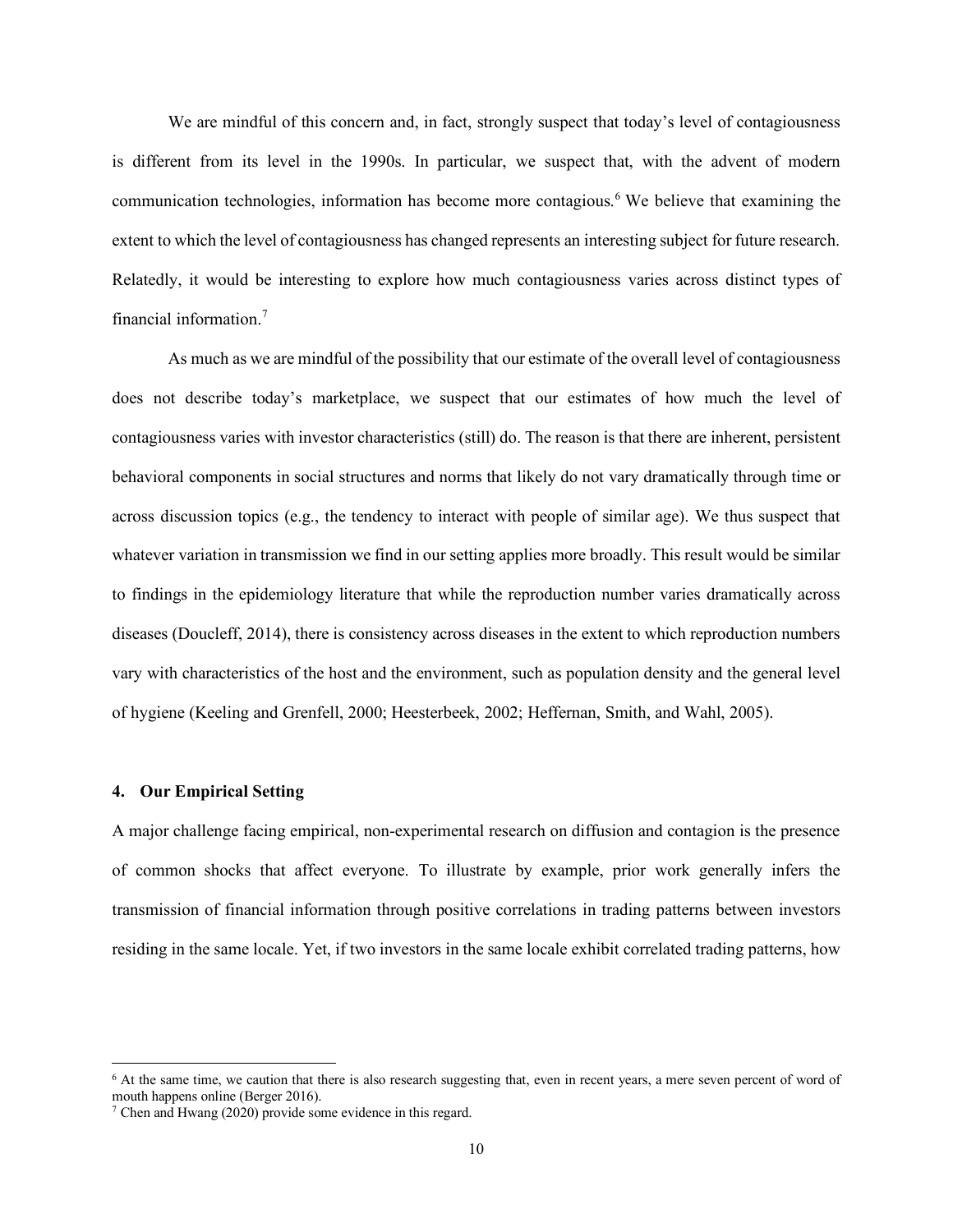can we be certain that they actually communicate with one another rather than simply have similar backgrounds/tastes/preferences and/or access to the same local information?

Some studies address this common-shock problem through natural experiments, which generate random assignments of individuals to classes or cohorts (e.g., Duflo and Saez, 2003; Lerner and Malmendier, 2013; Shue, 2013). Others follow a regression discontinuity approach (e.g., Anderson and Magruder, 2012). Still others conduct field studies. For instance, Banerjee, Chandrasekhar, Duflo, and Jackson (2019) seed information on a raffle in three subsets of rural villages in India: in the first subset, the information is seeded with randomly selected individuals; in the second subset, the information is seeded with village elders; in the third subset, the information is seeded with individuals nominated by villagers as the "best gossipers." Banerjee et al. then analyze which setting generates the highest information diffusion rate by counting the number of phone calls made by all villages.

Our empirical design draws inspiration from that of Banerjee, Chandrasekhar, Duflo, and Jackson (2019). Rather than seeding a raffle, our setting seeds attention to an industry among US retail investors; we think that our seeding through M&As is plausibly exogenous to the backgrounds/tastes/preferences of retail investors. Rather than count the number of phone calls made, we check for abnormal trading activity in the acquirer industry between target neighbors.

There are of course other differences but, overall, we consider the general idea behind our research design to be similar to that of Banerjee et al. and we believe we can draw appropriate causal inferences. The next two subsections conduct two simple difference-in-differences analyses to gauge the soundness of our general idea.

# **4.1 Does the Endowment of Acquirer Shares Lead to Increased Trading in the Acquirer Industry by Target Investors?**

First, we gauge the validity of our assumption that the endowment of acquirer shares draws target investors' attention to the corresponding acquirer industry and that elevated attention, in turn, increases trading activity (Barber and Odean, 2008).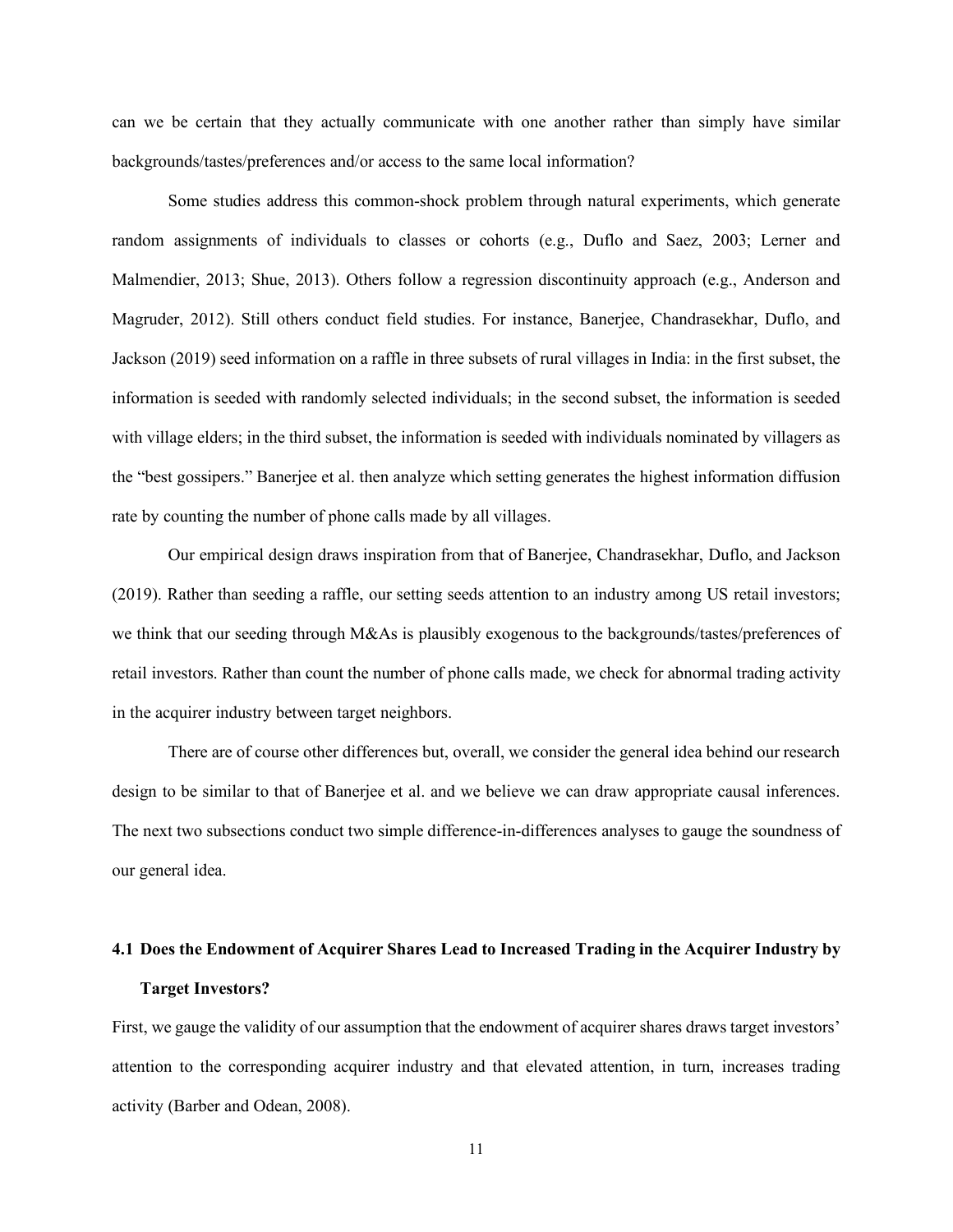We estimate the following regression equation:

$$
Trading Act_{i,m} = a_m + \beta_1 TargetInvestor_{i,m} + CONTROL * \gamma + \varepsilon_{i,m}, \qquad (1)
$$

where *Trading Act<sub>i,m</sub>* is the number (or dollar value) of trades by investor *i* in the acquirer industry after cross-industry stock-financed M&A *m* as a fraction of her total number (or dollar value) of trades across all industries. Since the exact completion date is missing for many M&As, we examine total trading behavior in months 7 through 18 after the M&A is announced as, on average, it takes around six calendar months for a stock-financed M&A to complete (Giglio and Shu, 2014).

Since target investors are bound to sell their holdings in the acquirer firm, we exclude the acquirer firm when calculating trading activity in the acquirer industry. To exclude dormant accounts, we require that investors place at least one trade (in any stock) in the year prior to and the year following the M&A.

We further require that households have no trading/holdings in the acquirer industry in the year prior to the M&A announcement. We do so for two reasons. First, target investors that have prior holdings in the acquirer industry could "mechanically" sell their existing holdings upon receiving acquirer shares to reduce their overall exposure to the acquirer industry. Second, we conjecture that target investors with no prior trading/holdings in the acquirer industry are more likely to be "shocked/treated" by the endowment of shares in the acquirer industry.

The main independent variable in our regression equation is *Target Investori,m*, which equals one if investor *i* holds shares in the target firm in the month prior to the M&A announcement and zero otherwise. Since we require all investors to have no stock holdings/trading in the acquirer industry prior to the M&A, our analysis is essentially a difference-in-differences analysis and the coefficient estimate of *Target Investor<sub>i,m</sub>* indicates how much more intensely target investors trade in the acquirer industry in the post-M&A period relative to the pre-M&A period, compared with the remaining investor population over the same period.<sup>8</sup>

<sup>8</sup> In other words, instead of Eq. (1), we could include observations in the one-year period prior to an M&A announcement and the one-year period following M&A completion and estimate a regression of trading activity in the acquirer industry on a target investor indicator and a post-M&A indicator as well as an interaction term between the two indicator variables, along with other controls and fixed effects. The estimate of the interaction term will be identical to our estimate of *Target Investori,m* in Eq. (1).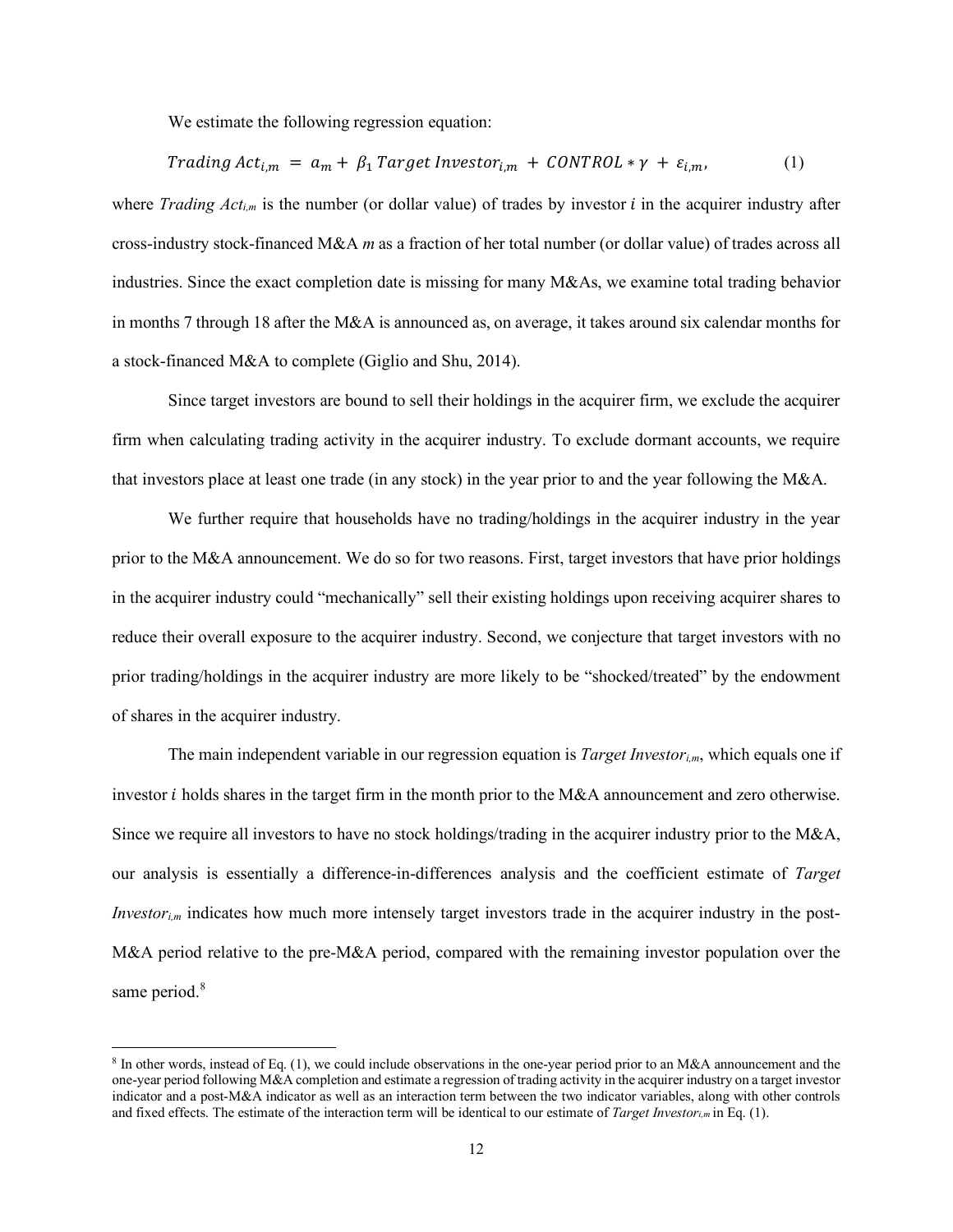Our control variables fall into one of two groups: (a) investor characteristics and (b) zip code characteristics. The former include household income, number of children, number of family members, age, gender, and marital status. The latter include zip code population, fraction of male residents, average home value, average number of household members, and average household income. In our full specification, we also include M&A fixed effects to absorb any M&A-specific effects. The standard errors are clustered at the zip-code- and the year-month-of-an-M&A-announcement level.

The regression results are reported in Panel A of Table 2. The dependent variable in the first three columns is based on the number of trades, while that in the next three columns is based on the dollar value of trades. Column (1), in which we report results when controlling for investor and zip code characteristics, shows that target investors increase their trading activity in the acquirer industry by an incremental 2.53 percentage points compared with other investors (*t*-statistic = 5.38). To put this number in perspective, the unconditional trading activity in any industry is 2.04 percentage points. That is, the endowment of acquirer stocks induces target investors to more than double their normal trading activities in the average industry. As can be seen in Columns (2) and (3), including M&A fixed effects has virtually no impact on our results. The regression coefficients reported in Columns (4)–(6), which are based on the dollar value of trades, are almost identical to those reported in Columns (1)–(3).

Overall, the results reported in Table 2 support our assumption that the endowment of acquirer shares induces at least some target investors to pay greater attention to the acquirer industry and trade more actively in the acquirer industry.

#### **4.2 Does Increased Trading Activity in the Acquirer Industry Spill Over to Target Neighbors?**

Our second difference-in-differences analysis tests whether there is any contagion in abnormal trading activity in the acquirer industry from target investors to their neighbors. We use a narrow definition of "neighbors"—investors who live within a three-mile radius—as we presume that the likelihood of two individuals coming into direct contact with each other rapidly diminishes with distance. We impose the same data requirements as for target investors. That is, we exclude the acquirer firm when calculating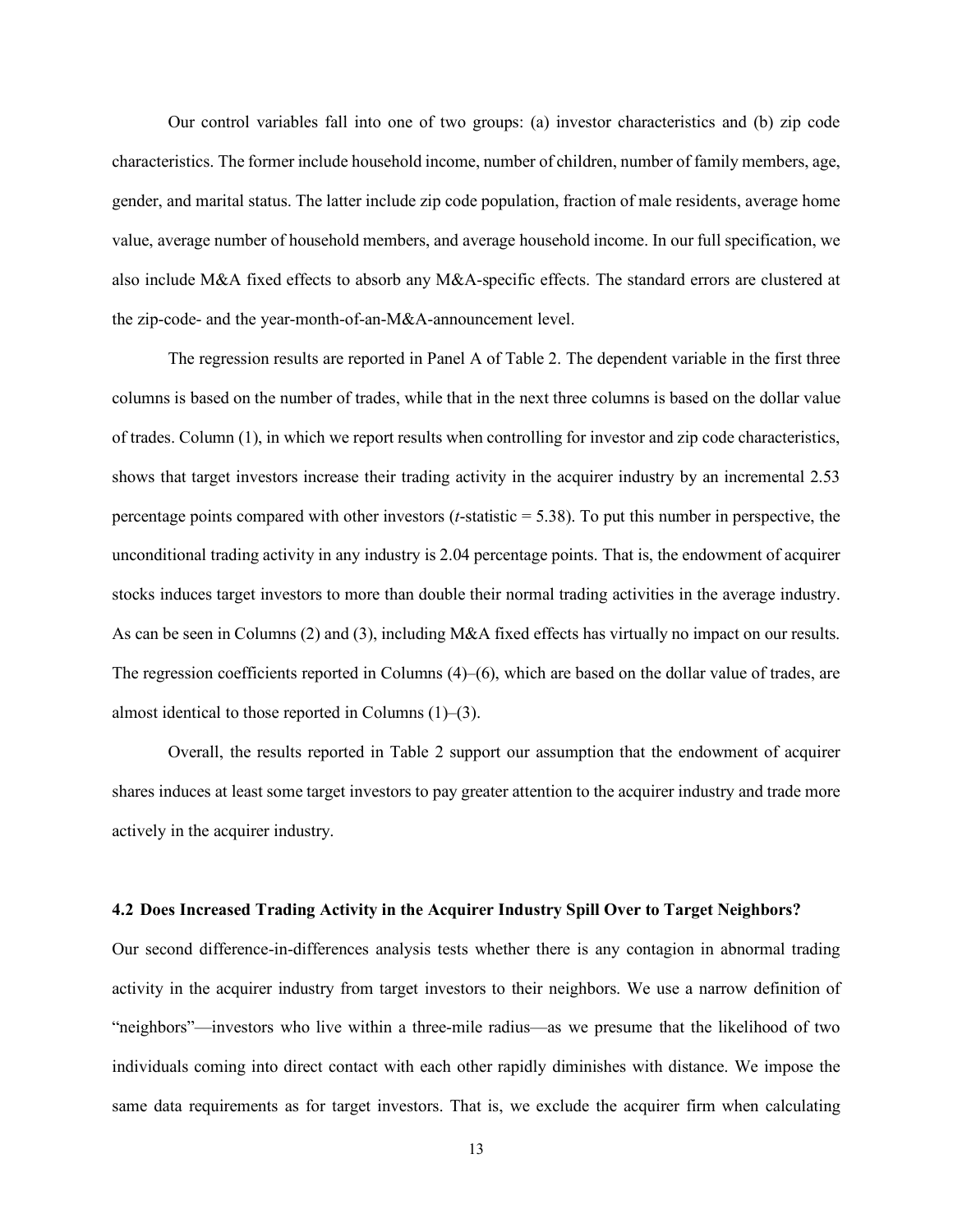trading activity in the acquirer industry; we exclude dormant accounts; and we require that investors have no holdings/trading in the acquirer industry in the prior year. In doing so, we can directly compare the regression coefficients across the two settings.

We estimate a regression equation similar to Eq. (1):

$$
Trading Act_{i,m} = a_m + \beta_1 Target Neighbour_{i,m} + CONTROL * \gamma + \varepsilon_{i,m}, \qquad (2)
$$

where *Target Neighbori,m* is an indicator variable that takes the value of one if investor *i* lives within three miles of a target investor and is not a target investor herself. If an investor lives within three miles of more than one target investor, we count them only once. In additional tests, we replace our indicator variable with the number of target investors who live within three miles of an investor. The results are virtually unchanged (Online Appendix Table A1.1). The coefficient estimate of *Target Neighbor<sub>im</sub>* informs us how much more intensely investors residing within three miles of a target investor increase their trading in the acquirer industry in the post-M&A period relative to the pre-M&A period, compared with all other investors in our sample over the same time frame. To ensure that target investors do not enter our counterfactuals, we exclude target investors from our sample when estimating Eq. (2).

The results are reported in Panel B of Table 2. When controlling for investor and zip code characteristics, we find that the number of trades increases by 46bps more for investors who live within three miles of a target investor ( $t$ -statistic  $= 6.57$ ) than for investors who do not live within three miles of a target investor. After adding M&A fixed effects, the coefficient estimate of *Target Neighbori,m* turns to 22bps (*t*-statistic = 3.14). The results based on the dollar value of trades are very similar. For example, the coefficient estimate of *Target Neighbori,m* in the full specification is now 21bps (*t*-statistic = 3.05).

The results reported in Online Appendix Table A1.2 show that target investors and their neighbors tend to trade in the same direction; that is, if a target investor is buying in the acquirer industry, so are her neighbors. Moreover, Online Appendix Table A1.3 shows that, on the extensive margin, about one in ten target neighbors increase their trading activity after the M&A event. Combined with our result in Panels A and B of Table 2 that the estimate of *Target Investor* is ten times larger in magnitude than the estimate of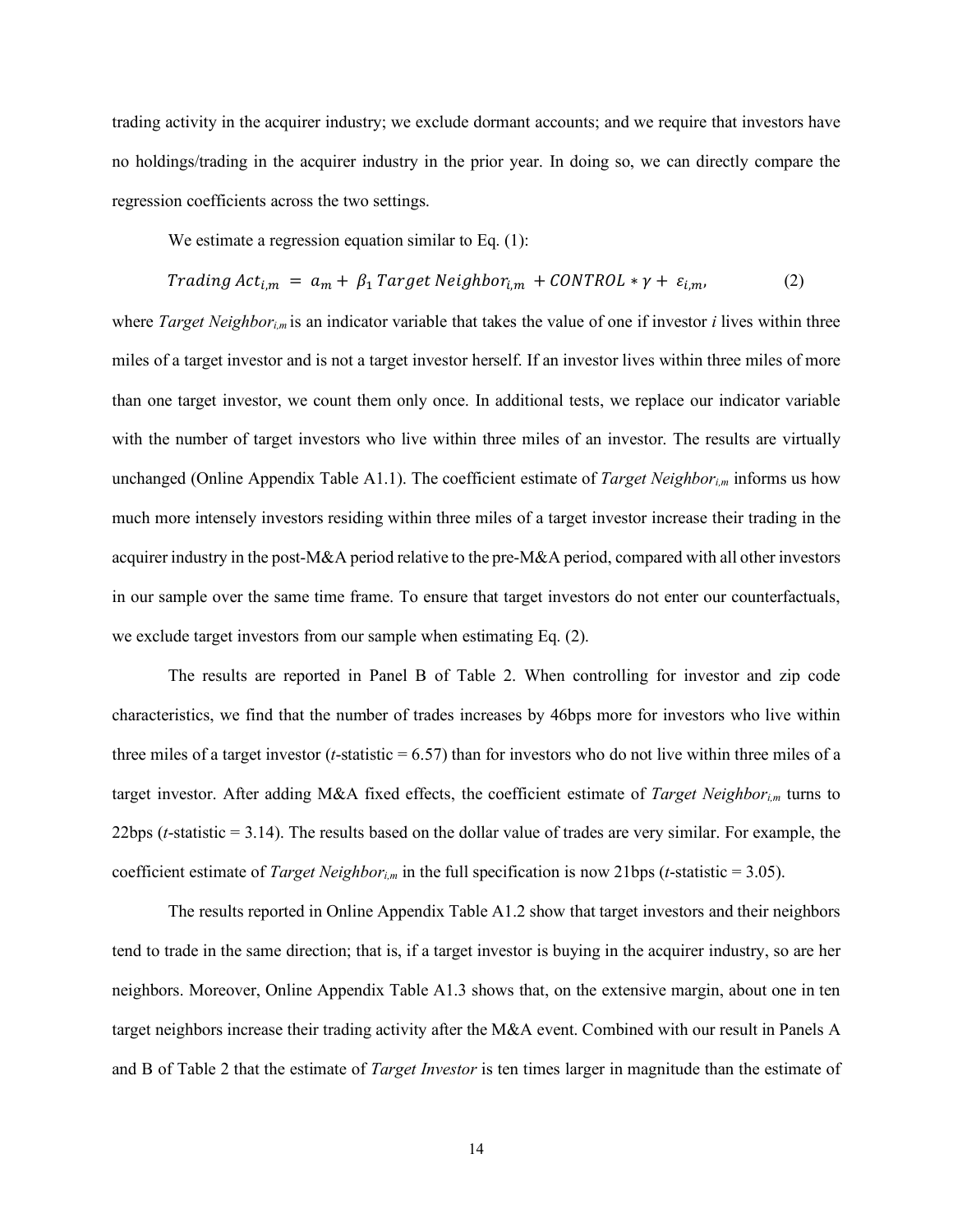*Target Neighbor*, our result on the extensive margin suggests that once "infected," target neighbors exhibit similarly abnormal trading activity in the acquirer industry as target investors.<sup>9</sup>

If social interactions play a major role in generating our results, our effect should vary substantially with our definition of neighbors. Panel A of Online Appendix Table A1.5 presents results when we vary the distance over which we define neighbors. When we broaden our definition of neighbors to investors who live between three to seven miles of a target investor, the coefficient estimate of *Target Neighbor* in the full regression specification drops to 18bps. As we further increase the distance to between seven to fifteen miles (15 to 30 miles), the coefficient estimate of *Target Neighbor* drops to 15bps (2bps). This rapid decrease in the coefficient estimates is consistent with the idea that word-of-mouth effects decay quickly with distance.

In additional analyses, we also experiment with the time period over which we measure investors' trading activity. Specifically, instead of focusing on the one-year period after the estimated M&A completion, that is, from months 7 through 18 after the M&A is announced, we expand our window to years two and three. In short, M&As no longer have a discernible impact on target neighbors' trading activity in years two and three after M&A completion (Panel B in Online Appendix Table A1.5).

We believe that M&As are unlikely to be a function of similarities in backgrounds between target investors and their neighbors. In addition, M&As are unlikely to reflect commonalities in preference or taste, in particular given that our analysis focuses on retail investors. Our study is therefore less subject to the aforementioned common shocks problem.

A critical reader might argue that our setting is still subject to a local media coverage concern: Local media coverage of a given M&A happens to be disproportionally higher in areas in which target investors and their neighbors reside. This disproportionately high local media coverage could lead to abnormally high trading activity in the acquirer industry without investors' directly communicating with one another.

<sup>9</sup> The results reported in Online Appendix Table A1.4 show that target neighbors significantly increase their trading activity not only in the acquirer industry (excluding the acquirer firm) but also in the acquirer firm itself.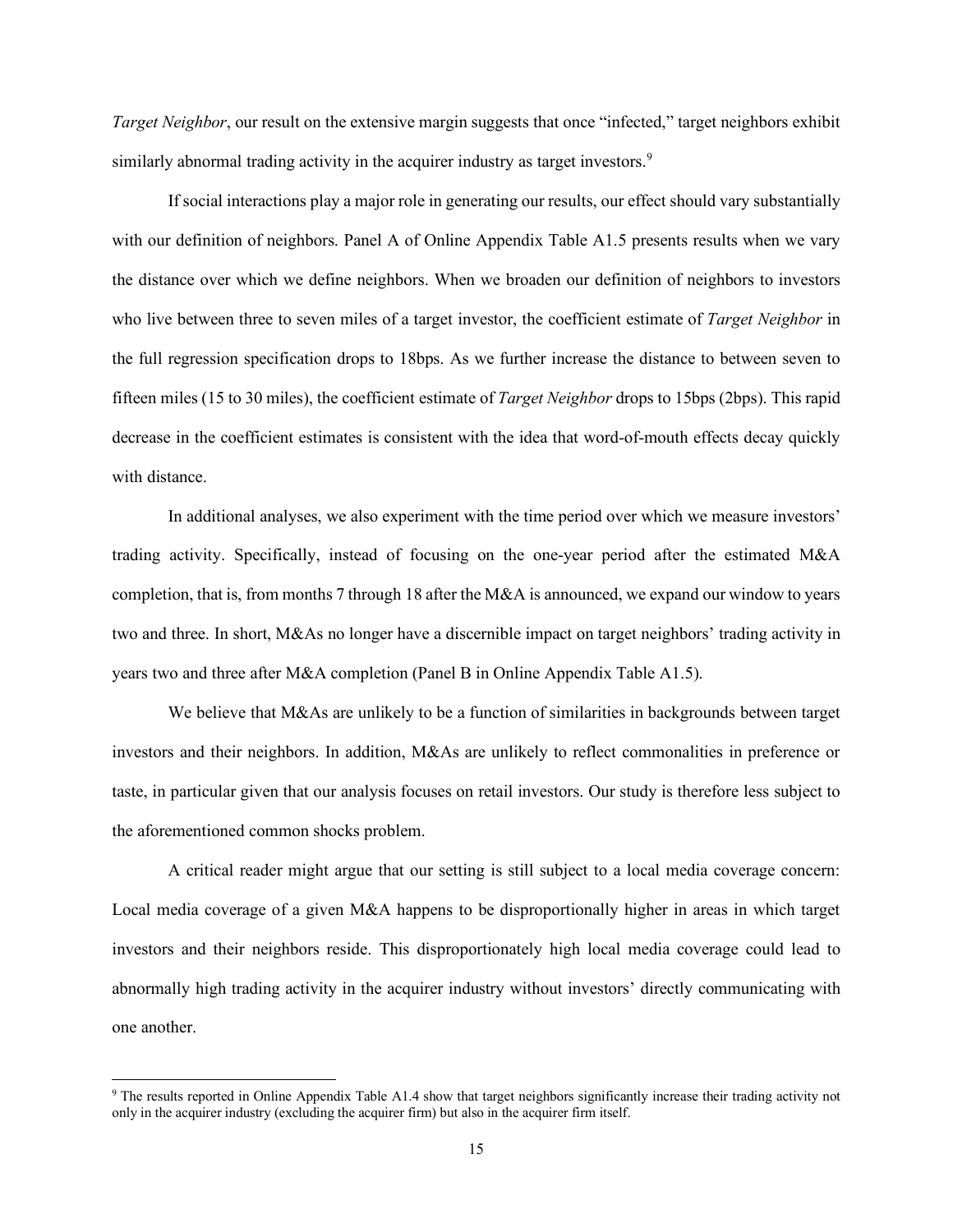Inconsistent with a simple local attention story, we observe little abnormal trading activity when M&As are first announced. Instead, abnormal trading activity accrues only after target investors receive shares of the acquirer firm (Panel C in Online Appendix Table A1.5).

We also conduct a placebo test around cross-industry cash-financed M&As. If, for some reason, media coverage of M&As is greater in areas with a greater concentration of target investors, we should observe similar patterns around cash-financed M&As. In contrast, if our results are driven by the endowment of acquirer shares generating word-of-mouth effects, we should observe no noticeable patterns around cash-financed M&As. The results are reported in Table 3. Again, inconsistent with a simple local attention story, the coefficient estimates of *Target Investor* are only one-fifth of those found for stockfinanced M&As and statistically not reliably different from zero. The coefficient estimates of *Target Neighbor* are all close to zero. In Online Appendix Table A1.6, we conduct a second placebo test, the results of which again suggest that local media coverage alone cannot generate the results we observe. In robustness checks, we further exclude households in states where the target or acquirer firm has any business operations identified using both headquarters and factory locations and we continue to make similar observations.<sup>10</sup>

Overall, we find strong evidence that the endowment of acquirer shares draws target investors' attention to the corresponding acquirer industry and that elevated attention, in turn, increases trading activity. We also find strong evidence that abnormal trading activity in the acquirer industry spills over from target investors to their neighbors.<sup>11</sup>

 $10$  A final potential concern is that holdings in the target firm are not random. Some investors may build exposure to the acquirer industry by, indirectly, purchasing shares of the target firm in anticipation of the M&A. To assess the relevance of this channel, we define target investors using lagged holdings information. In Online Appendix Table A1.7, *Target Investor* now takes the value of one if an investor holds the target stock one year prior to the M&A announcement. *Target Neighbor* takes the value of one if an investor lives within three miles of such a target investor. It is implausible that retail investors could forecast M&As one year in advance. Yet, we find that all our main results hold under this alternative specification.

 $<sup>11</sup>$  In Online Appendix Tables A2.1–A2.5, we provide descriptive evidence regarding the extent to which trading activity spills over</sup> varies with (1) social characteristics of the investors including measures of "sociability," length of residency and population density, (2) levels of market uncertainty and sentiment, (3) the presence of non-financial extraneous events ("distractions"), and (4) M&A deal characteristics.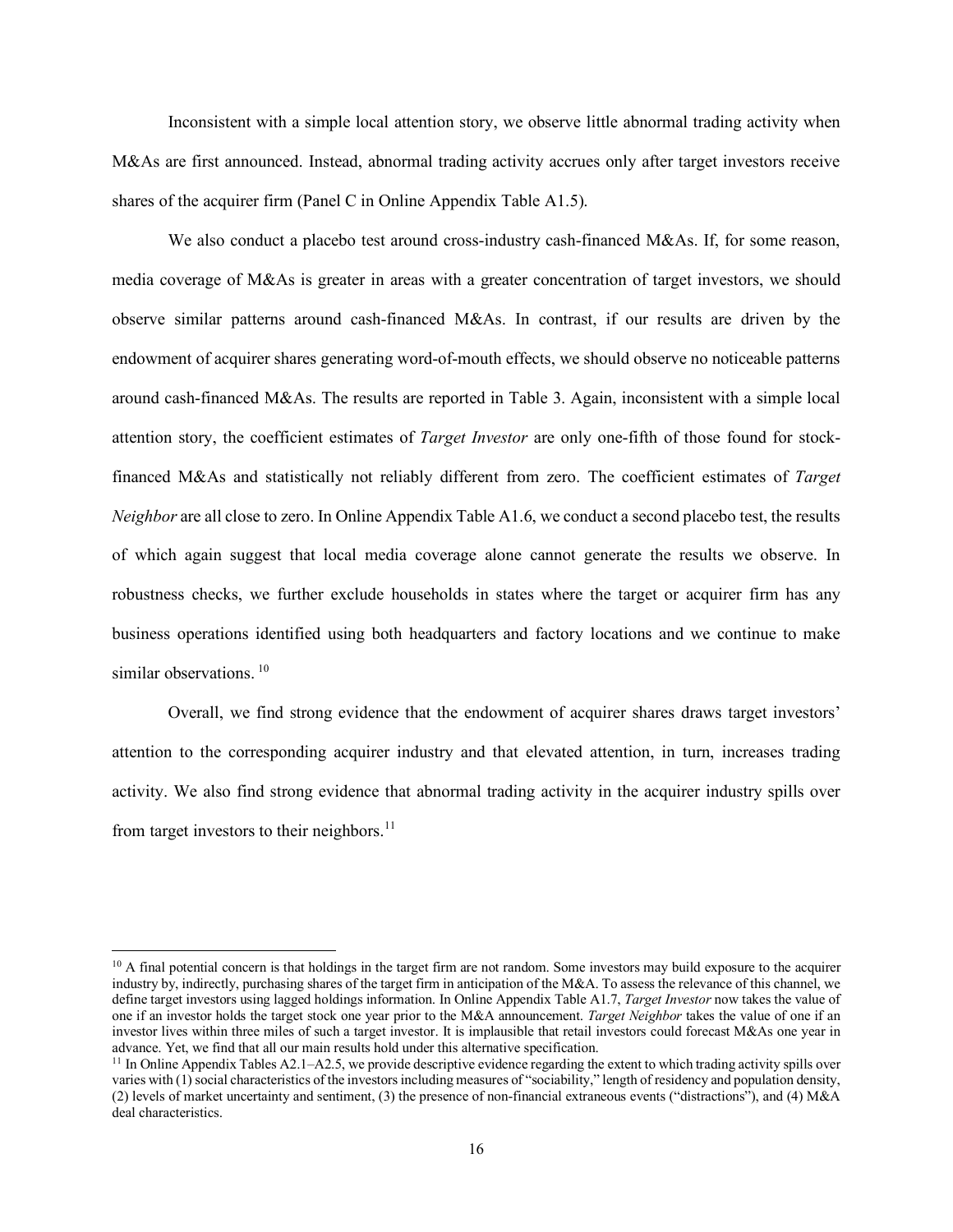# **5. The Rate of Communication**

To estimate the rate of communication for our particular type of financial information and to study how much the rate varies with characteristics of the underlying investor population, we propose a "dynamic" estimation procedure drawn from research that examines the contagion rate of diseases (Kermack and McKendrick, 1927, 1932).

The figure below contrasts our previous "simple" difference-in-differences analysis with the new dynamic design. Each dot represents an investor in the neighborhood. Dark dots represent investors with abnormal trading in the acquirer industry; grey dots represent investors with no such abnormal trading activity. Investor 1 is a target investor.



Our earlier difference-in-differences analysis captures the degree to which target neighbors become "infected" over a given period of time. The difference-in-differences analysis cannot capture whether any such "infection" is coming straight from the target investor or another "infected" neighbor. For instance, in the left panel, it is unclear whether Investor 5 becomes "infected" through Investor 1 or whether abnormal trading in the acquirer industry first spills over from Investor 1 to Investors 2 and 4, who, in turn, infect Investor 5.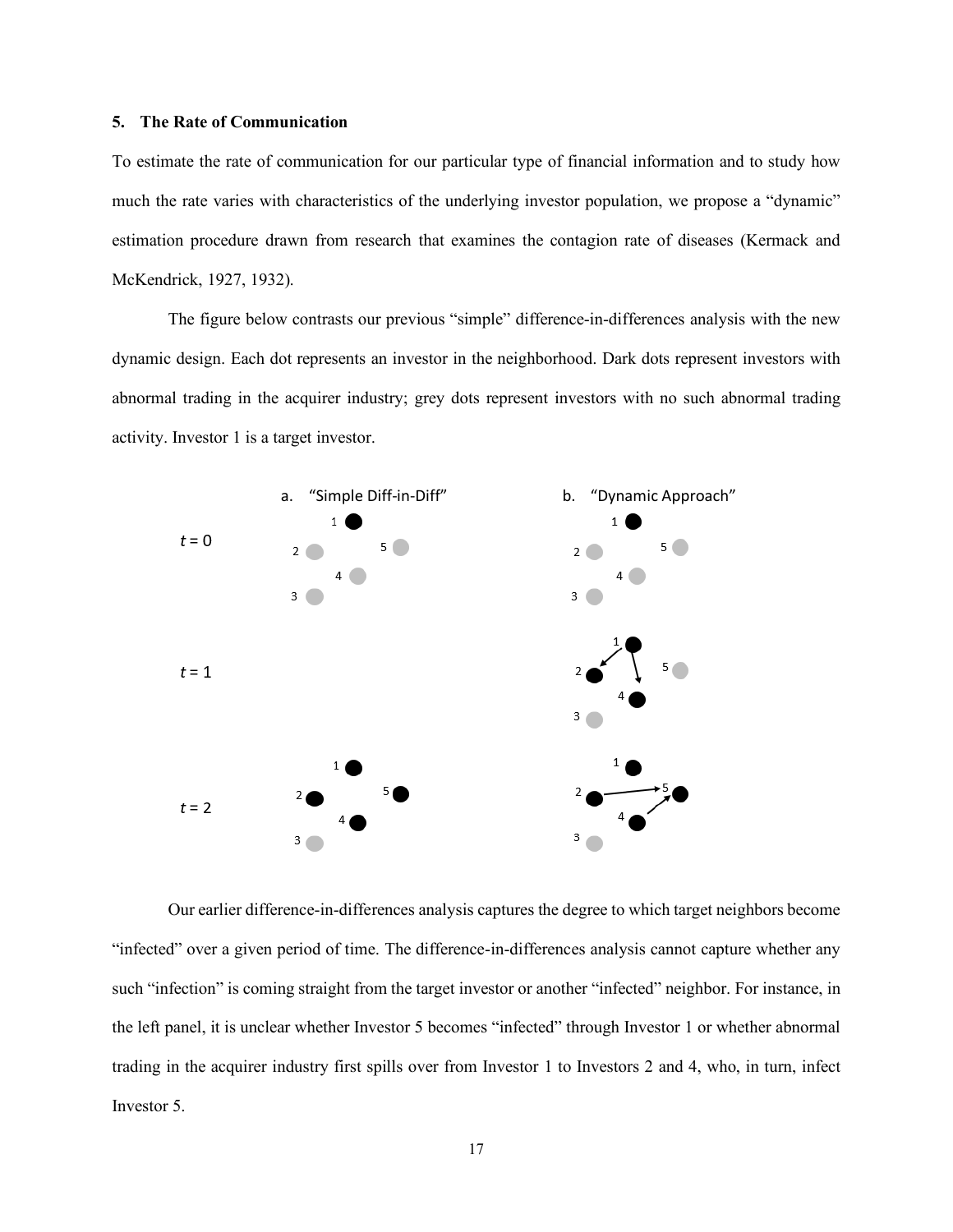If the goal is to establish that financial information is contagious, such differentiation is not material. However, such differentiation becomes crucial when trying to estimate the rate of communication and the degree to which the rate varies with characteristics of the sender and receiver of the information because, for that, we need to know—at any given point—who the sender is and who the receiver is. In subsection 5.1 we describe our attempt to track how trading activity in the acquirer industry percolates from investor to investor, as illustrated in the right panel in the figure above.

## **5.1 Methodology**

Following the completion of each cross-industry stock-financed M&A, we estimate a transmission matrix that quantifies how views and opinions percolate through the investor population from one period to the next. We then examine how the pairwise communication rate from investor *j* (the sender) to investor *i* (the receiver) varies with characteristics of both investors.

Specifically, we estimate the following transmission matrix with *K* investors:

$$
\begin{pmatrix} x_{1,t+1} \\ x_{2,t+1} \\ \vdots \\ x_{k,t+1} \end{pmatrix} = \begin{pmatrix} \beta_{1,1}, \beta_{1,2}, \dots, \beta_{1,k} \\ \beta_{2,1}, \beta_{2,2}, \dots, \beta_{2,k} \\ \vdots \\ \beta_{k,1}, \beta_{k,2}, \dots, \beta_{k,k} \end{pmatrix} * \begin{pmatrix} x_{1,t} \\ x_{2,t} \\ \vdots \\ x_{k,t} \end{pmatrix},
$$
\n(3)

where  $X_{i,t}$  is the abnormal trading activity of investor *i* in the acquirer industry in period *t* and  $X_{i,t+1}$  is her trading activity in the acquirer industry in period  $t+1$ . The diagonal terms,  $\beta_{i,i}$ , capture the persistence in investor *i*'s trading behavior. For simplicity, we assume that the persistence is a constant for all investors. The off-diagonal terms, *βi,j*, capture how much trading in the acquirer industry spills over from investor *j* to investor *i*.

In vector form and over *p* periods, we have:

$$
X_{t+1} = B * X_t
$$
  
\n
$$
X_{t+2} = B * X_{t+1}
$$
  
\n... (4)  
\n
$$
X_{t+p} = B * X_{t+p-1}.
$$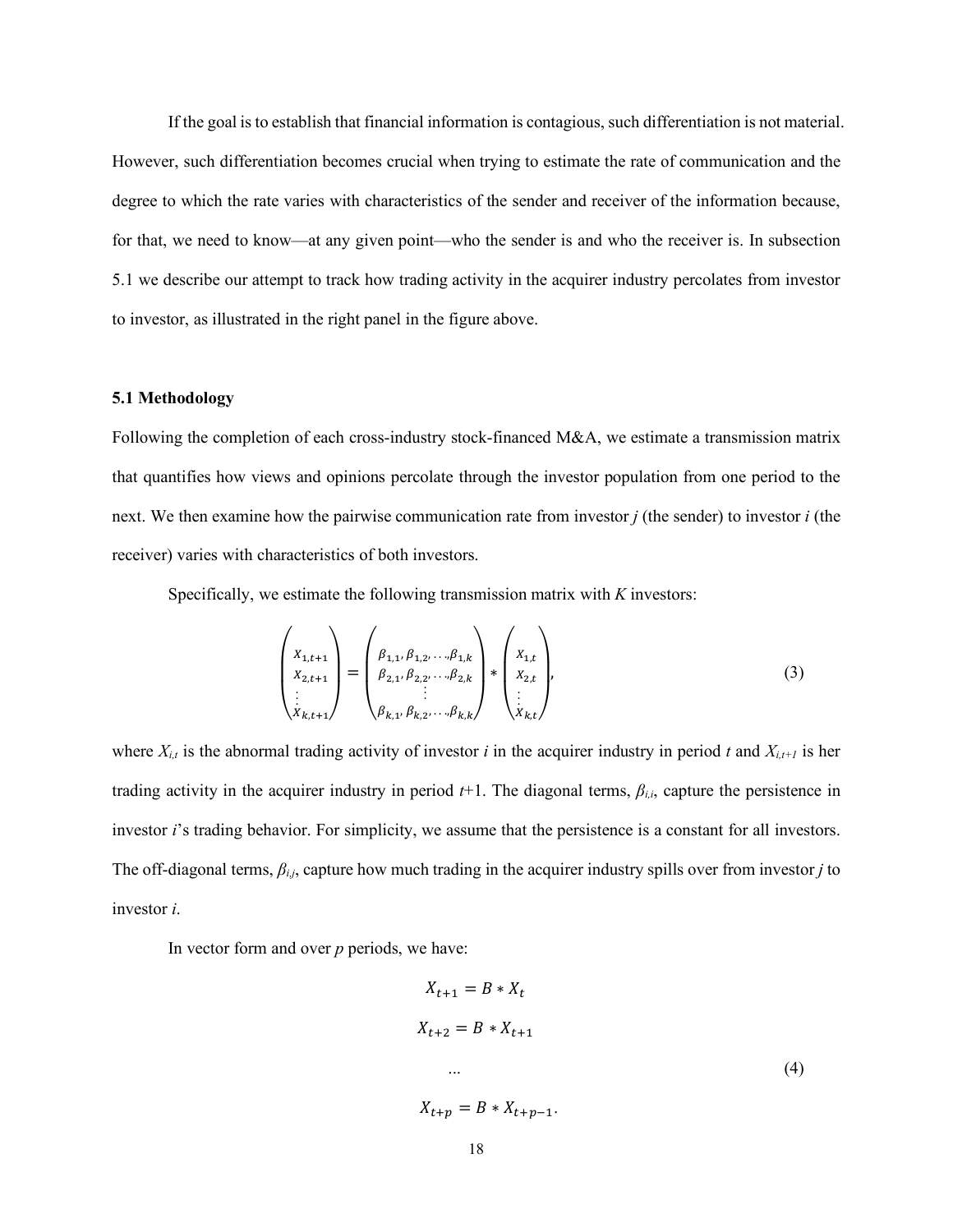The advantage of the dynamic setting is that it enables us to explicitly and dynamically account for "thirdparty ties." That is, our setting allows for the possibility that investor *j* transmits her view to investor *i* through a third party (or a chain of third parties) without being in direct contact with investor *i*, which, in turn, enables us to quantify how the social distance between any two investors affect the communication rate between these two investors.

Compounding the transmission matrix in (4) over *p* periods, we have

$$
X_{t+p} = B * X_{t+p-1} = B^2 * X_{t+p-2} = \dots = B^p * X_t,
$$
\n<sup>(5)</sup>

where t is the M&A completion date and  $p$  is the number of periods after the completion of the M&A.

If the set of  $X_{t+p}$ s satisfied the exogeneity condition, we could simply estimate a vector autoregression based on  $X_{t+p} = B * X_{t+p-1}$  by stacking our observations both across M&As and across periods within each M&A event. Of course, the exogeneity condition does not hold in our setting; we therefore instrument the right-hand side in each of these equations by the initial portfolio shocks induced by the crossindustry stock-financed M&As. In other words, we jointly estimate the following set of equations:

$$
X_{t+1} = B * \tilde{X}_t + e_{t+1}
$$
  
\n
$$
X_{t+2} = B^2 * \tilde{X}_t + e_{t+2},
$$
  
\n...  
\n
$$
X_{t+p} = B^p * \tilde{X}_t + e_{t+p},
$$
  
\n(6)

where  $\widehat{X_t}$  is the instrumented trading activity in the acquirer industry immediately after M&A completion.

Estimating this set of equations is computationally challenging as the set contains powers of an unknown  $70,000 \times 70,000$  matrix (we have roughly  $70,000$  investors in our sample). To get around this technical complexity, we employ a three-stage approach.

In our first stage, we instrument the set of  $X_{t+p}$ s using portfolio shocks experienced by target investors at the M&A completion date. Specifically, we estimate regression equations of investor *i*'s trading activity in the acquirer industry in each period  $t+p$  on *Target Investor<sub>i</sub>*, which equals one if investor  $i$  is a target investor and zero otherwise. Trading activity in the acquirer industry is the total number (or total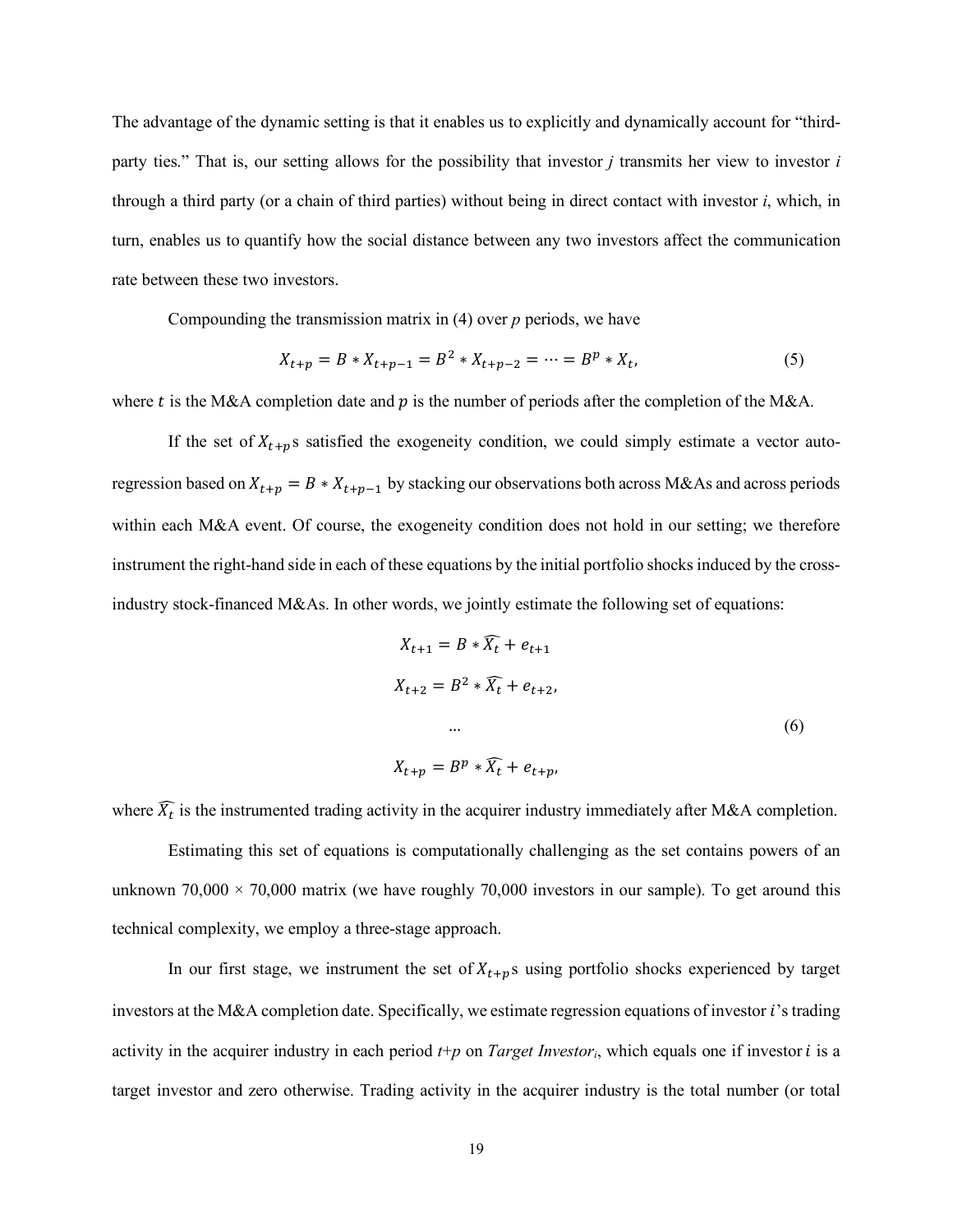dollar value) of trades in the acquirer industry (excluding the acquirer firm) divided by the total number (or total dollar value) of trades across all industries.

In the second stage, we estimate how trading activity in the acquirer industry in period  $t + p(X_{t+p})$ relates to the *fitted* trading activity in the acquirer industry in the previous period  $t+p-1$  ( $\widehat{X_{t+p-1}}$ ), calculated from the first-stage regression:

$$
X_{t+1} = B * \widehat{X}_t + e_{t+1} = B * \widehat{X}_t + e_{t+1}
$$
  
\n
$$
X_{t+2} = B^2 * \widehat{X}_t + e_{t+2} = B * \widehat{X}_{t+1} + e_{t+2}
$$
  
\n...  
\n
$$
X_{t+p} = B^p * \widehat{X}_t + e_{t+p} = B * \widehat{X}_{t+p-1} + e_{t+p}.
$$
  
\n(7)

If we were to stop here, our estimates of the  $B$  matrix would be unbiased (to the extent that our instruments are exogenous). However, we lose efficiency as we do not impose the following condition in the estimation:  $\overline{X}_{t+p} = B * \overline{X}_{t+p-1} = \cdots = B^p * \overline{X}_t.$ 

In our third stage, we improve the efficiency of our estimates of the  $B$  matrix using a recursive method. Specifically, in each iteration, we use the  $B$  matrix estimated from the previous round to reestimate a new set of  $\overline{X}_{t+p}$ s. That is, we start with the instrumented  $\overline{X}_t$  and then calculate  $\overline{X}_{t+1} = B * \overline{X}_t$ ,  $\overline{X_{t+2}} = B * \overline{X_{t+1}}$ , etc. We then re-estimate the set of Eq. (7) using  $\overline{X_{t+1}}, \overline{X_{t+2}}, ..., \overline{X_{t+p}}$  to derive a new B. We initialize the process with the  $B$  matrix estimated from the second stage and stop the process when we find a fixed point for  $B$ .

To reduce computational complexity, we impose two restrictions. First, for each M&A event, we track only the trading activity of investors who live within a 30-mile radius of a target investor. This restriction is motived by our earlier result that there is negligible contagion between investors residing more than 15 miles away from any target investor. Second, we set *βi,j* in the transmission matrix to zero if the distance between investors *i* and *j* is greater than three miles. That is, we assume that direct communication takes place only if the two investors live sufficiently close to one another.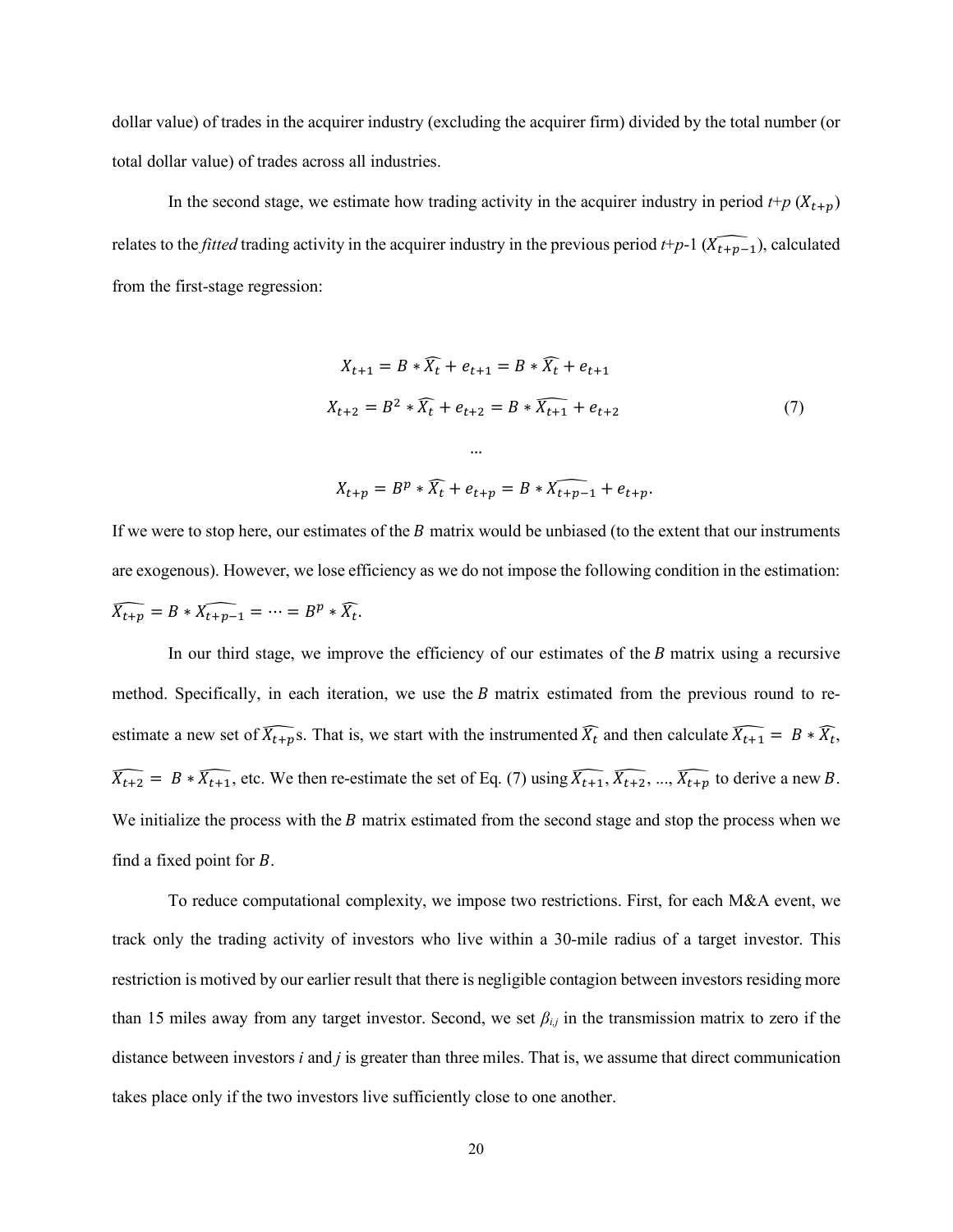Finally, in our estimation, we define each period as one quarter, as the average retail investor in our sample trades once a quarter. We study the four quarters after each M&A completion, so *p* ranges from 1 to 4. We restrict ourselves to four quarters as we find in our earlier difference-in-differences analysis that M&As no longer have a discernible impact on target neighbors' trading activity in years two and three after M&A completion. Again, trading in the acquirer industry is based either on the number of trades or the dollar value of trades.

## **5.2 The Overall Rate of Communication**

In our baseline estimation, we assume that *βi,j* is a constant for all investor-pairs. For ease of interpretation, in our estimation we aggregate all neighbors of investor *i* into a representative "average" neighbor *j*. For example, if only one of the *K* neighbors of investor *i* were "infected," the representative neighbor would have a value of 1/*K*. We then estimate the overall communication rate from this representative neighbor *j* to investor *i*.

Given our earlier finding that once "infected," investors exhibit similarly abnormal trading activity in the acquirer industry as "patient zero," we can interpret our communication rate as the probability that investor *i* becomes "infected" in the next period if all her neighbors are "infected." If only one of the *K* neighbors is "infected," the probability that investor *i* becomes "infected" in the next period is simply our communication rate multiplied by 1/*K*.

Alternatively, we can think of the communication rate as reflecting the average number of new "infections" generated by a single "infective" investor in the neighborhood, akin to the reproduction number in the epidemiology literature: Consider again the case in which only one of the *K* investors in the neighborhood is "infected." The expected number of new infections—out of the *K* investors—naturally is the product of the number of investors, *K*, and the probability that any one of the "susceptible" investors becomes "infected," which, as described in the preceding paragraph, is simply our communication rate multiplied by 1/*K*. In other words, the expected number of new "infections" generated by a single "infective" investor is simply our communication rate.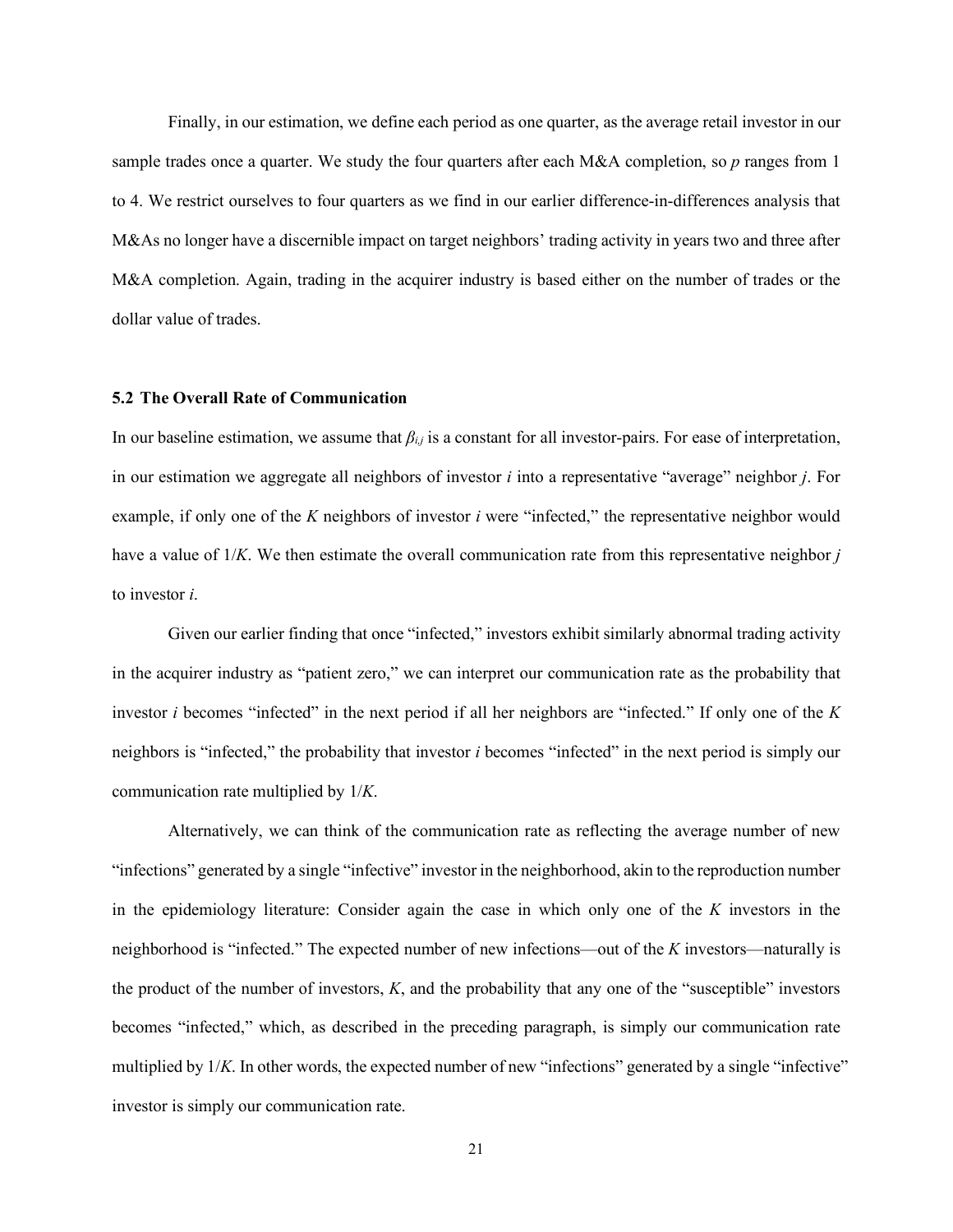We report the results in Panel A of Table 4. As shown in Column  $(1)$ , if trading is measured through the number of trades, our estimate of the overall rate of communication is 0.32 with a 95% confidence interval of 0.17 to 0.46. If trading is measured through the dollar value of trades (Column (6)), our estimate becomes 0.34 with a 95% confidence interval of 0.17 to 0.50. Our results suggest that one "infected" investor, on average, "infects" 0.32 or 0.34 of her neighbors. That is, financial information *is* contagious. At the same time, since all our estimates are substantially below one, we can infer that any contagion dies out on its own without intervention. Our results perhaps agree with casual observations that financial information is rarely so contagious that it triggers an outright "epidemic."

#### **5.3 Variation tied to Differences in Age, Income, and Gender**

Our next analysis considers how much the communication rate varies with distances in investor characteristics. To facilitate the computation of the transmission matrix, we impose a linear structure on the off-diagonal terms, *βi,j*. That is, we conjecture that the change in communication rate between any two investors *i* and *j* is a linear function of the distances in investor characteristics. Specifically, we assume that  $\beta_{i,j}$  is a function of the absolute differences in age, income and gender:

$$
\beta_{i,j} = b_0 + b_1 * |Age_i - Age_j| + b_2 * | Income_i - Income_j|
$$
  
+
$$
b_3 * |Generator_i - Generate_j| + \varepsilon_{i,j} \ (i \neq j).
$$
 (8)

 $\varepsilon_{i,j}$  captures unobserved determinants of  $\beta_{i,j}$ . b<sub>0</sub> reflects the communication rate with all social distances set to zero. Scaling our estimates of  $b_1$ ,  $b_2$ , and  $b_3$  by our estimate of  $b_0$  yields the percentage change in the communication rate as a function of social distances. As before, we take the average of all nearby investors to *i* and calculate the rate of communication from this representative neighbor to investor *i*. The coefficient estimate  $b_0$  can thus be interpreted as the analog of the reproduction number when all social distances are set to zero; the estimates  $b_1$ ,  $b_2$ , and  $b_3$  measure variations in the zero-social-distance communication rate. For consistency, we employ the same estimation procedure for all subsequent tests discussed in this section.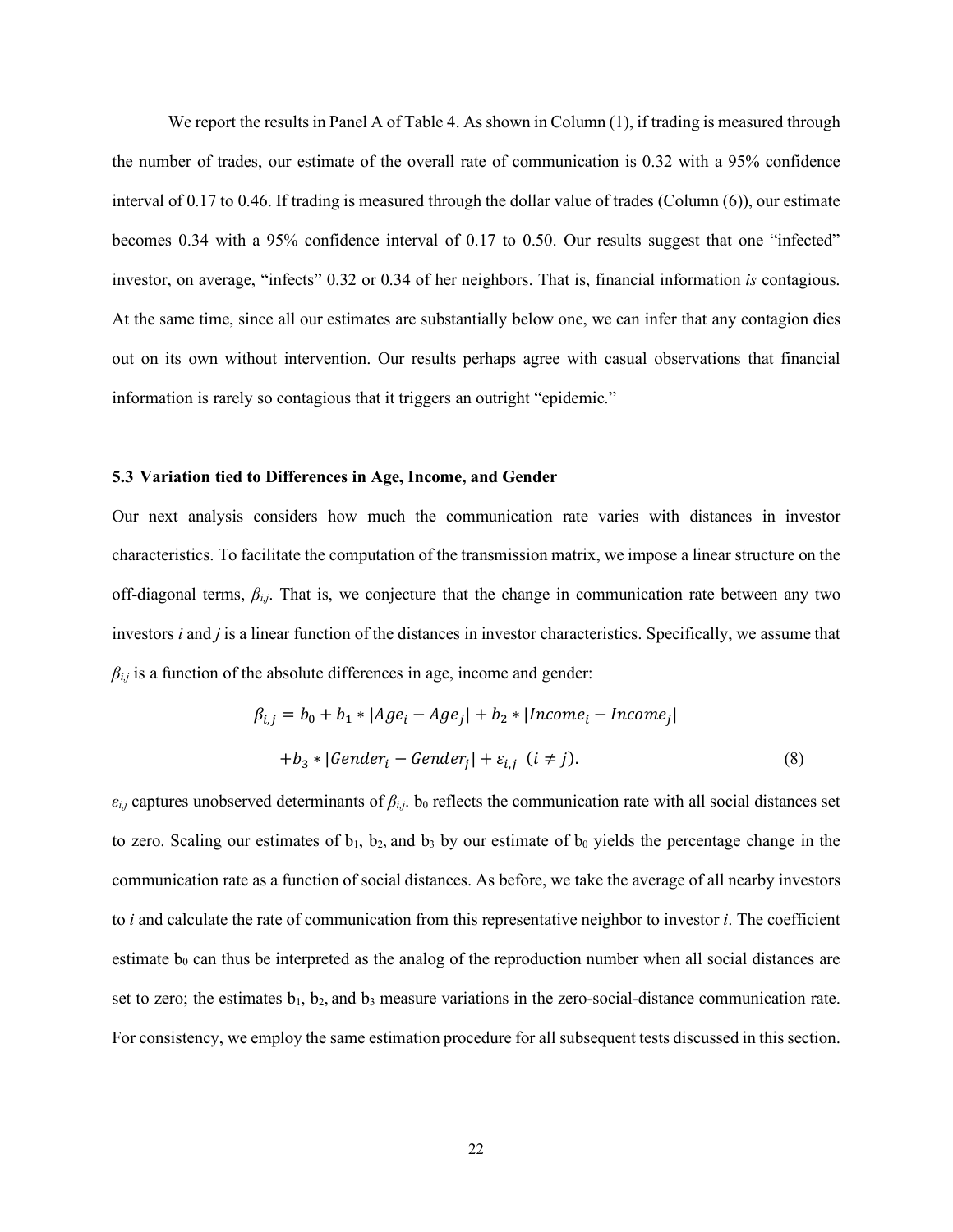We report the results in Panel B of Table 4. Several observations are worth noting. First, as shown in columns (5) and (10), our estimates of  $b_0$  are 0.470 (*t*-statistic = 5.22) and 0.487 (*t*-statistic = 6.01) depending on whether we consider the number of trades or the dollar value of trades. That is, when all social distances are set to zero, the communication rate rises from its previous 0.32 and 0.34 to 0.47 and 0.49, respectively.

Second, when considering the number of trades, the estimates of  $b_1$ ,  $b_2$ , and  $b_3$  are -0.004, -0.012, and -0.056, respectively. All estimates are statistically significant at the 1% level. Our estimates suggest that a ten-year difference in age, a one-category difference in income, and being of another gender lowers the communication rate by 0.04, 0.012, and 0.056, or, by 9%, 3%, and 12%, respectively.<sup>12</sup> In other words, age and gender represent higher barriers to communication than differences in economic backgrounds. The results are similar when considering the dollar value of trades.<sup>13</sup>

Since our empirical design allows us to pinpoint the sender and the receiver, we can assess whether the communication rate varies *asymmetrically* with differences in social characteristics. That is, we can examine whether the communication rate differs between (1) the sender's being ten years *younger* than the receiver and (2) the sender's being ten years *older* than the receiver. Empirically, instead of estimating one slope for the absolute distance in a social characteristic, we now estimate two slopes, one for "positive differences" and another for "negative differences." Positive differences denote cases in which the receiver is older than the sender, the receiver has higher income than the sender, and the receiver is male and the sender is female. Negative differences denote cases in which the receiver is younger than the sender, the receiver has lower income than the sender, and the receiver is female and the sender is male.

The results, presented in column (1) of Table 5, show that, when considering the number of trades, the estimates of  $|Age_i - Age_j|$ <sup>+</sup> and  $|Age_i - Age_j|$ <sup>-</sup> are -0.006 and -0.003, respectively. These estimates are statistically different from each other at the 1% level. To interpret these estimates, consider a sender who is 40 years old. The communication rate is maximized if the receiver is also 40 years old. Our estimates

<sup>&</sup>lt;sup>12</sup> The calculations are as follows:  $9\%$  (= (10\*0.004) / 0.470), 3% (= 0.012 / 0.470), and 12% (=0.056 / 0.470).

<sup>&</sup>lt;sup>13</sup> Online Appendix Tables A3.1 and A3.2 present results of various robustness checks.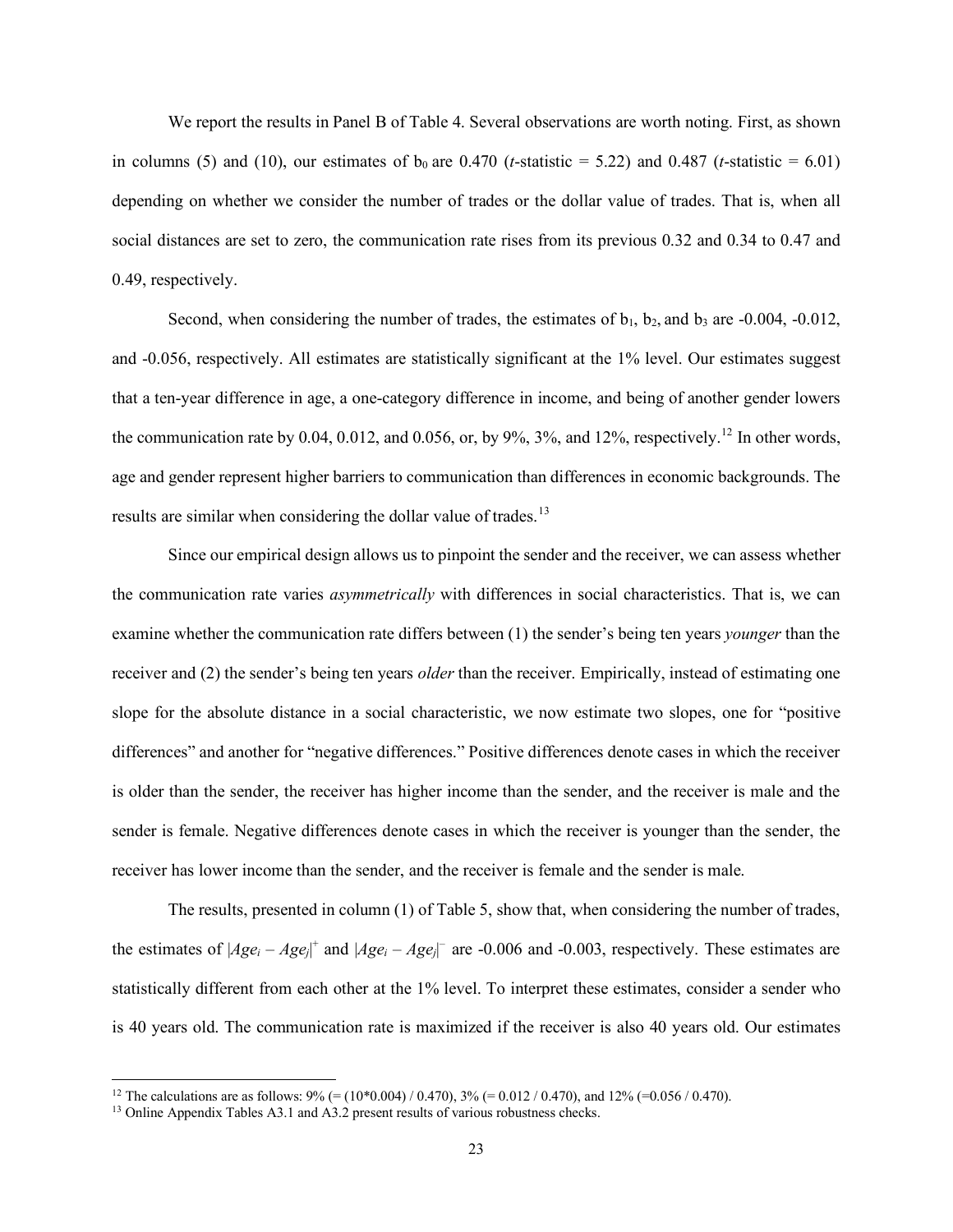suggest that if the receiver is older than the sender, the communication rate declines by 0.006 per one-year age gap. If the receiver is younger than the sender, the communication rate declines by 0.003. That is, the communication rate declines more slowly when the receiver is younger than the sender. We can thus infer that, relatively speaking, younger investors are more likely to act on older investors' views than the other way around. The results are similar when considering the dollar value of trades.

Applying the same logic to income and gender, we find that, relatively speaking, lower-income investors are slightly more likely to act on higher-income investors' views than vice versa and that male investors are more likely to act on female investors' views than female investors are to male investors' views. One possible explanation of these asymmetries is that investors perceive information conveyed by older, wealthier, female investors as more credible and, thus, are more likely to act on any views transmitted by such investors.

## **5.4 Variation tied to Investors' Recent Trading Performances**

We next examine how communication rates vary with senders' and receivers' recent trading performances. Kaustia and Knüpfer (2012), Heimer and Simon (2015), and Escobar and Pedraza (2019) find evidence that investors are more likely to share their investment experiences when their portfolios have performed well in the past. Our dynamic setting allows us to quantify the performance effects of both senders and receivers.

For each M&A event, we sort investors into halves based on their recent investment performances in the year prior to the M&A announcement. Investment performances are either portfolio returns in excess of the risk-free rate or market-adjusted portfolio returns. We then estimate the following linear function:

$$
\beta_{i,j} = b_0 + b_1 * I_{HH} + b_2 * I_{LH} + b_3 * I_{HL} + \varepsilon_{i,j} \ (i \neq j). \tag{9}
$$

*I<sub>HH</sub>* is a dummy variable that equals one if both the sender and receiver belong to the "high-performing" group and zero otherwise. *ILH* is a dummy variable that equals one if the receiver belongs to the "lowperforming" group and the sender belongs to the "high-performing" group and zero otherwise. *I<sub>HL</sub>* is a dummy variable that equals one if the receiver belongs to the "high-performing" group and the sender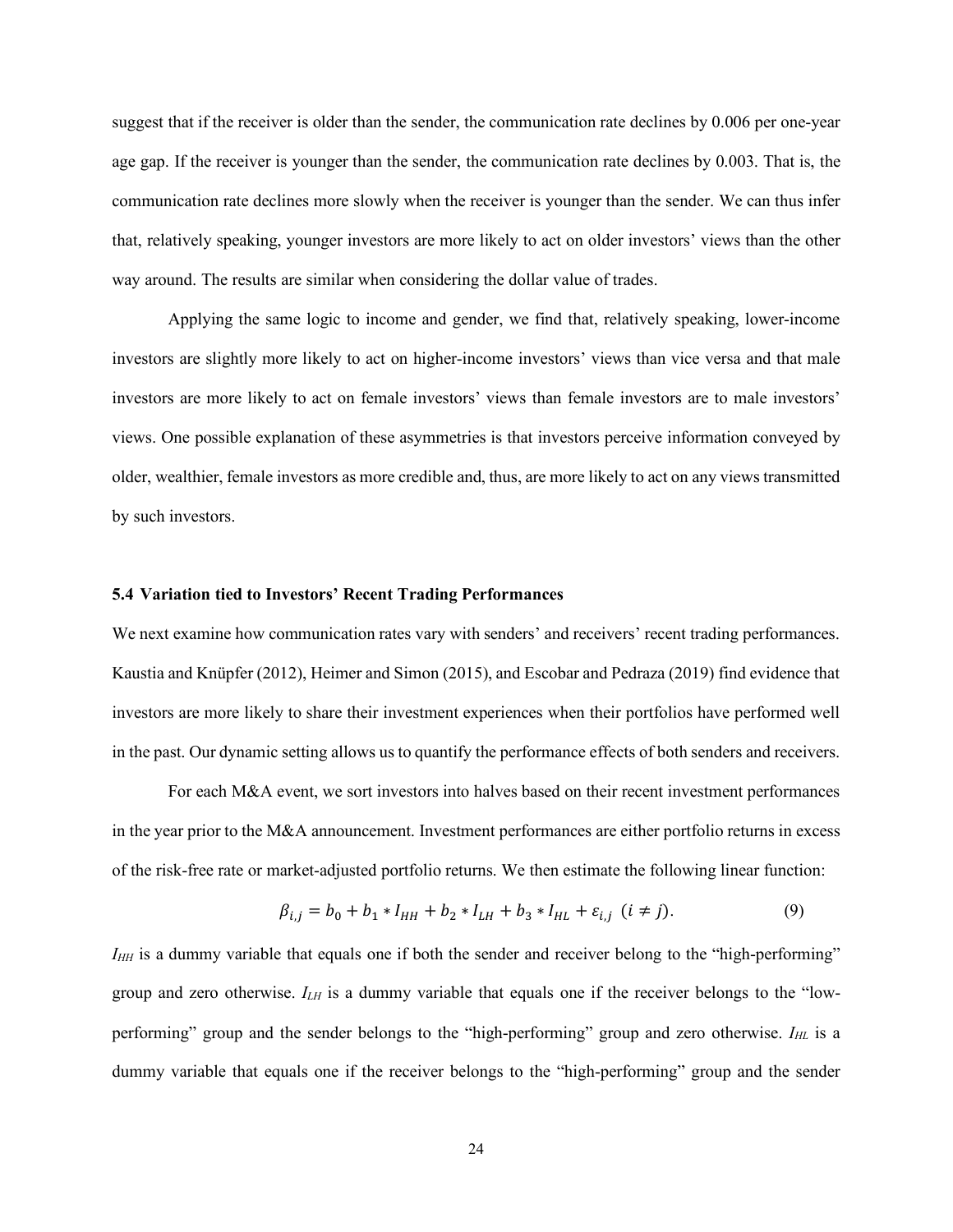belongs to the "low-performing" group and zero otherwise. The counterfactual represents cases in which both the sender and the receiver reside in the "low-performing" group.

Below, we discuss the results when considering the number of trades and measuring performance as the portfolio return in excess of the risk-free rate. We arrive at the same conclusions when considering the dollar value of trades and market-adjusted portfolio returns.

The results presented in Table 6 show that the communication rate is the lowest, 0.289, when both the sender and the receiver reside in the low-performance group. The communication rate is the highest,  $0.439 (= 0.289 + 0.150)$ , when both investors reside in the high-performance group.

When there is a performance wedge between the sender and the receiver, we see an asymmetric effect. The coefficient estimate of *ILH* suggests that when the receiver is in the low-performance group and the sender is in the high-performance group the pairwise communication rate equals  $0.371 (= 0.289 + 0.082)$ . In comparison, the coefficient estimate of *I<sub>HL</sub>* suggests that when the receiver is in the high-performance group and the sender is in the low-performance group the communication rate equals  $0.324$  (=  $0.289$  + 0.035). The difference between 0.371 and 0.324 is significant, both economically and statistically, and suggests that investors with poor investment records are more likely to act on positively performing investors' views than the other way around. This asymmetry echoes our earlier suggestion that investors are more likely to act on views transmitted by investors seen as more competent and knowledgeable.

The results reported in Table 6 also show clearly that the communication rate is a function of not only the sender's recent performance but also the receiver's. The economic significance of the receiver's effect is substantial. Specifically, the difference in the communication rate between (1) pairs in which both investors are in the high-performance group and (2) pairs in which the sender is in the high-performance group and the receiver is in the low-performance group is  $0.07 (0.439 - 0.371 = 0.068)$ . Compared with the estimates reported in Table 4, such a 0.07 drop in the communication rate is equivalent to a drop in the communication rate generated by an 18-year age gap or a seven-category difference in income; it is larger than a drop generated by a difference in gender.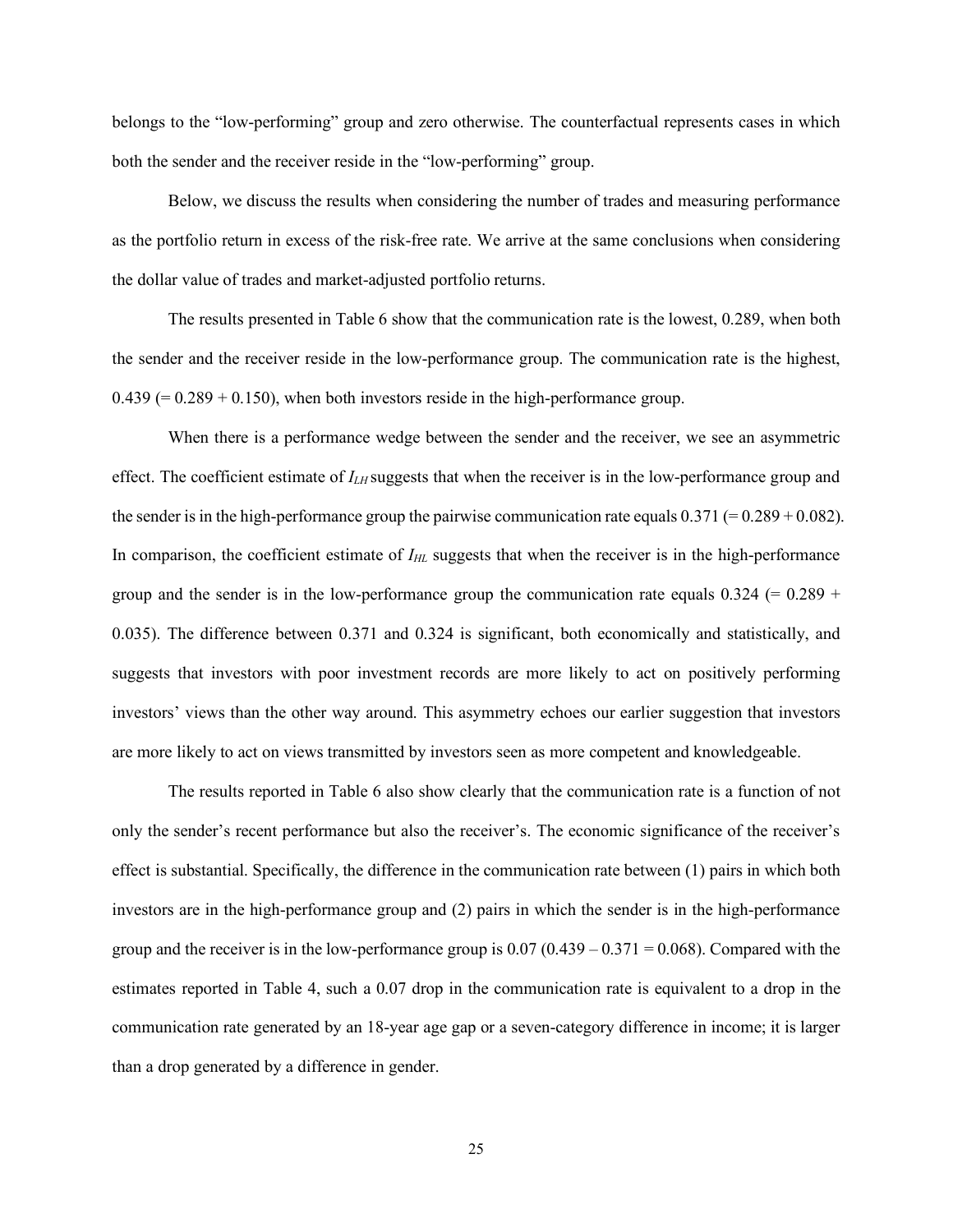Overall, we make the novel observation that the communication rate strengthens not only with the recent investment performance of the sender but also with that of the receiver. The economic significance of this effect is substantial. One possible explanation is that receivers avoid discussing investment ideas when their portfolios perform poorly, as any such discussion would re-access negative emotional experiences tied to their investment failures. We also uncover another asymmetry: investors with poor investment records are more likely to act on positively performing investors' views than the other way around.

# **5.5 Variation tied to Differences in Lifestyle and Geography**

Our final set of characteristics relate to similarities (or differences) in lifestyle and state of residence. We capture similarity in lifestyle through (1) same-type-of-unique-vehicle ownership and (2) same marital or parental status. In particular, we consider whether both the sender and the receiver own a truck (or not), an RV (or not), or a motorcycle (or not). We also consider whether the sender and the receiver have the same marital status (married or single) or the same parental status (with children or without children). Our data coverage for vehicle ownership and for marital and parental status is sparse. Our results in this subsection should thus be interpreted with caution.

As shown in Online Appendix Tables A3.3 and 3.4, we find that the communication rate is highest when the sender and the receiver own the same type of unique vehicle. If the sender owns a truck and the receiver does not, or, if the receiver owns a truck and the sender does not, the communication rate drops by around 0.11. The corresponding declines for RVs and motorcycles are around 0.09 and 0.07, respectively.

We detect no variation tied to differences in marital or parental status. One interpretation of this non-result is that when initiating and reciprocating on investment-related conversations, investors do not discriminate based on marital and parental status. The alternative perspective is that, given the sparsity in data coverage, our tests lack power.<sup>14</sup>

<sup>&</sup>lt;sup>14</sup> The data coverage for marital and parental status is lower than that for vehicle ownership.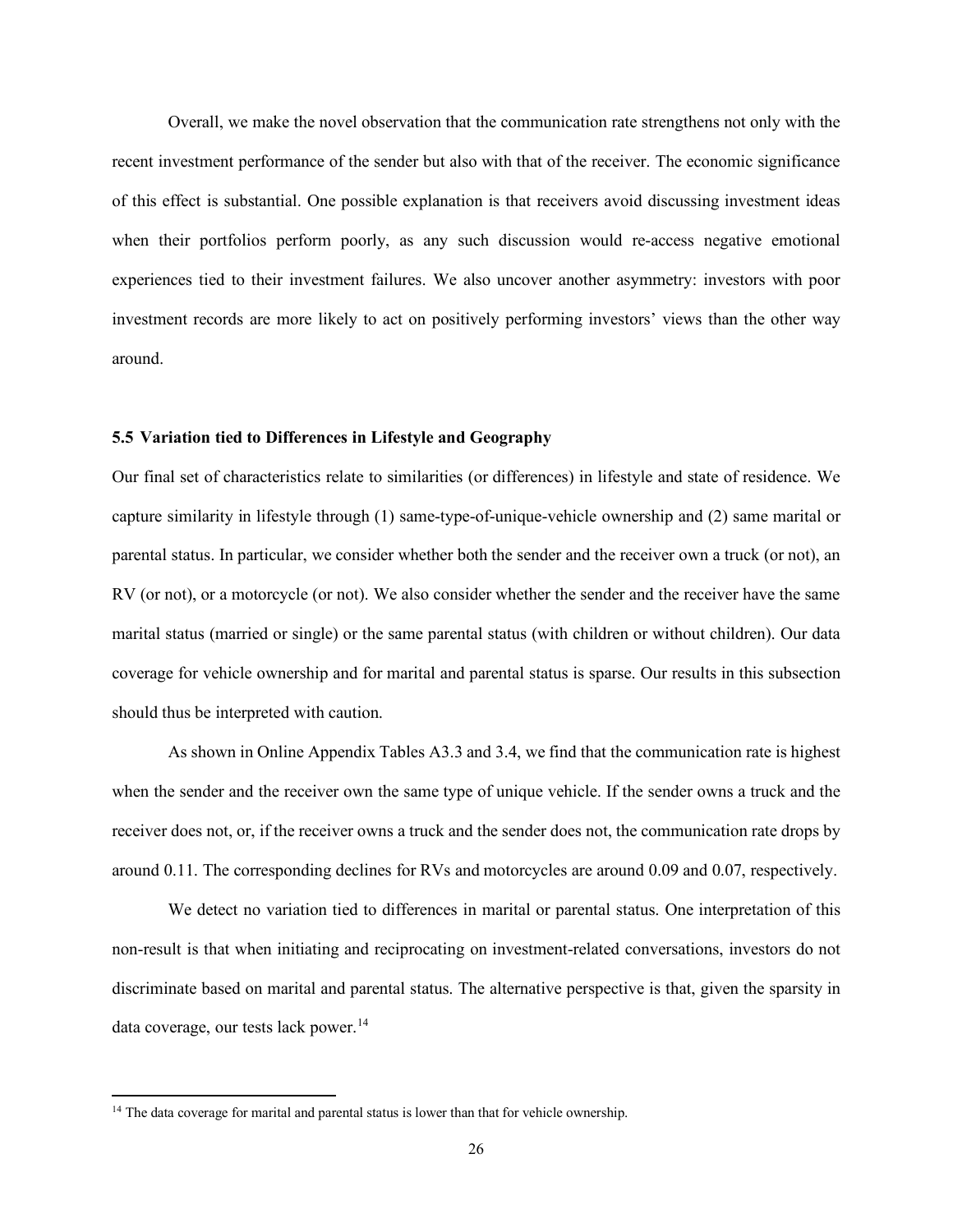To examine the communication rate by state of residence, we estimate state fixed effects in the communication rate after controlling for observable social characteristics. Figs. 2 and 3 plot the average communication rate by state. Online Appendix Table A3.5 reports the data used to create Figs. 2 and 3. We observe strong regional differences. The Spearman's rank correlation coefficient between our communication rate based on the number of trades (dollar value of trades) and a state-level measure of sociability drawn from Putnam  $(2000)^{15}$  is as high as 0.39 (0.43), suggesting that financial information is more contagious in regions in which individuals are more sociable.<sup>16</sup>

# **6. Dissemination of Value-Relevant Information or Merely Spreading Noise?**

Do investors in our setting transmit unique and value-relevant news or simply spread noise? If any newly acquired views about the acquirer industry transmitted through social interactions represent unique and value-relevant information, stocks bought by target investors and their neighbors in the acquirer industry ("long leg") should subsequently outperform stocks sold by target investors and their neighbors in the acquirer industry ("short leg"). On the other hand, if views about the acquirer industry represent mere noise, we should observe no performance differential between the long leg and the short leg.

We experiment with three portfolio construction schemes: (a) For each stock in the acquirer industry traded by target investors and their neighbors from months 7 through 18 after the M&A is announced, we compute the total number of shares bought by target investors and their neighbors minus the total number of shares sold. The long leg contains stocks of which target investors and their neighbors are net buyers; the short leg contains stocks of which they are net sellers. The long and short legs are weighted by the net total number of shares that are bought (sold) across target investors and their neighbors and are held for one month. (b) We repeat the above exercise but now consider the dollar value of shares rather than the number of shares. (c) For each stock in the acquirer industry traded by target investors and

<sup>&</sup>lt;sup>15</sup> Putnam (2000) surveys individuals regarding the frequency with which they visit their friends. The state-level measure of sociability is a dummy ranging from 1 through 6 indicating how strongly people agree with the statement that they spend a lot of time visiting friends (6 being definitely agree and 1 being definitely disagree).

<sup>&</sup>lt;sup>16</sup> Ivković and Weisbenner (2007) and Brown, Ivković, Smith, and Weisbenner (2008) make a similar suggestion.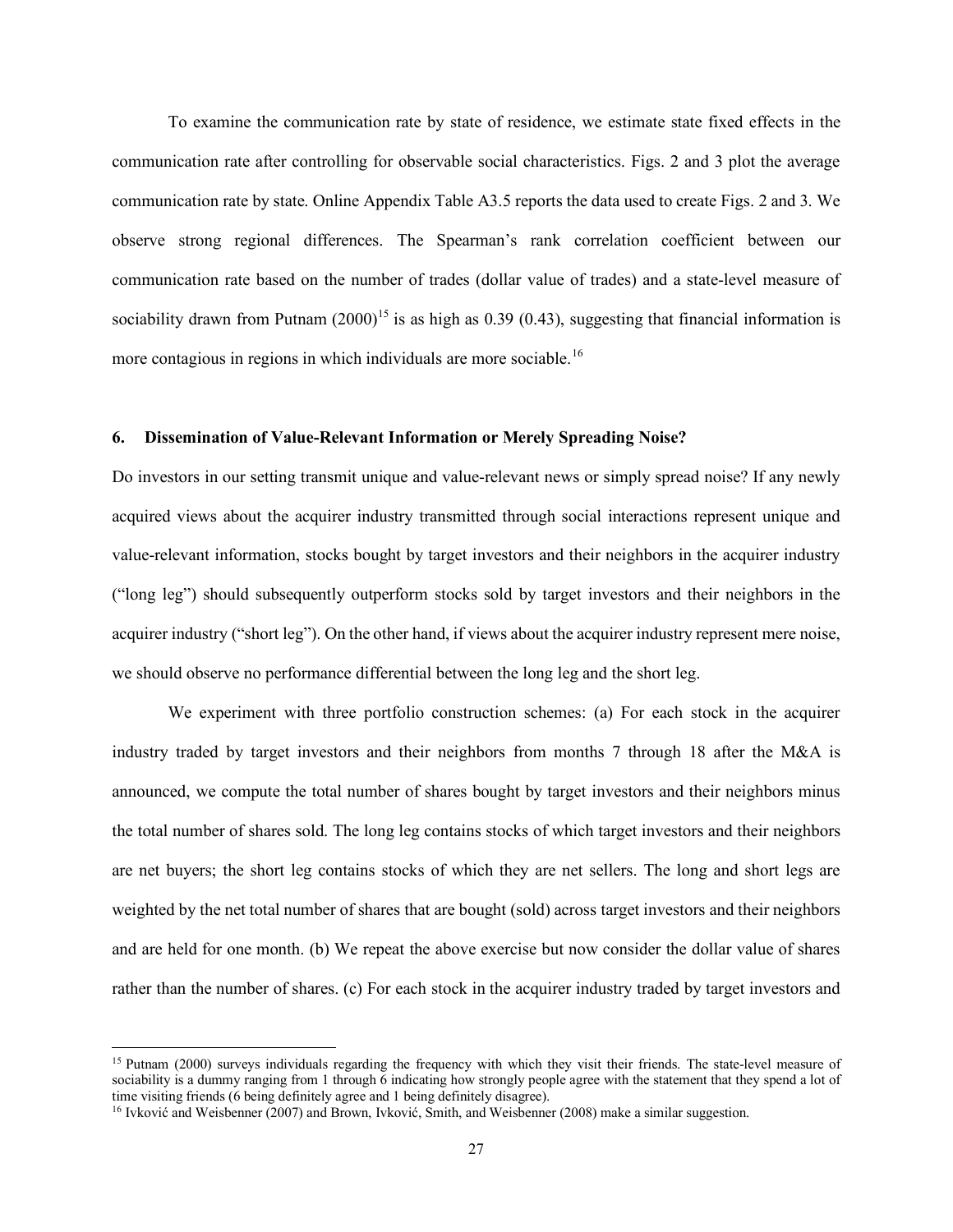their neighbors from months 7 through 18 after the M&A is announced, we compute the average change in a stock's weight in the portfolios of target investors and their neighbors. The long leg contains stocks that experience a weight increase; the short leg contains stocks that experience a decrease. The long and short legs are weighted by the corresponding stock's portfolio weight change, and they are held again for one month.

The results are reported in Table 7. Irrespective of the portfolio construction scheme, we find that the long leg underperforms the short leg, albeit not statistically significantly so. These results do not support the notion that newly acquired views about firms in the acquirer industry reflect value-relevant information. Our results are similar to the observations made by Hvide and Östberg (2015), who also find evidence that financial information transmitted through social interactions does not improve investors' trading performances.

# **7. Conclusion**

The question of how information becomes incorporated into prices lies at the heart of asset pricing and has motivated a significant body of research. Most such research examines how investors react to public newsand-opinion announcements, such as earnings announcements or releases of sell-side analyst recommendations. Kothari (2001) provides a review of this literature.

However, much of the information on which investors condition their behavior does not come "straight from the source" but, instead, reflects information obtained through word-of-mouth communication (Shiller and Pound, 1989). Compared with how extensively the accounting and finance literature has examined the way in which investors react to public news announcements, we know relatively little about how information travels "privately" through social interactions. Here, we provide an empirical strategy for studying the diffusion and contagion of financial information between investors. We use our setting to provide causal evidence that financial information is contagious. We also produce novel estimates of how contagious financial information is and how much such contagiousness varies with investor characteristics.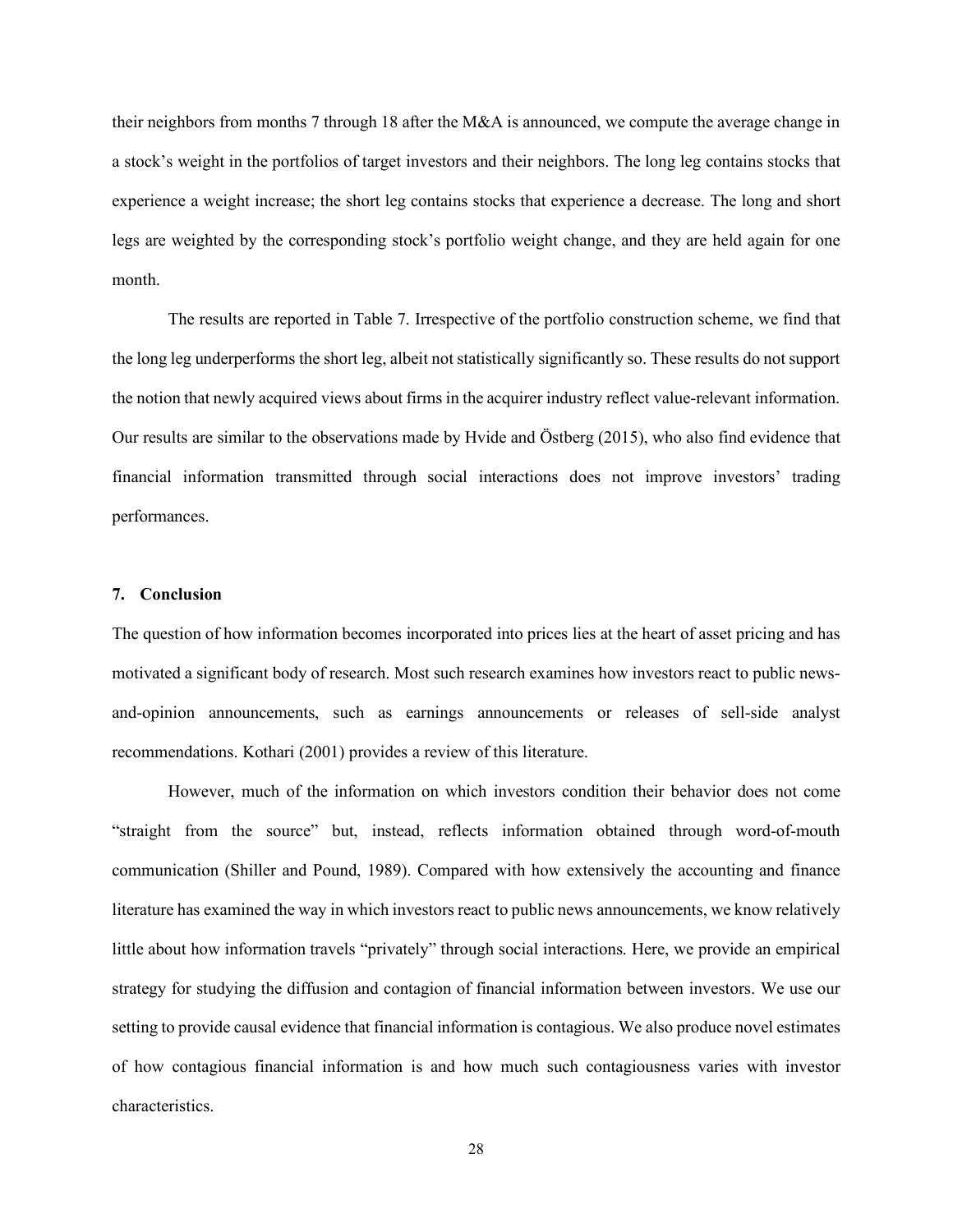# **References**

Anderson, R., 1982. Directly transmitted viral and bacterial infections of man. In: Anderson, R. (Ed.), The Population Dynamics of Infectious Diseases: Theory and Applications. Springer, Boston, pp.1-37.

Anderson, R., May, R., 1982. Directly transmitted infections diseases: control by vaccination. Science 215, 1053-1060.

Anderson, R., May, R., 1985. Vaccination and herd immunity to infectious diseases. Nature 318, 323-329.

Anderson, M., Magruder, J., 2012. Learning from the crowd: regression discontinuity estimates of the effects of an online review database. Economic Journal 122, 957-989.

Banerjee, A., Chandrasekhar, A., Duflo, E., Jackson, M., 2019. Using gossips to spread information: theory and evidence from two randomized controlled trials. Review of Economic Studies 86, 2453-2490.

Barber, B., Odean, T., 2001. Boys will be boys: gender, overconfidence, and common stock investment. Quarterly Journal of Economics 116, 261-292.

Barber, B., Odean, T., 2008. All that glitters: the effect of attention and news on the buying behavior of individual and institutional investors. Review of Financial Studies 21, 785-818.

Berger, J., 2014. Word of mouth and interpersonal communication: a review and directions for future research. Journal of Consumer Psychology 24, 586-607.

Berger, J., 2016. Contagious: Why Things Catch On. Simon and Schuster, New York.

Brown, J., Ivković, Z., Smith, P., Weisbenner, S., 2008. Neighbors matter: causal community effects and stock market participation. Journal of Finance 63, 1509-1531.

Cao, Z., Zhang, Q., Lu, X., Pfeiffer, D., Jia, Z., Song, H., Zeng, D., 2020. Estimating the effective reproduction number of the 2019-nCoV in China. MedRxiv, doi: 10.1101/2020.01.27.20018952v1.

Chen, H., Hwang, B., 2020. Listening in on investors' thoughts and conversations. Unpublished working paper. University of Hong Kong and Cornell University .

Delamater, P., Street, E., Leslie, T., Yang, Y., Jacobsen, K., 2019. Complexity of the basic reproduction number (R0). Emerging Infectious Diseases 25, 1.

Doucleff, M., 2014. No, Seriously, How Contagious Is Ebola. Public Health, National Public Radio, URL https://www.npr.org/sections/health-shots/2014/10/02/352983774/no-seriously-how-contagious-is-ebola (accessed 07.30.2020).

Duflo, E., Saez, E., 2003. The role of information and social interactions in retirement plan decisions: evidence from a randomized experiment. Quarterly Journal of Economics 118, 815-842.

Escobar, L., Pedraza, A., 2019. Active trading and (poor) performance: the social transmission channel. World Bank Policy Research Working Paper No.8767.

Flaxman, S., Mishra, S., Gandy, A., et al., 2020. Report 13 - Estimating the number of infections and the impact of non-pharmaceutical interventions on COVID-19 in 11 European countries. Imperial College London, doi: 10.25561/77731.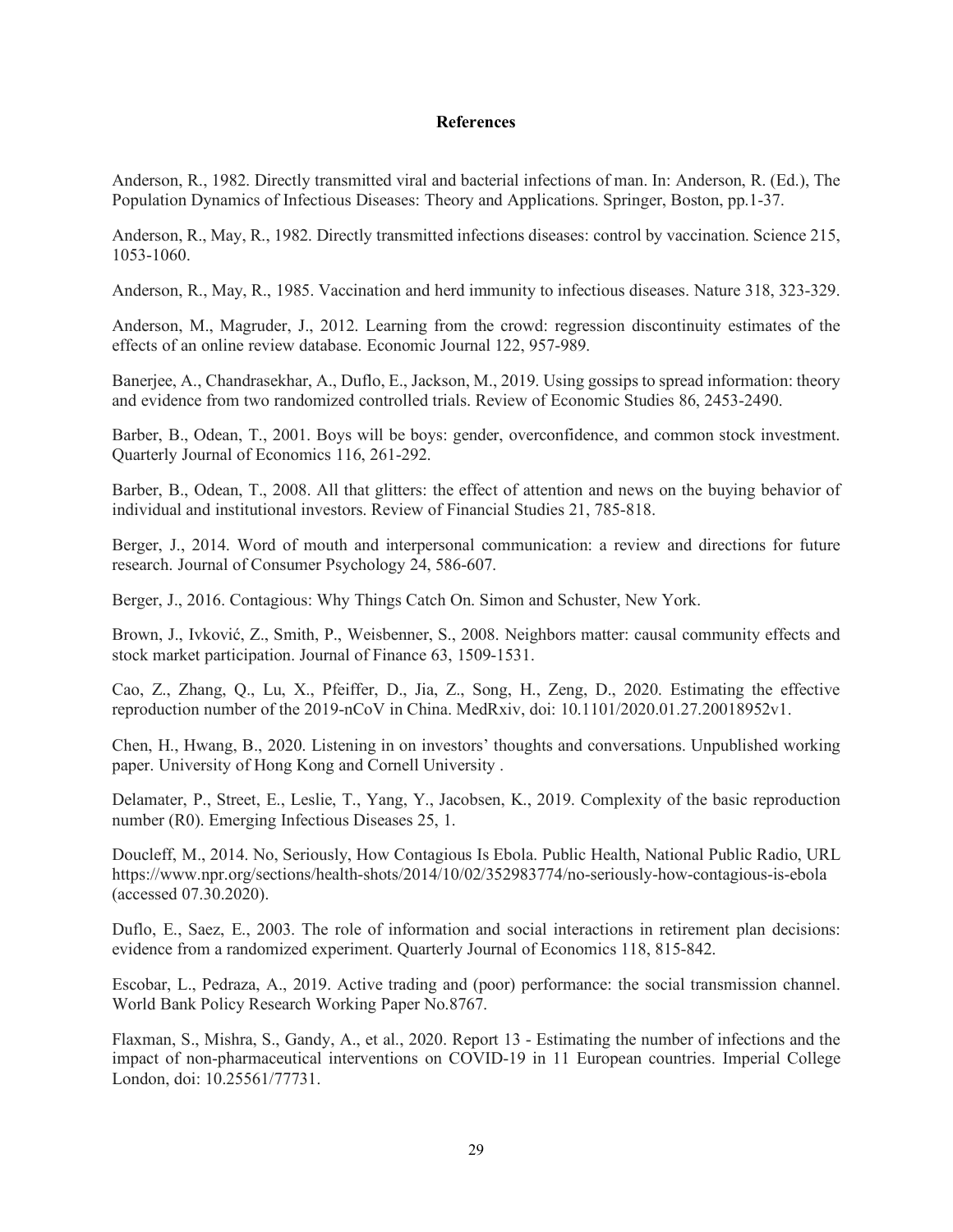Giglio, S., Shue, K., 2014. No news is news: do markets underreact to nothing? Review of Financial Studies 27, 3389-3440.

Guerra, F., Bolotin, S., Lim, G., Heffernan, J., Deeks, S., Li, Y., Crowcroft, N., 2017. The basic reproduction number (R0) of measles: a systematic review. Lancet Infectious Diseases 17, e420-e428.

Han, B., Hirshleifer, D., Walden, J., forthcoming. Social transmission bias and investor behavior. Journal of Financial and Quantitative Analysis.

Heesterbeek, J., 2002. A brief history of R0 and a recipe for its calculation. Acta Biotheoretica 50, 189- 204.

Heffernan, J., Smith, R., Wahl, L., 2005. Perspectives on the basic reproductive ratio. Journal of the Royal Society Interface 2, 281-293.

Heimer, R., Simon, D., 2015. Facebook finance: How social interaction propagates active investing. Federal Reserve Bank of Cleveland Working Paper No. 15-22.

Hirshleifer, D., 2020. Presidential address: social transmission bias in economics and finance. Journal of Finance 75, 1779-1831.

Hong, H., Kubik, J., Stein, J., 2005. Thy neighbor's portfolio: word‐of‐mouth effects in the holdings and trades of money managers. Journal of Finance 60, 2801-2824.

Hvide, H., Östberg, P., 2015. Social interaction at work. Journal of Financial Economics 117, 628-652.

Ivković, Z., Weisbenner, S., 2007. Information diffusion effects in individual investors' common stock purchases: covet thy neighbors' investment choices. Review of Financial Studies 20, 1327-1357.

Jackson, M., 2014. Networks in the understanding of economic behaviors. Journal of Economic Perspectives 28, 3-22.

Jackson, M., 2019. The Human Network: How Your Social Position Determines Your Power, Beliefs, and Behaviors. Pantheon Books, New York.

Kaustia, M., Knüpfer, S., 2012. Peer performance and stock market entry. Journal of Financial Economics 104, 321-338.

Keeling, M., Grenfell, B., 2000. Individual-based perspectives on R0. Journal of Theoretical Biology 203, 51-61.

Kermack, W., McKendrick, A., 1927. A contribution to the mathematical theory of epidemics. Proceedings of the Royal Society of London. Series A, containing papers of a mathematical and physical character 115, 700-721.

Kermack, W., McKendrick, A., 1932. Contributions to the mathematical theory of epidemics. II.—The problem of endemicity. Proceedings of the Royal Society of London. Series A, containing papers of a mathematical and physical character 138, 55-83.

Kothari, S., 2001. Capital markets research in accounting. Journal of Accounting and Economics 31, 105- 231.

Lazarsfeld, P., Merton, R., 1954. Friendship as a social process: a substantive and methodological analysis. Freedom and Control in Modern Society 18, 18-66.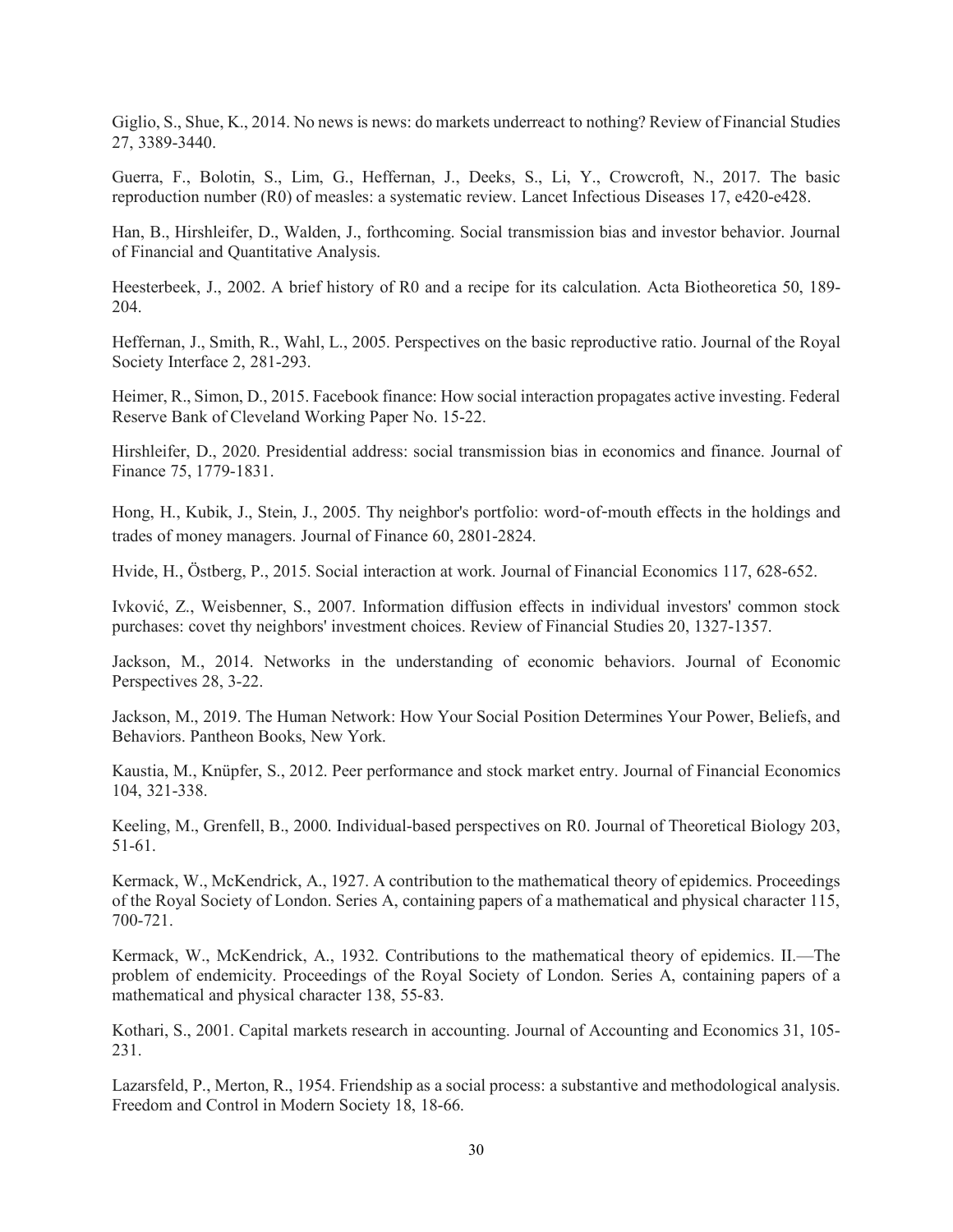Lerner, J., Malmendier, U., 2013. With a little help from my (random) friends: success and failure in postbusiness school entrepreneurship. Review of Financial Studies 26, 2411-2452.

Lovett, M., Peres, R., Shachar, R. , 2013. On brands and word of mouth. Journal of Marketing Research 50, 427-444.

Manski, C., 1993. Identification of endogenous social effects: the reflection problem. Review of Economic Studies 60, 531-542.

McPherson, M., Smith-Lovin, L., Cook, J., 2001. Birds of a feather: homophily in social networks. Annual Review of Sociology 27, 415-444.

Mitchell, M., Pulvino, T., 2001. Characteristics of risk and return in risk arbitrage. Journal of Finance 56, 2135-2175.

Odean, T., 1998. Are investors reluctant to realize their losses? Journal of Finance 53, 1775-1798.

Putnam, R., 2000. Bowling Alone: The Collapse and Revival of American Community. Simon and Schuster, New York.

Shiller, R., 2017. Narrative economics. American Economic Review 107, 967-1004.

Shiller, R., Pound, J., 1989. Survey evidence on diffusion of interest and information among investors. Journal of Economic Behavior and Organization 12, 47-66.

Shue, K., 2013. Executive networks and firm policies: evidence from the random assignment of MBA peers. Review of Financial Studies 26, 1401-1442.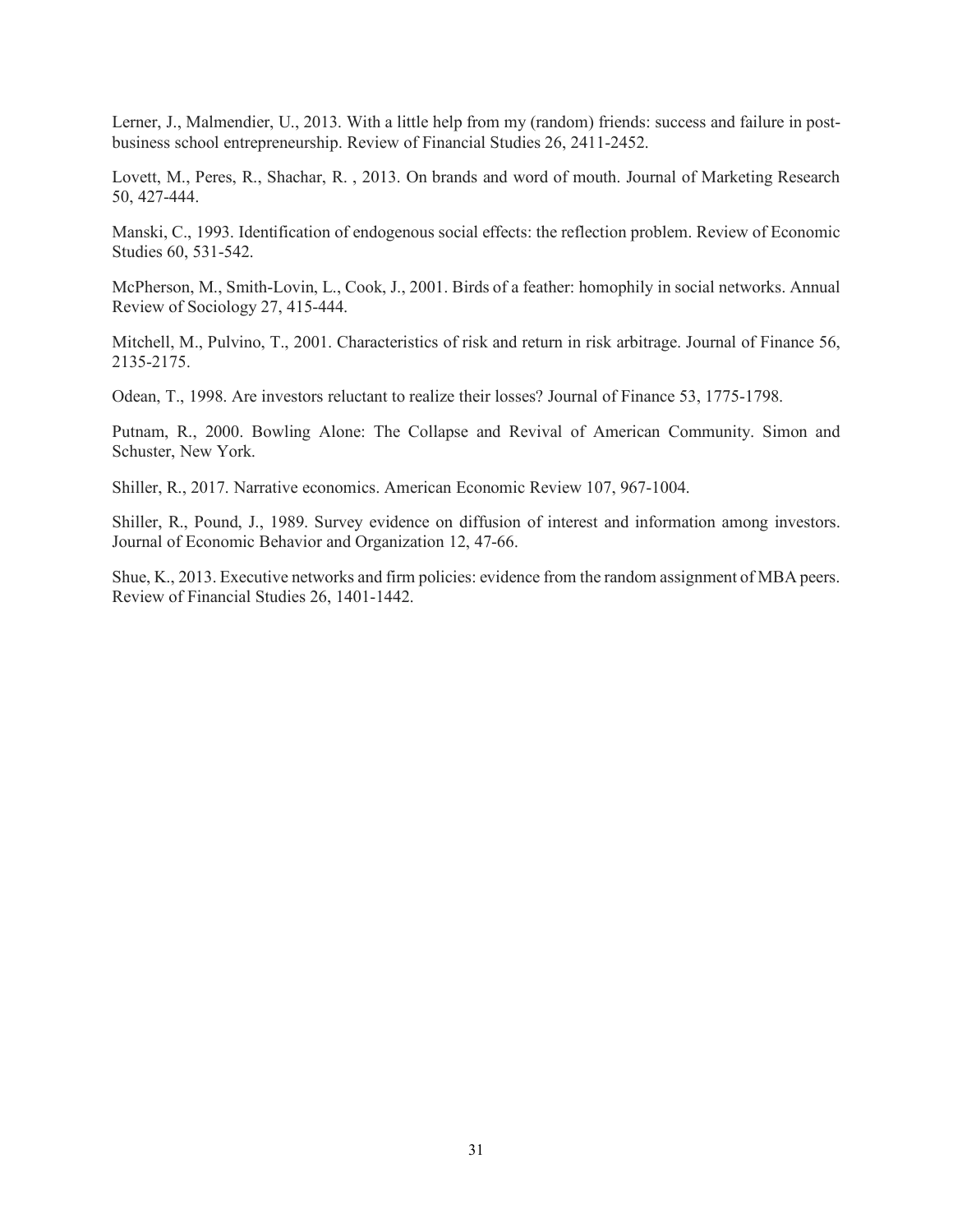### Table 1. Summary Statistics

This table reports summary statistics for our various samples. Panel A presents statistics for the M&A sample. Stockfinanced M&As are deals that are at least partially equity-financed; cash-financed M&As comprise 100% cashfinanced deals. Firm size is the number of shares outstanding multiplied by the share price as of the month prior to an M&A. All observations are at the M&A level. Panel B shows investor and portfolio characteristics for our retail investor sample. We require that investors place at least one trade in either the one-year period prior to the M&A or the one-year period following the M&A. We further require that these households have no existing positions in the acquirer industry prior to the M&A announcement. Portfolio size is the dollar value of the stock holdings. Investor income is the annual income of the primary account holder. Investor gender is a dummy that equals one for male and zero for female. All observations are at the account/year-month level. Panel C shows demographic information for each zip code included in our sample. All observations are at the zip-code/year-month level.

|                                             | N      | 25%              | Median           | 75%              | Mean    | Std. Dev. |  |  |  |
|---------------------------------------------|--------|------------------|------------------|------------------|---------|-----------|--|--|--|
| Panel A: M&A Characteristics                |        |                  |                  |                  |         |           |  |  |  |
| Stock-Financed M&As                         |        |                  |                  |                  |         |           |  |  |  |
| Acquirer Firm Size (\$million)              | 316    | 216              | 952              | 2,969            | 2,754   | 5,503     |  |  |  |
| Target Firm Size (\$million)                | 316    | 31               | 72               | 250              | 654     | 2,396     |  |  |  |
| Cash-Financed M&As                          |        |                  |                  |                  |         |           |  |  |  |
| Acquirer Firm Size (\$million)              | 143    | 391              | 1,561            | 4,491            | 5,541   | 12,970    |  |  |  |
| Target Firm Size (\$million)                | 143    | 30               | 93               | 216              | 266     | 585       |  |  |  |
| Panel B: Investor/Portfolio Characteristics |        |                  |                  |                  |         |           |  |  |  |
| Portfolio Size (\$)                         | 70,608 | 5,513            | 13,141           | 31,818           | 41,030  | 216,539   |  |  |  |
| Number of Stocks Held                       | 70,608 | 1.00             | 2.00             | 5.00             | 3.88    | 5.03      |  |  |  |
| Number of Trades Each Month                 | 70,608 | 0.00             | 0.00             | 0.00             | 0.47    | 1.76      |  |  |  |
| Value of Trades Each Month (\$)             | 70,608 | $\boldsymbol{0}$ | $\boldsymbol{0}$ | $\boldsymbol{0}$ | 5,679   | 76,056    |  |  |  |
| Investor Age                                | 70,608 | 36.00            | 46.00            | 56.00            | 42.02   | 21.44     |  |  |  |
| Investor Income (\$)                        | 70,608 | 45,000           | 62,500           | 87,500           | 69,500  | 30,064    |  |  |  |
| <b>Investor Gender</b>                      | 70,608 | 1.00             | 1.00             | 1.00             | 0.90    | 0.30      |  |  |  |
| Panel C: Zip Code Characteristics           |        |                  |                  |                  |         |           |  |  |  |
| <b>Basic Characteristics</b>                |        |                  |                  |                  |         |           |  |  |  |
| Population                                  | 42,057 | 785              | 2,777            | 11,960           | 8,965   | 13,134    |  |  |  |
| No. Household Members                       | 42,057 | 2.40             | 2.56             | 2.73             | 2.59    | 0.35      |  |  |  |
| House Value (\$)                            | 42,057 | 58,200           | 82,900           | 122,300          | 105,359 | 89,589    |  |  |  |
| Household Income (\$)                       | 42,057 | 29,779           | 36,250           | 45,750           | 39,631  | 16,243    |  |  |  |
|                                             |        |                  |                  |                  |         |           |  |  |  |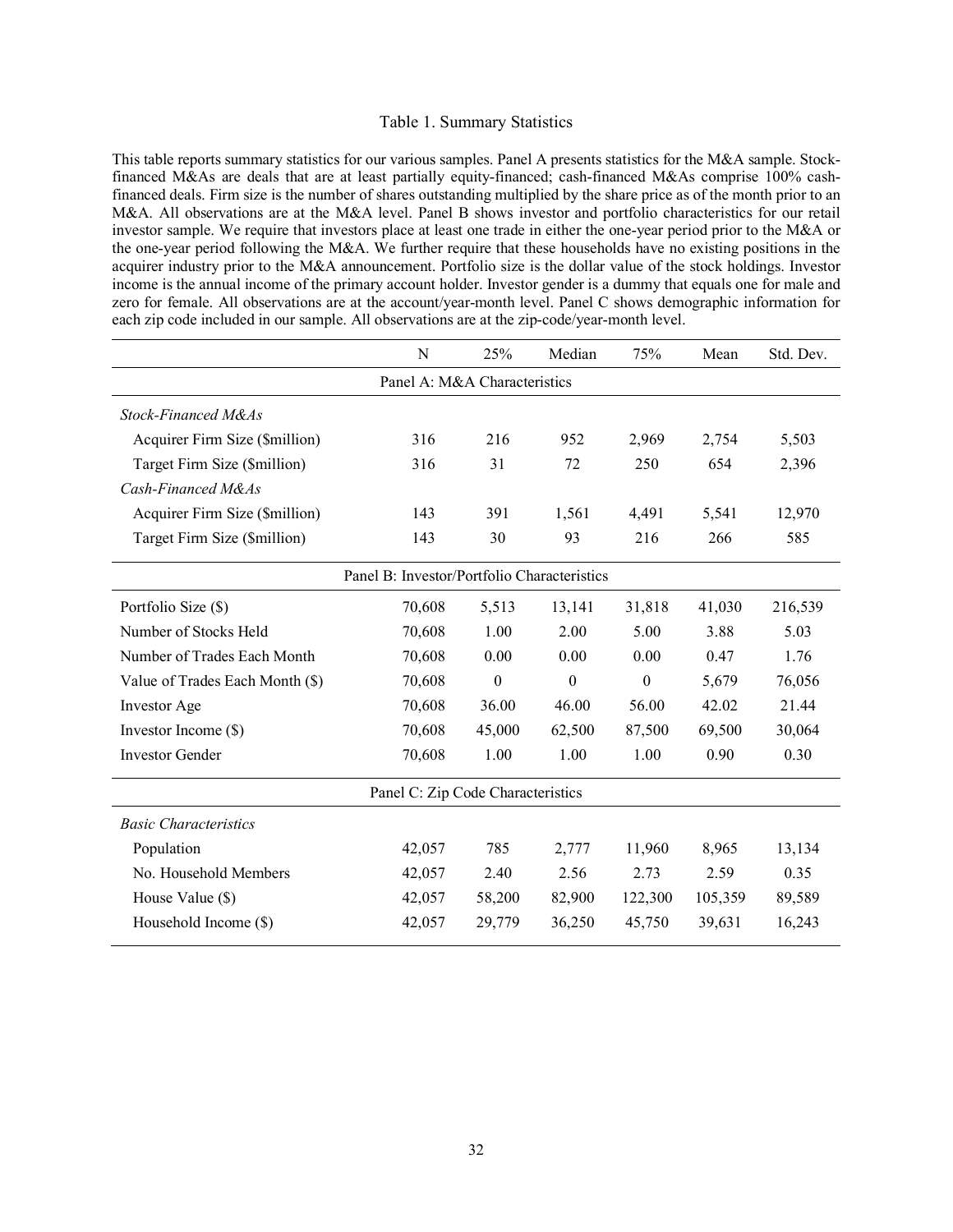## Table 2. Trading in the Acquirer Industry after Stock-Financed M&As

This table reports coefficient estimates from regressions of investor trading in the acquirer industry on a target investor dummy (Panel A) or a target neighbor dummy (Panel B). The observations are at the M&A/brokerage account/yearmonth level, whereby we consider cross-industry stock-financed M&As only. The dependent variable in Columns (1)-(3) is the number of trades in the acquirer industry (excluding the acquirer firm) as a fraction of the total number of trades across all industries in months 7 through 18 after the M&A is announced. The dependent variable in Columns (4)-(6) is the dollar value of trades in the acquirer industry (excluding the acquirer firm) as a fraction of the total dollar value of trades across all industries in months 7 through 18 after the M&A is announced. We examine total trading behavior in months 7 through 18 after the M&A is announced since the exact completion date is missing for many M&As, and as, on average, it takes six months for an M&A to be completed (Giglio and Shue, 2014). *Target Investor* is an indicator, which equals one if an investor possesses shares of the target stock at the end of the month prior to the M&A announcement. *Target Neighbor* is an indicator variable that takes the value of one if an investor lives within three miles of a target investor. Investor-level controls include the account holder's income, number of children, number of family members, age, gender, and marital status. Zip-code-level controls include the zip-code population, fraction of male residents, average home value, average number of household members, and average household income. Standard errors, shown in brackets, are clustered at the zip-code- and the year-month-of-an-M&Aannouncement level. \*, \*\*, \*\*\* denote significance at the 10%, 5%, and 1% level, respectively.

|                          | $#$ Trades              |                         |                                                             |  | \$ Trades               |                         |                         |  |  |
|--------------------------|-------------------------|-------------------------|-------------------------------------------------------------|--|-------------------------|-------------------------|-------------------------|--|--|
|                          | (1)                     | (2)                     | (3)                                                         |  | (4)                     | (5)                     | (6)                     |  |  |
|                          |                         |                         | Panel A: Target Investors' Trading in the Acquirer Industry |  |                         |                         |                         |  |  |
| <b>Target Investor</b>   | $0.0253***$<br>[0.0047] | $0.0233***$<br>[0.0048] | $0.0232***$<br>[0.0048]                                     |  | $0.0227***$<br>[0.0045] | $0.0208***$<br>[0.0047] | $0.0208***$<br>[0.0047] |  |  |
| <b>Investor Controls</b> | <b>YES</b>              | N <sub>O</sub>          | <b>YES</b>                                                  |  | <b>YES</b>              | N <sub>O</sub>          | <b>YES</b>              |  |  |
| Zip Code Controls        | <b>YES</b>              | N <sub>O</sub>          | <b>YES</b>                                                  |  | <b>YES</b>              | N <sub>O</sub>          | <b>YES</b>              |  |  |
| M&A Fixed Effects        | N <sub>O</sub>          | <b>YES</b>              | <b>YES</b>                                                  |  | N <sub>O</sub>          | YES                     | <b>YES</b>              |  |  |
| Adj. $R^2$               | 0.01%                   | 1.65%                   | $1.65\%$                                                    |  | 0.01%                   | 1.58%                   | 1.59%                   |  |  |
| # Obs.                   | 7,580,930               | 7,580,930               | 7,580,930                                                   |  | 7,580,930               | 7,580,930               | 7,580,930               |  |  |
|                          |                         |                         | Panel B: Target Neighbors' Trading in the Acquirer Industry |  |                         |                         |                         |  |  |
| Target Neighbor          | $0.0046***$<br>[0.0007] | $0.0020***$<br>[0.0007] | $0.0022***$<br>[0.0007]                                     |  | $0.0043***$<br>[0.0008] | $0.0018***$<br>[0.0007] | $0.0021***$<br>[0.0007] |  |  |
| <b>Investor Controls</b> | <b>YES</b>              | N <sub>O</sub>          | <b>YES</b>                                                  |  | <b>YES</b>              | N <sub>O</sub>          | YES                     |  |  |
| Zip Code Controls        | <b>YES</b>              | N <sub>O</sub>          | <b>YES</b>                                                  |  | <b>YES</b>              | N <sub>O</sub>          | <b>YES</b>              |  |  |
| M&A Fixed Effects        | NO                      | <b>YES</b>              | <b>YES</b>                                                  |  | NO                      | <b>YES</b>              | <b>YES</b>              |  |  |
| Adj. $R^2$               | 0.01%                   | 1.65%                   | 1.65%                                                       |  | 0.01%                   | 1.58%                   | 1.59%                   |  |  |
| # Obs.                   | 7,578,642               | 7,578,642               | 7,578,642                                                   |  | 7,578,642               | 7,578,642               | 7,578,642               |  |  |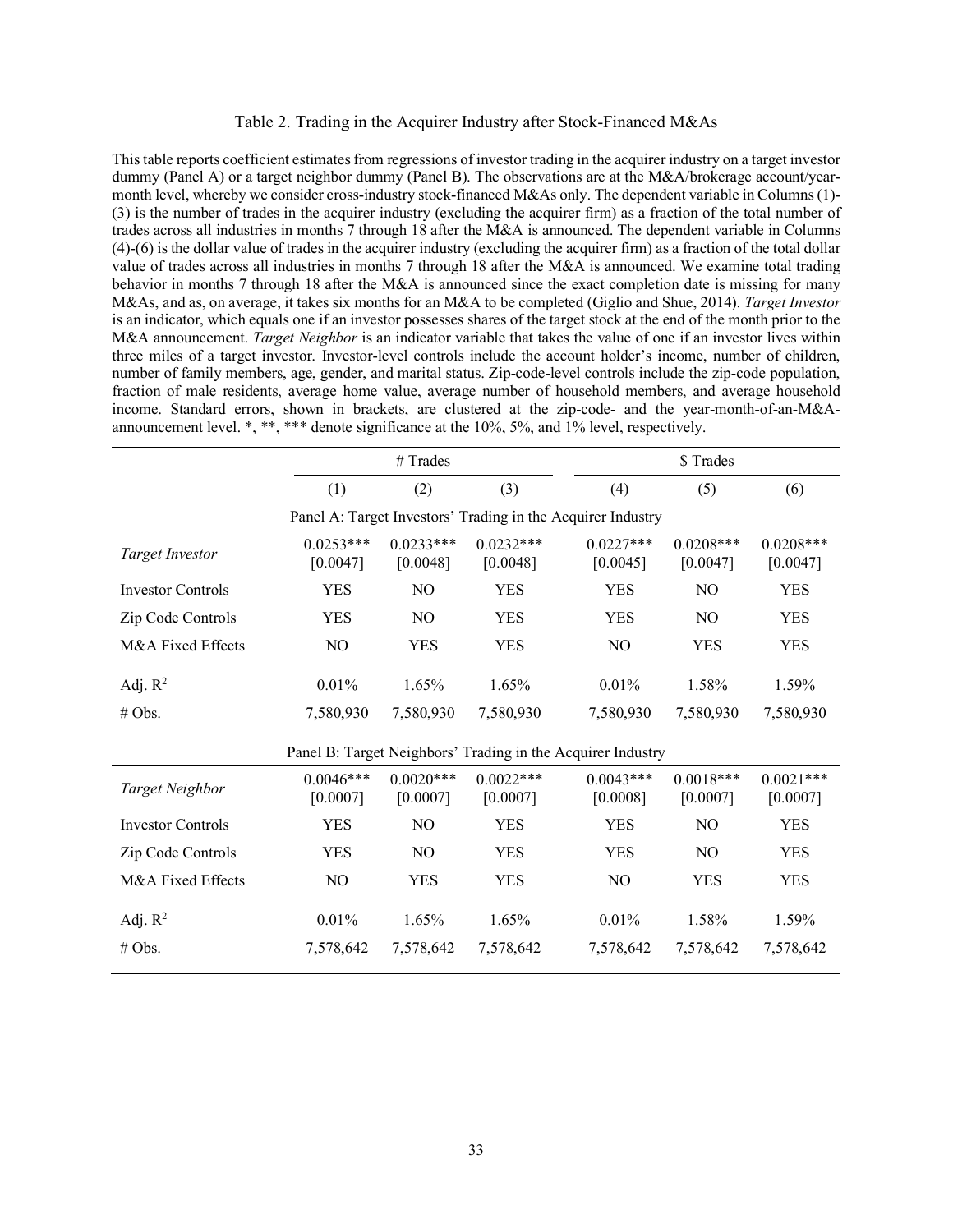# Table 3. Trading in the Acquirer Industry after *Cash-Financed* M&As – Placebo

This table reports coefficient estimates from regressions of investor trading in the acquirer industry on a target investor dummy (Panel A) or a target neighbor dummy (Panel B). The regressions are identical to those in Table 2 except for that we now estimate regressions on a sample of cross-industry *cash-financed* M&As. Standard errors, shown in brackets, are clustered at the zip-code- and the year-month-of-an-M&A-announcement level. \*, \*\*, \*\*\* denote significance at the 10%, 5%, and 1% level, respectively.

|                          |                    | $#$ Trades            |                    | \$Trades                                                    |                       |                    |  |  |
|--------------------------|--------------------|-----------------------|--------------------|-------------------------------------------------------------|-----------------------|--------------------|--|--|
|                          | (1)                | (2)                   | (3)                | (4)                                                         | (5)                   | (6)                |  |  |
|                          |                    |                       |                    | Panel A: Target Investors' Trading in the Acquirer Industry |                       |                    |  |  |
| <b>Target Investor</b>   | 0.0047<br>[0.0037] | 0.0043<br>[0.0035]    | 0.0043<br>[0.0035] | 0.0061<br>[0.0042]                                          | 0.0059<br>[0.0040]    | 0.0059<br>[0.0040] |  |  |
| <b>Investor Controls</b> | <b>YES</b>         | N <sub>O</sub>        | <b>YES</b>         | <b>YES</b>                                                  | N <sub>O</sub>        | <b>YES</b>         |  |  |
| Zip Code Controls        | <b>YES</b>         | N <sub>O</sub>        | <b>YES</b>         | <b>YES</b>                                                  | N <sub>O</sub>        | <b>YES</b>         |  |  |
| M&A Fixed Effects        | N <sub>O</sub>     | <b>YES</b>            | <b>YES</b>         | N <sub>O</sub>                                              | <b>YES</b>            | <b>YES</b>         |  |  |
| Adj. $R^2$               | 0.01%              | 2.36%                 | 2.37%              | 0.01%                                                       | 2.25%                 | 2.25%              |  |  |
| # Obs.                   | 3,489,774          | 3,489,774             | 3,489,774          | 3,489,774                                                   | 3,489,774             | 3,489,774          |  |  |
|                          |                    |                       |                    | Panel B: Target Neighbors' Trading in the Acquirer Industry |                       |                    |  |  |
| Target Neighbor          | 0.0017<br>[0.0012] | $-0.0001$<br>[0.0010] | 0.0003<br>[0.0010] | 0.0016<br>[0.0012]                                          | $-0.0002$<br>[0.0010] | 0.0003<br>[0.0010] |  |  |
| <b>Investor Controls</b> | <b>YES</b>         | NO.                   | <b>YES</b>         | <b>YES</b>                                                  | N <sub>O</sub>        | <b>YES</b>         |  |  |
| Zip Code Controls        | <b>YES</b>         | N <sub>O</sub>        | <b>YES</b>         | <b>YES</b>                                                  | N <sub>O</sub>        | <b>YES</b>         |  |  |
| M&A Fixed Effects        | N <sub>O</sub>     | <b>YES</b>            | <b>YES</b>         | N <sub>O</sub>                                              | <b>YES</b>            | <b>YES</b>         |  |  |
| Adj. $R^2$<br># Obs.     | 0.01%<br>3,489,054 | 2.36%<br>3,489,054    | 2.37%<br>3,489,054 | $0.01\%$<br>3,489,054                                       | 2.25%<br>3,489,054    | 2.25%<br>3,489,054 |  |  |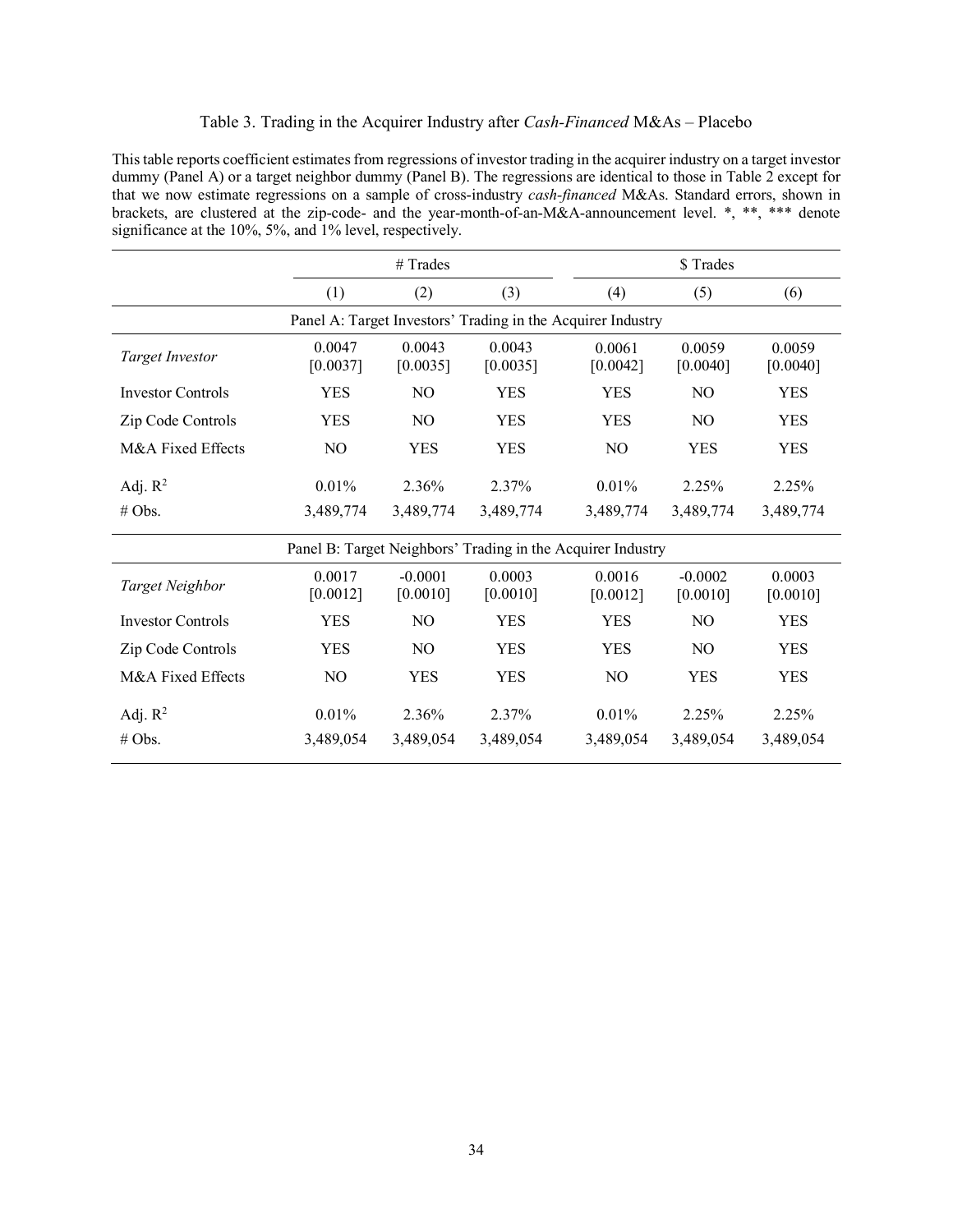# Table 4. Overall Communication Rate and Variation in Communication Rate tied to Differences in Investor Characteristics

This table reports the results of a three-stage estimation of a transmission matrix. The estimation procedure is detailed in Section 5. In essence, we assess how trading activity in the acquirer industry percolates across investors from quarter to quarter (Panel A) and how any such "contagion rate" varies with differences in income, age and gender between the sender of acquirer-industry information and the receiver of acquirer-industry information (Panel B). The dependent variable is investor *i*'s actual trading in quarter *t*+1. *Trade<sub>it</sub>* is investor *i*'s own instrumented trading in quarter *t*; *Trade<sub>it</sub>* is the average instrumented trading across neighboring investors *j* in quarter *t*. Bootstrapped standard errors are shown in brackets. \*, \*\*, \*\*\* denote significance at the 10%, 5%, and 1% level, respectively.

|                                                               |                       | # Trades               |                        |                        |                                                                         |                       | \$Trades                 |                        |                        |                          |  |
|---------------------------------------------------------------|-----------------------|------------------------|------------------------|------------------------|-------------------------------------------------------------------------|-----------------------|--------------------------|------------------------|------------------------|--------------------------|--|
|                                                               | (1)                   | (2)                    | (3)                    | (4)                    | (5)                                                                     | (6)                   | (7)                      | (8)                    | (9)                    | (10)                     |  |
| Panel A: Overall Communication Rate                           |                       |                        |                        |                        |                                                                         |                       |                          |                        |                        |                          |  |
| $\widehat{Trade}_{i,t}$                                       | $0.598***$<br>[0.076] |                        |                        |                        |                                                                         | $0.575***$<br>[0.080] |                          |                        |                        |                          |  |
| $\widehat{Trade}_{j,t}$                                       | $0.315***$<br>[0.076] |                        |                        |                        |                                                                         | $0.335***$<br>[0.082] |                          |                        |                        |                          |  |
| # Obs.                                                        | 2,076,790             |                        |                        |                        |                                                                         | 2,076,790             |                          |                        |                        |                          |  |
|                                                               |                       |                        |                        |                        | Panel B: Communication Rate and Differences in Investor Characteristics |                       |                          |                        |                        |                          |  |
| $\widehat{Trade}_{i,t}$                                       |                       | $0.535***$<br>[0.075]  | $0.560***$<br>[0.061]  | $0.620***$<br>[0.080]  | $0.556***$<br>[0.083]                                                   |                       | $0.513***$<br>[0.070]    | $0.542***$<br>[0.088]  | $0.599***$<br>[0.066]  | $0.539***$<br>[0.072]    |  |
| $T\widehat{rad}e_{j,t}$                                       |                       | $0.449***$<br>[0.082]  | $0.385***$<br>[0.060]  | $0.307***$<br>[0.080]  | $0.470***$<br>[0.090]                                                   |                       | $0.472***$<br>[0.074]    | $0.399***$<br>[0.092]  | $0.326***$<br>[0.067]  | $0.487***$<br>[0.081]    |  |
| $\widehat{Trade}_{i,t} \times  Age_i Age_j $                  |                       | $-0.005***$<br>[0.001] |                        |                        | $-0.004***$<br>$[0.001]$                                                |                       | $-0.005***$<br>$[0.001]$ |                        |                        | $-0.005***$<br>$[0.001]$ |  |
| $\text{Trade}_{i,t} \times  \text{Income}_i\text{-}Income_i $ |                       |                        | $-0.017***$<br>[0.005] |                        | $-0.012***$<br>[0.005]                                                  |                       |                          | $-0.017***$<br>[0.005] |                        | $-0.011***$<br>[0.004]   |  |
| $\overline{Trade}_{j,t} \times  Generator_i\text{-}Gender_j $ |                       |                        |                        | $-0.064***$<br>[0.017] | $-0.056***$<br>[0.018]                                                  |                       |                          |                        | $-0.068***$<br>[0.016] | $-0.060***$<br>[0.018]   |  |
| # Obs.                                                        |                       | 2,076,790              | 2,076,790              | 2,076,790              | 2,076,790                                                               |                       | 2,076,790                | 2,076,790              | 2,076,790              | 2,076,790                |  |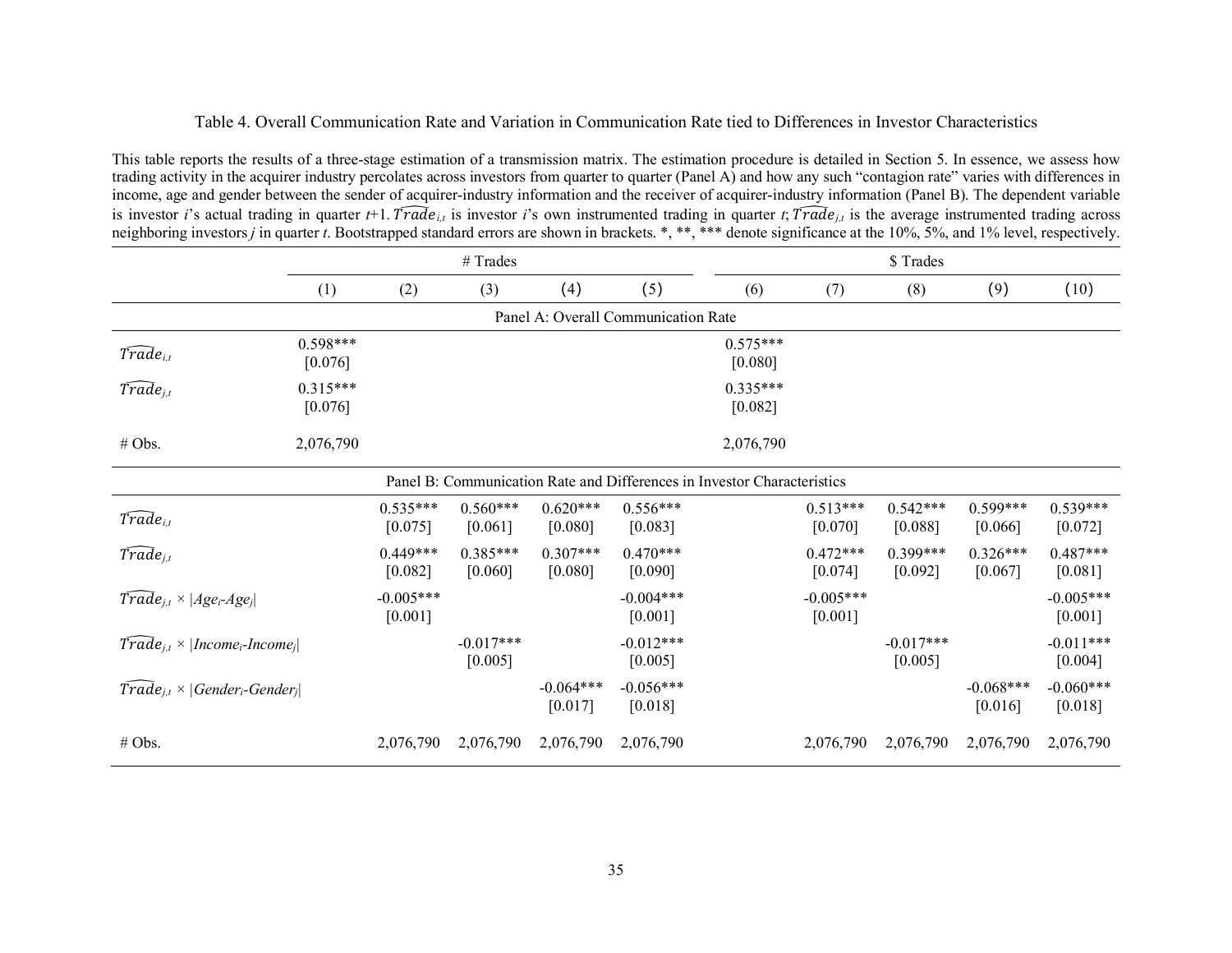#### Table 5. Variation in Communication Rate tied to Differences in Investor Characteristics: Asymmetries

This table reports the results of a three-stage estimation of a transmission matrix. The estimation procedure is detailed in Section 5. The estimation procedure is identical to that in Table 4 except for that we now allow for differences in age, income, and gender to have a differential impact on the communication rate depending on whether the receiver of financial information is older, or younger than the sender of financial information; whether the receiver has higher income, or lower income than the sender; and whether the receiver is male and the sender is female, or the receiver is female and the sender is male. "Positive differences" below denote cases in which the receiver is older than the sender, the receiver has higher income than the sender, and the receiver is male and the sender is female. "Negative differences" below denote cases in which the receiver is younger than the sender, the receiver has lower income than the sender, and the receiver is female and the sender is male. Bootstrapped standard errors are shown in brackets. \*, \*\*, \*\*\* denote significance at the 10%, 5%, and 1% level, respectively.

|                                                                               | # Trades<br>(1)        | \$Trades<br>(2)        |
|-------------------------------------------------------------------------------|------------------------|------------------------|
| $\widetilde{Trade}_{i.t}$                                                     | $0.480***$<br>[0.058]  | $0.463***$<br>[0.082]  |
| $\widetilde{Trade}_{j,t}$                                                     | $0.516***$<br>[0.062]  | $0.534***$<br>[0.086]  |
| $\text{Trade}_{j,t} \times  Age_i \text{-} Age_j ^+$                          | $-0.006***$<br>[0.001] | $-0.007***$<br>[0.001] |
| $\overline{Trade}_{i,t} \times  Age_i \text{-}Age_i ^{-1}$                    | $-0.003***$<br>[0.001] | $-0.003***$<br>[0.001] |
| $\text{Trade}_{i,t} \times  \text{Income}_i\text{-}Income_i ^+$               | $-0.018***$<br>[0.007] | $-0.017***$<br>[0.006] |
| $\text{Trade}_{i,t} \times  \text{Income}_i\text{-}Income_i ^{-1}$            | $-0.016***$<br>[0.005] | $-0.015***$<br>[0.005] |
| $\overline{Trade}_{i,t} \times  Generator_i\text{-}Gender_i ^+$               | $-0.018$<br>[0.046]    | $-0.024$<br>[0.043]    |
| $\text{Trade}_{j,t} \times  \text{Gender}_{i}\text{-}\text{Gender}_{j} ^{-1}$ | $-0.091***$<br>[0.016] | $-0.097***$<br>[0.017] |
| # Obs.                                                                        | 2,076,790              | 2,076,790              |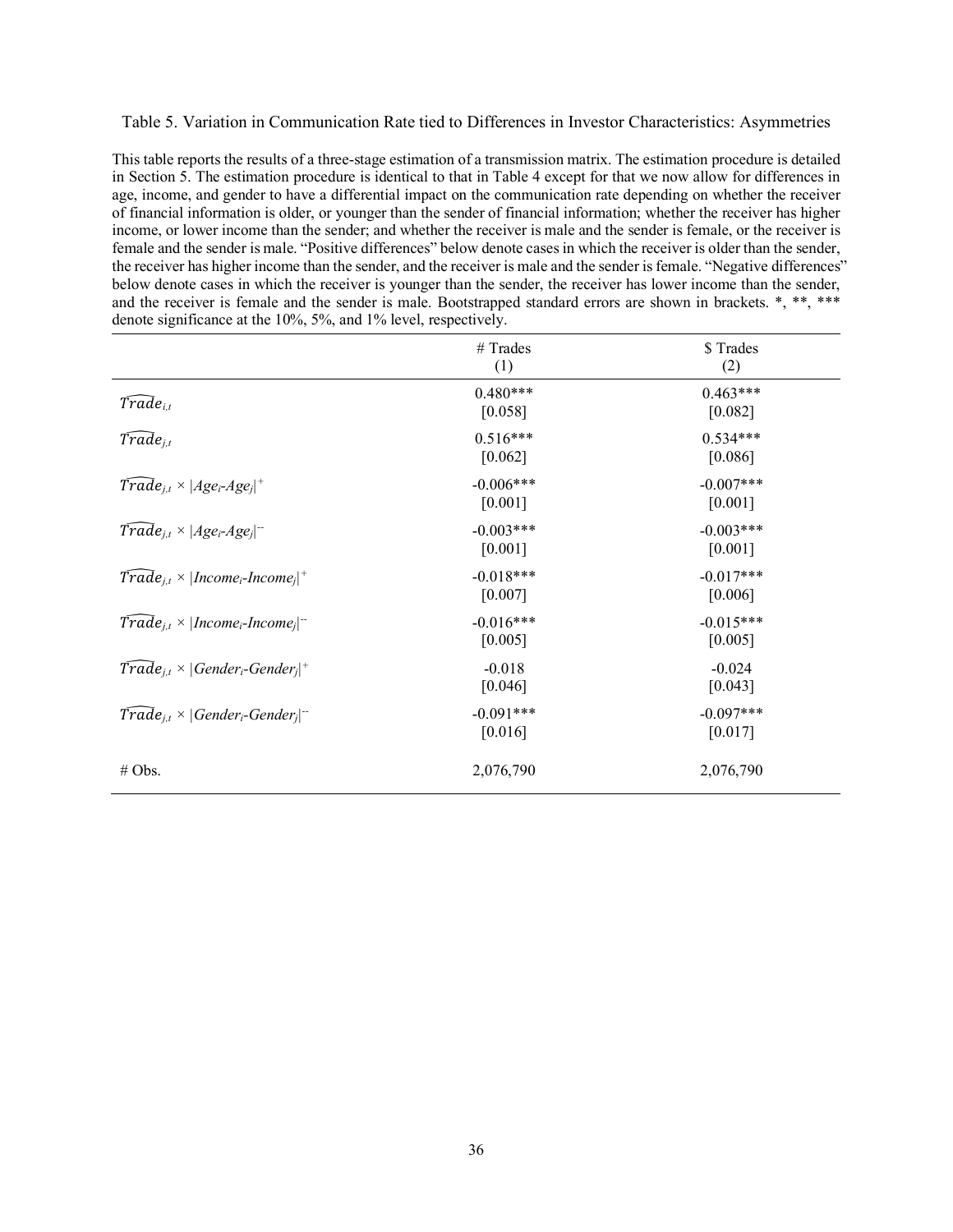#### Table 6. Variation in Communication Rate tied to Investors' Past Trading Performances

This table reports the results of a three-stage estimation of a transmission matrix. The estimation procedure is detailed in Section 5. In essence, we assess how trading activity in the acquirer industry percolates across investors from quarter to quarter and how any such "contagion rate" varies with recent trading performances of the sender of financial information and the receiver of financial information. The dependent variable is investor *i*'s actual trading in quarter  $t+1$ . *Trade<sub>li</sub>* is investor *i*'s own instrumented trading in quarter *t*; *Trade<sub>li</sub>* is the average instrumented trading across neighboring investors *j* in quarter *t*. In columns (1) and (3), investors' recent trading performances are the raw portfolio returns in excess of the risk-free rate in the year prior to the M&A announcement. In columns (2) and (4), investors' recent trading performances are the market-adjusted portfolio returns in the year prior to the M&A announcement. For each M&A event, we divide all investors into halves based on their recent trading performance.  $I_{HH}$  is a dummy variable, which equals one if both sender and receiver belong to the high-performance group, and zero otherwise. *ILH* is a dummy variable, which equals one if the sender belongs to the high-performance group and the receiver belongs to the low-performance group, and zero otherwise.  $I_{HL}$  is a dummy variable, which equals one if the receiver belongs to the high-performance group and the sender belongs to the low-performance group, and zero otherwise. The counterfactual represents cases in which both sender and receiver reside in the low-performance group. Bootstrapped standard errors are shown in brackets. \*, \*\*, \*\*\* denote significance at the 10%, 5%, and 1% level, respectively.

|                                       |            | $#$ Trades      | \$Trades   |                 |  |  |
|---------------------------------------|------------|-----------------|------------|-----------------|--|--|
|                                       | Excess     | Market-Adjusted | Excess     | Market-Adjusted |  |  |
|                                       | Return     | Return          | Return     | Return          |  |  |
|                                       | (1)        | (2)             | (3)        | (4)             |  |  |
| $T\widehat{rad}e_{i,t}$               | $0.579***$ | $0.582***$      | $0.558***$ | $0.560***$      |  |  |
|                                       | [0.070]    | [0.073]         | [0.077]    | [0.063]         |  |  |
| $Trade_{i,t}$                         | $0.289***$ | $0.282***$      | $0.306***$ | $0.299***$      |  |  |
|                                       | [0.074]    | [0.070]         | [0.085]    | [0.064]         |  |  |
| $Trade_{i,t} \times I_{HH}$           | $0.150***$ | $0.162***$      | $0.152***$ | $0.162***$      |  |  |
|                                       | [0.028]    | [0.030]         | [0.028]    | [0.030]         |  |  |
| $T\widehat{rad}e_{i,t}\times I_{LH}$  | $0.082**$  | $0.096**$       | $0.086**$  | $0.098***$      |  |  |
|                                       | [0.035]    | [0.042]         | [0.035]    | [0.034]         |  |  |
| $\widehat{Trade}_{i,t} \times I_{HL}$ | 0.035      | 0.035           | 0.040      | 0.042           |  |  |
|                                       | [0.027]    | [0.034]         | [0.027]    | [0.027]         |  |  |
| # Obs.                                | 2,019,064  | 2,019,064       | 2,019,064  | 2,019,064       |  |  |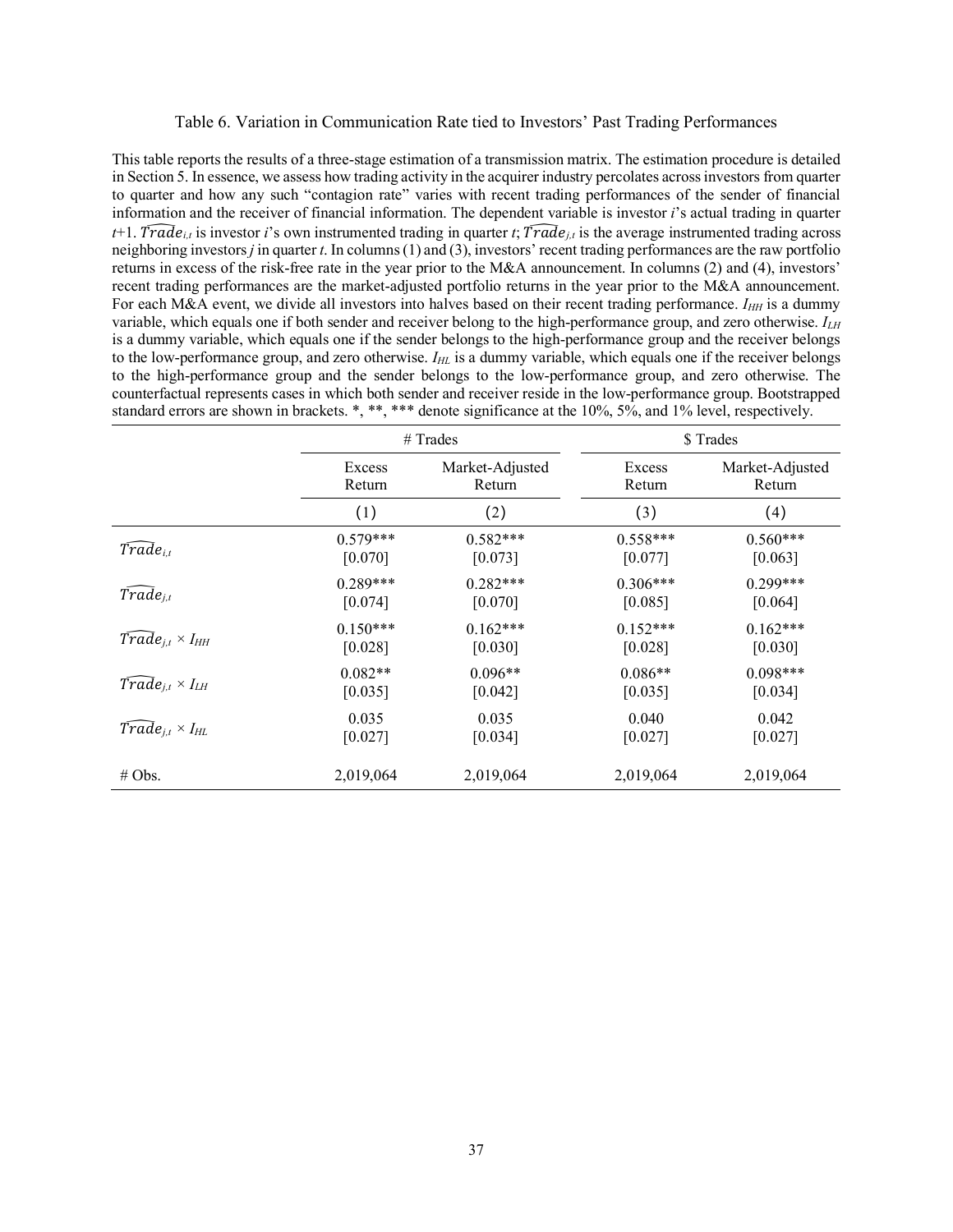## Table 7. Does Word-of-Mouth Help Investors Make Better Investment Decisions?

This table reports monthly returns of hedge portfolios that (1) go long acquirer-industry stocks bought by target investors and their neighbors ("long leg") and (2) go short acquirer-industry stocks sold by target investors and their neighbors ("short leg"). We experiment with three portfolio construction schemes: In Panel A, for each stock in the acquirer industry traded by target investors and their neighbors from months 7 through 18 after the M&A is announced, we compute the total number of shares bought by target investors and their neighbors minus the total number of shares sold. The long leg contains stocks of which target investors and their neighbors are net buyers; the short leg contains stocks of which they are net sellers. The long and short legs are weighted by the net total number of shares bought (sold) across target investors and their neighbors, and they are held for one month. In Panel B, we repeat the above but we now consider the dollar value of shares as opposed to the number of shares. In Panel C, for each stock in the acquirer industry traded by target investors and their neighbors from months 7 through 18 after the M&A is announced, we compute the equal-weighted average change in a stock's weight in target investors' and target neighbors' portfolios. The long leg contains stocks that experience an increase; the short leg contains stocks that experience a decrease. The long and short legs are weighted by the relevant stock's portfolio weight change, and they are held again for one month. *T*-statistics, shown in parentheses, are computed based on standard errors with Newey-West corrections of twelve lags. \*, \*\*, \*\*\* denote significance at the 10%, 5%, and 1% level, respectively.

|          | Excess Return                                                       | CAPM Alpha | Three-Factor Alpha | Four-Factor Alpha |
|----------|---------------------------------------------------------------------|------------|--------------------|-------------------|
|          | $\left(1\right)$                                                    | (2)        | (3)                | (4)               |
|          | Panel A: Returns to Portfolios Weighted by Shares Traded            |            |                    |                   |
| Buy-Sell | $-0.35\%$                                                           | $-0.24\%$  | $-0.15%$           | $-0.13%$          |
|          | $(-1.01)$                                                           | $(-0.53)$  | $(-0.42)$          | $(-0.29)$         |
|          | Panel B: Returns to Portfolios Weighted by Trading Value            |            |                    |                   |
| Buy-Sell | $-0.36%$                                                            | $-0.13%$   | $-0.16%$           | $-0.02\%$         |
|          | $(-0.73)$                                                           | $(-0.23)$  | $(-0.28)$          | $(-0.04)$         |
|          | Panel C: Returns to Portfolios Weighted by Portfolio Weight Changes |            |                    |                   |
| Buy-Sell | $-1.14\%$                                                           | $-1.29\%$  | $-0.69%$           | $-0.33\%$         |
|          | $(-0.90)$                                                           | $(-1.01)$  | $(-0.69)$          | $(-0.29)$         |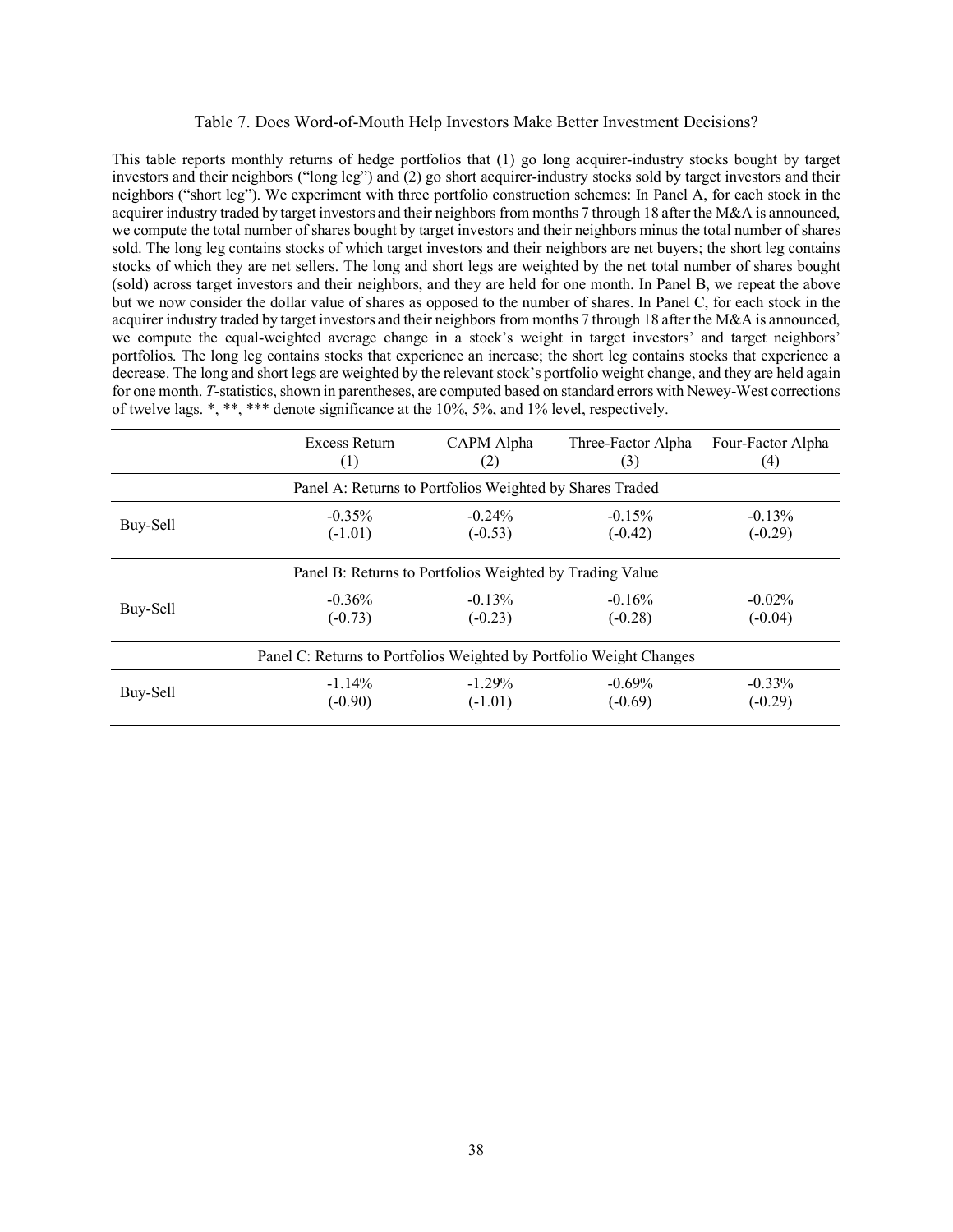

| Fig. 1. Number of Investors in Each State |  |  |  |  |  |  |  |  |
|-------------------------------------------|--|--|--|--|--|--|--|--|
|-------------------------------------------|--|--|--|--|--|--|--|--|

This figure shows the number of investors in each state in our sample. The darker the color of the block, the larger the number of investors in the corresponding state.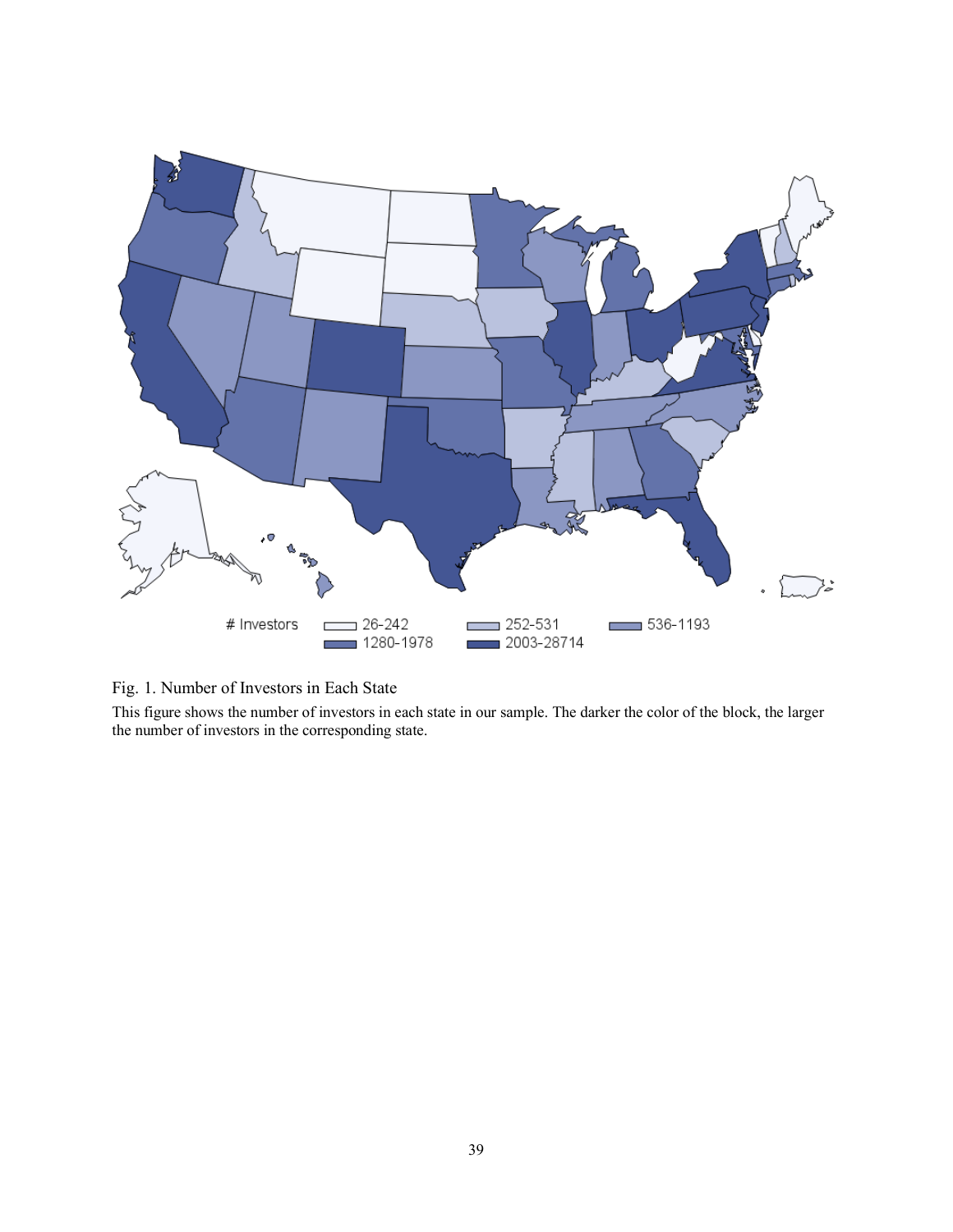

Fig. 2. Communication Rate in Each State (# Trades)

This figure shows the variation of communication rates across states. The darker the color of the block, the higher the average communication rate in the corresponding state. Trading is defined based on the number of trades.